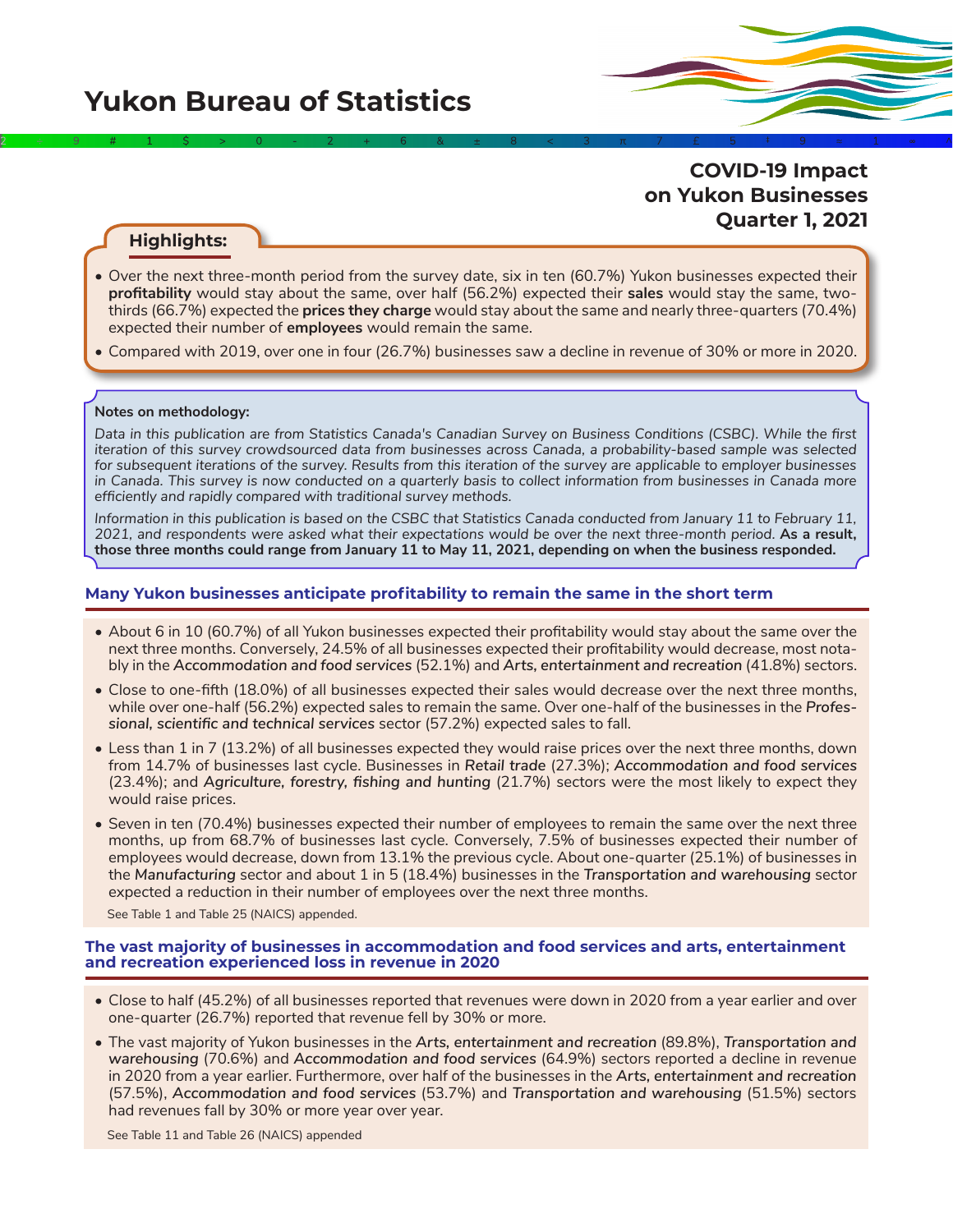# **Businesses are concerned with their survival over the next year**

- Over half (52.2%) of Yukon businesses expected they could continue to operate for 12 months or more at their current level of revenue and expenditures before considering closure or bankruptcy, while less than one-tenth (7.6%) of businesses reported they could continue for less than 12 months; 40.3% of businesses did not know length of time. Approximately one-quarter of businesses in the *Arts, entertainment and recreation* (28.4%) and *Accommodation and food services* (22.4%) sectors reported they could continue to operate at their current level of revenue and expenditures for less than 12 months before having to consider closure or bankruptcy.
- Nearly half (46.5%) of businesses expected they could continue to operate for 12 months or more at their current level of revenue and expenditures before considering laying off staff, while one-sixth (16.8%) reported they could continue for less than 12 months; 36.7% of businesses did not know length of time.
- Nearly one-third (32.7%) of businesses have plans to expand or restructure their business, or to acquire or invest in other businesses in the next year. Conversely, 9.4% of businesses have plans to transfer or sell their business within the next year or have plans to close their business. Businesses in the *Retail trade* (12.7%) and *Accommodation and food services* (12.3%) sectors were most likely to have plans to transfer, sell or close over the next year.

See Tables 5, 6, and 24; Tables 27 (NAICS) and 29 (NAICS) appended.

# **Businesses expect to face a variety of obstacles**

- Close to one-third of all Yukon businesses expected recruiting and retaining skilled employees (31.2%) to be an obstacle for their business over the next three months, while approximately one-quarter expected travel restrictions (27.0%), supply chain challenges (24.5%), fluctuations in consumer demand (24.4%), high speed internet (21.2%), and insufficient demand for goods or services offered (20.3%) to be obstacles.
- Across industry sectors, high speed internet was the most common obstacle expected over the next three months, particularly for *Agriculture, forestry, fishing and hunting* (81.0%) and *Professional, scientific and technical services* (55.4%). Travel restrictions was the second-most common expected obstacle across sectors, highest in *Agriculture, forestry, fishing and hunting* (82.1%), *Arts, entertainment and recreation* (78.7%), *Transportation and warehousing* (62.9%) and *Accommodation and food services* (60.0%). Obstacles of government regulations (highest for *Accommodation and food services* sector at 37.5%) and rising cost of inputs (highest for the *Agriculture, forestry, fishing and hunting* sector at 84.7%) were also common obstacles across most industry sectors.
- Recruiting and retaining skilled employees was a common obstacle expected by around one-third of the businesses in the following sectors: *Agriculture, forestry, fishing and hunting* (35.0%), *Accommodation and food services* (34.8%), *Retail trade* (32.4%) and *Construction* (30.2%).
- Around one-half of businesses in the *Manufacturing* (52.9%) and *Retail trade* (45.7%) sectors, and over onethird of businesses in the *Construction* (36.2%) sector expected supply chain challenges would be an obstacle over the next three months.
- A substantial proportion of businesses in the industry sector of *Transportation and warehousing* (66.5%), *Arts, entertainment and recreation* (49.7%), *Manufacturing* (41.1%) and *Accommodation and food services* (33.9%), expected insufficient demand would be an obstacle.
- Over two-fifths (41.1%) of businesses in the *Manufacturing* sector expected maintaining sufficient cash flow or managing debt would be an obstacle, followed by the *Construction* sector at 31.4%.
- Cost of insurance was identified as an expected obstacle by 65.0% of businesses in the *Agriculture, forestry, fishing and hunting* and 47.4% in *Transportation and warehousing* sectors.
- The expected obstacle of maintaining inventory levels over the next three months was the highest for businesses in the *Wholesale trade* sector at 72.3%. See Table 2 and Table 30 (NAICS) appended.

#### **Businesses shift to increase online sales capabilities**

- Just over one in seven businesses (14.8%) had an online sales platform or had plans to implement one. Businesses in the *Arts, entertainment and recreation* (35.3%) and *Retail trade* (29.7%) sectors were most likely to have an online sales platform or plans to implement one.
- Approximately 1 in 16 (6.2%) businesses made half or more of their total sales online in 2020, up from 1 in 23 (4.4%) businesses in 2019. The largest increase (12.4 percentage points) was in the *Professional, scientific and technical services* sector where the share of businesses with half or more of their total sales online almost quadrupled from 4.9% in 2019 to 17.3% in 2020.

See Tables 9 and 10; Tables 31 (NAICS) and 32 (NAICS) appended.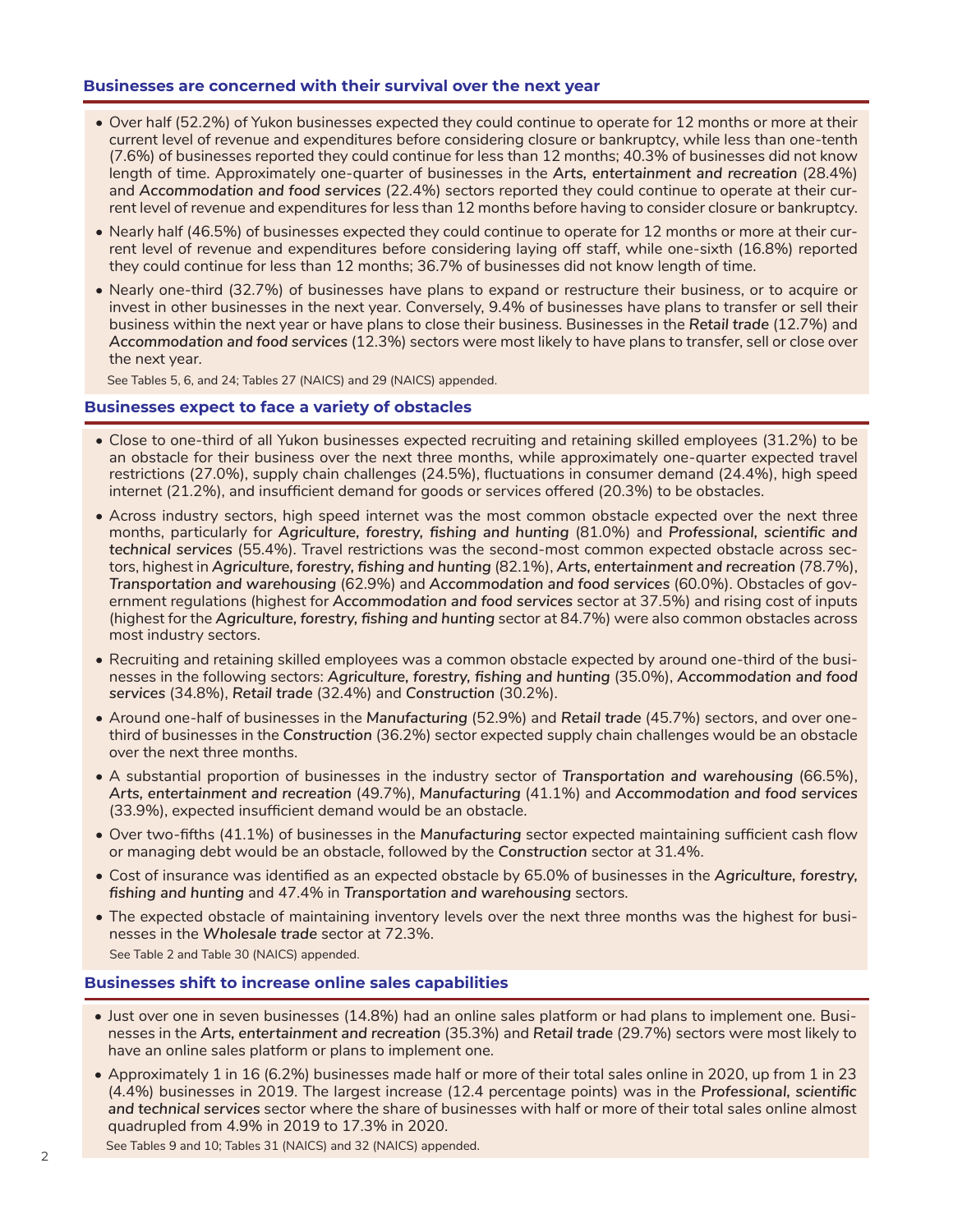# **Table 1 - Business or organization expectations over the next three months, by business characteristics**

| Over the next three months, how are each of<br>the following expected to change for this |       |              |                | <b>Employment Size</b> |                             |      | <u>Type</u>         |                                                          | Age of Business |                           |              |                        | Majority Ownership                  |                             |
|------------------------------------------------------------------------------------------|-------|--------------|----------------|------------------------|-----------------------------|------|---------------------|----------------------------------------------------------|-----------------|---------------------------|--------------|------------------------|-------------------------------------|-----------------------------|
| business or organization?                                                                | Total |              | 1-4 5-19 20-99 |                        | $100+$                      |      |                     | Private Non-profit 2yrs & less 3-10yrs 11-20yrs 20yrs+   |                 |                           |              | Women Indig            |                                     | Immig                       |
|                                                                                          |       |              |                |                        |                             |      |                     | ------------------- % of businesses -------------------- |                 |                           |              |                        |                                     |                             |
| <b>Sales</b>                                                                             |       |              |                |                        |                             |      |                     |                                                          |                 |                           |              |                        |                                     |                             |
| · increase                                                                               | 10.0  |              | 8.7 10.0 13.9  |                        | F                           | 9.7  | 2.6                 | F                                                        | 6.9             | 10.5                      | 6.1          | 12.0                   | 23.3E                               | 0.9                         |
| stay about the same                                                                      | 56.2  | 46.6         | 69.6           | 53.4                   | F                           | 57.6 | 50.3 <sup>E</sup>   | 33.9 <sup>E</sup>                                        | 67.7            | 45.7 <sup>E</sup>         | 55.2         | 54.5                   | F                                   | 53.0 <sup>E</sup>           |
| decrease                                                                                 | 18.0  | 23.1         | 11.1           | 20.8                   | 0.0                         | 19.6 | 8.3                 | 12.3                                                     | 21.4            | 18.2                      | 16.2         | 23.6                   | 10.2                                | 29.8 <sup>E</sup>           |
| not applicable                                                                           | 15.8  | 21.7         | 9.3            | 11.8                   | 11.3                        | 13.1 | 38.7 <sup>E</sup>   | 7.0                                                      | 3.9             | 25.6 <sup>E</sup>         | 22.5         | 9.9                    | F                                   | 16.3                        |
| <b>Number of employees</b>                                                               |       |              |                |                        |                             |      |                     |                                                          |                 |                           |              |                        |                                     |                             |
| - increase                                                                               | 12.9  | 12.4         | 14.3           | 9.7                    | 10.8                        | 13.2 | 0.9                 | F                                                        | 16.3            | 4.8                       | 8.7          | 8.8                    | F                                   | 5.0                         |
| stay about the same                                                                      | 70.4  | 66.1         | 72.0           | 84.3                   | 89.2                        | 68.4 | 97.4                | F                                                        | 76.2            | $60.3$ <sup>E</sup>       | 74.1         | 64.5                   | 30.9 <sup>E</sup>                   | 66.4 <sup>E</sup>           |
| decrease                                                                                 | 7.5   | 9.4          | 6.2            | 3.1                    | 0.0                         | 8.6  | 0.0                 | 8.1                                                      | 3.6             | 14.6 <sup>E</sup>         | 7.6          | 20.8                   | 16.2                                | 11.2                        |
| not applicable                                                                           | 9.3   | 12.1         | 7.5            | 2.9                    | 0.0                         | 9.9  | 1.7                 | 7.0                                                      | 3.9             | 20.3 <sup>E</sup>         | 9.6          | 5.9                    | F                                   | 17.4 <sup>E</sup>           |
| Job vacancies                                                                            |       |              |                |                        |                             |      |                     |                                                          |                 |                           |              |                        |                                     |                             |
| increase                                                                                 | 4.6   | 5.4          | 2.3            | 9.7                    | 10.8                        | 4.9  | 2.6                 | 5.9                                                      | 9.4             | 4.2                       | 0.9          | 4.2                    | 5.5                                 | 0.0                         |
| stay about the same                                                                      | 63.1  | 56.8         | 68.9           | 70.2                   | 89.2                        | 61.5 | 85.7                | 77.6 <sup>E</sup>                                        | 56.7            | 58.2 <sup>E</sup>         | 67.4         | 57.0                   | F                                   | F                           |
| decrease                                                                                 | 6.4   | 7.3          | 4.8            | 8.7                    | 0.0                         | 5.8  | 0.0                 | 3.4                                                      | 5.4             | 4.3                       | 8.4          | 10.3                   | 11.3                                | 10.1                        |
| not applicable                                                                           | 25.9  | 30.5         | 24.0           | 11.4                   | 0.0                         | 27.7 | 11.7                | 13.1                                                     | 28.4            | 33.4 <sup>E</sup>         | 23.2         | 28.5                   | F                                   | F                           |
| Sale prices of goods and services offered by this business or organization               |       |              |                |                        |                             |      |                     |                                                          |                 |                           |              |                        |                                     |                             |
| · increase                                                                               | 13.2  | 15.9         | 10.3 12.3      |                        | 0.0                         | 15.1 | 0.0                 | F                                                        | 12.1            | 8.9                       | 11.7         | 18.8                   | 12.2                                | 6.9                         |
| stay about the same                                                                      | 66.7  | 58.5         | 78.0 61.8      |                        | 88.7                        | 67.2 | 60.4                | F                                                        | 77.5            | 66.2 <sup>E</sup>         | 62.3         | 69.0                   | F                                   | 85.1                        |
| decrease                                                                                 | 2.3   | 1.4          | 1.0            | 12.5                   | 0.0                         | 2.6  | 0.8                 | 3.4                                                      | 4.1             | 0.0                       | 1.7          | 5.1                    | 7.4                                 | 0.0                         |
| not applicable                                                                           | 17.7  | 24.2         | 10.6           | 13.5                   | 11.3                        | 15.1 | 38.7                | 13.1                                                     | 6.4             | 24.9 <sup>E</sup>         | 24.3         | 7.1                    | F                                   | 8.0                         |
| Demand for products services offered by this business or organization                    | 17.8  |              |                |                        |                             | 15.5 | F                   | F                                                        |                 |                           |              |                        | 23.9 <sup>E</sup>                   |                             |
| increase<br>stay about the same                                                          | 58.5  | 21.9<br>51.1 | 67.4           | 12.2 18.7<br>60.3      | 21.0<br>$67.7^{\circ}$      | 61.1 | $41.1^{\circ}$      | F                                                        | 24.2<br>63.1    | 11.9<br>57.6 <sup>E</sup> | 11.9<br>57.5 | 19.6<br>65.5           | F                                   | 1.6<br>F                    |
| decrease                                                                                 | 7.6   | 8.3          |                | 5.2 13.6               | 0.0                         | 7.9  | 6.8                 | 3.4                                                      | 6.1             | 7.9                       | 9.2          | 13.3                   | 3.4                                 | 13.4                        |
| not applicable                                                                           | 16.1  | 18.7         | 15.2           | 7.4                    | 11.3                        | 15.5 | 7.8                 | 13.1                                                     | 6.6             | $22.6$ <sup>E</sup>       | 21.4         | 1.6                    | F                                   | 34.3 <sup>5</sup>           |
| <b>Imports</b>                                                                           |       |              |                |                        |                             |      |                     |                                                          |                 |                           |              |                        |                                     |                             |
| · increase                                                                               | 1.3   | 1.5          | 1.0            | 1.0                    | 0.0                         | 1.4  | 0.0                 | 0.0                                                      | 3.5             | 0.0                       | 0.2          | 0.0                    | 1.0                                 | 0.0                         |
| stay about the same                                                                      | 15.1  | 19.1         | 11.8           | 5.9                    | F                           | 15.5 | 16.0                | 1.7                                                      | 20.0            | 3.6                       | 17.9         | 13.8                   | 11.9                                | 0.0                         |
| decrease                                                                                 | 0.6   | 0.9          | 0.4            | 0.0                    | 0.0                         | 0.5  | 1.7                 | 3.4                                                      | 0.3             | 0.0                       | 0.6          | 1.7                    | 0.0                                 | 0.0                         |
| not applicable                                                                           | 83.0  | 78.5         | 86.8           | 93.1                   | F                           | 82.5 | 82.3                | 94.9                                                     | 76.1            | 96.4                      | 81.3         | 84.5                   | 87.0                                | 100.0                       |
| <b>Exports</b>                                                                           |       |              |                |                        |                             |      |                     |                                                          |                 |                           |              |                        |                                     |                             |
| increase                                                                                 | 0.0   | 0.0          | 0.0            | 0.0                    | 0.0                         | 0.0  | 0.0                 | 0.0                                                      | 0.0             | 0.0                       | 0.0          | 0.0                    | 0.0                                 | 0.0                         |
| stay about the same                                                                      | 14.1  | 16.5         | 12.2           | 7.9                    | F                           | 11.5 | F                   | 1.7                                                      | 9.2             | 5.1                       | 23.2         | 13.8                   | 2.7                                 | 0.0                         |
| decrease                                                                                 | 0.2   | 0.5          | 0.0            | 0.0                    | 0.0                         | 0.3  | 0.0                 | 3.4                                                      | 0.0             | 0.0                       | 0.0          | 1.3                    | 0.0                                 | 0.0                         |
| not applicable                                                                           | 85.7  | 83.0         | 87.8           | 92.1                   | F                           | 88.2 | F                   | 94.9                                                     | 90.8            | 94.9                      | 76.8         | 84.9                   | 97.3                                | 100.0                       |
| <b>Operating income</b>                                                                  |       |              |                |                        |                             |      |                     |                                                          |                 |                           |              |                        |                                     |                             |
| increase                                                                                 | 11.1  | 12.6         | 9.9            | 7.8                    | 10.8                        | 11.0 | 2.6                 | F                                                        | 7.7             | 20.9 <sup>E</sup>         | 5.0          | 12.7                   | F                                   | 0.9                         |
| stay about the same                                                                      | 63.9  | 60.5         | 66.9           | 68.1                   | 78.0 <sup>E</sup>           | 62.5 | 84.3                | 35.1 <sup>E</sup>                                        | 65.9            | 54.6 <sup>E</sup>         | 70.6         | 57.3 <sup>E</sup>      | 30.4 <sup>E</sup>                   | 34.7 <sup>E</sup>           |
| decrease                                                                                 | 19.5  | 19.6         | 19.6           | 20.6                   | 0.0                         | 21.1 | 10.5                | 12.3                                                     | 25.1            | 19.2                      | 16.7         | 27.2                   | 12.1                                | 57.6                        |
| not applicable                                                                           | 5.5   | 7.3          | 3.6            | 3.5                    | 11.3                        | 5.3  | 2.5                 | 11.7                                                     | 1.3             | 5.4                       | 7.7          | 2.9                    | 4.8                                 | 6.8                         |
| <b>Operating expenses</b>                                                                |       |              |                |                        |                             |      |                     |                                                          |                 |                           |              |                        |                                     |                             |
| increase                                                                                 | 34.3  | 35.2         | 34.2           | 29.8                   | F                           | 32.8 | F                   | 61.8 $E$                                                 | 50.4            | 16.0                      | 24.4         | 27.8                   | F<br>F                              | 25.8 <sup>E</sup>           |
| stay about the same                                                                      | 53.6  | 51.1         | 54.8           | 61.3                   | F                           | 54.5 | 48.5                | $26.5$ <sup>E</sup>                                      | 39.5            | 78.1                      | 59.6         | 64.6                   |                                     | 36.1 <sup>E</sup>           |
| decrease                                                                                 | 5.2   | 6.7<br>7.1   | 2.9            | 7.3<br>1.7             | 0.0                         | 5.6  | 1.8                 | 0.0                                                      | 9.3             | 0.5                       | 4.7          | 4.6<br>2.9             | 13.6                                | 15.5<br>$22.6$ <sup>E</sup> |
| not applicable<br>Profitability                                                          | 6.9   |              | 8.0            |                        | 0.0                         | 7.1  | 2.5                 | 11.7                                                     | 0.8             | 5.4                       | 11.3         |                        | 4.8                                 |                             |
| increase                                                                                 | 5.1   | 3.8          |                | 5.3 10.1 10.8          |                             | 5.8  | 0.0                 | 5.8                                                      | 8.4             | 6.8                       | 1.8          | 8.5                    | 20.5 <sup>E</sup>                   | 0.9                         |
| stay about the same                                                                      | 60.7  | 61.9         |                |                        | 61.7 50.5 67.2 <sup>E</sup> | 62.6 | 50.1 <sup>E</sup>   | 64.8 $E$                                                 | 61.3            | 70.1                      | 56.2         |                        | 49.7 <sup>E</sup> 66.4 <sup>E</sup> | F                           |
| decrease                                                                                 | 24.5  | 21.1         |                | 27.1 31.9 10.8         |                             | 26.3 | 15.5                | 22.4                                                     | 29.2            | 17.7                      | 23.7         | 40.7 <sup>E</sup> 12.0 |                                     | F                           |
| not applicable                                                                           | 9.7   | 13.2         | 5.9            | 7.5 11.3               |                             | 5.2  | 34.4 <sup>E</sup>   | 7.0                                                      | 1.2             | 5.4                       | 18.3         | 1.2                    | 1.1                                 | 6.8                         |
| <b>Capital expenditures</b>                                                              |       |              |                |                        |                             |      |                     |                                                          |                 |                           |              |                        |                                     |                             |
| increase                                                                                 | 16.7  | 20.8         |                | 10.2 22.0 10.3         |                             | 18.4 | 7.0                 | 6.2                                                      | 34.5            | 9.4                       | 7.6          | 19.0                   | 3.6                                 | 0.9                         |
| stay about the same                                                                      | 53.6  | 45.0         | 64.2 52.9      |                        | 78.5                        | 53.1 | $61.3$ <sup>E</sup> | 69.9 <sup>E</sup>                                        | 51.0            | 52.3E                     | 53.3         | 61.1                   | F                                   | 63.5E                       |
| decrease                                                                                 | 7.2   | 8.8          | 6.3            | 2.7                    | 0.0                         | 5.9  | 7.5                 | 1.2                                                      | 4.0             | 11.1                      | 9.0          | 3.1                    | 2.1                                 | 0.0                         |
| not applicable                                                                           | 22.6  |              |                | 25.5 19.2 22.5 11.3    |                             | 22.6 | $24.3$ <sup>E</sup> | 22.7 <sup>E</sup>                                        | 10.5            | $27.1^E$                  | 30.1         | 16.8                   | F                                   | 35.6 $E$                    |

E = use with caution F = too unreliable to be published Source: Statistics Canada data table 33-10-0307-01.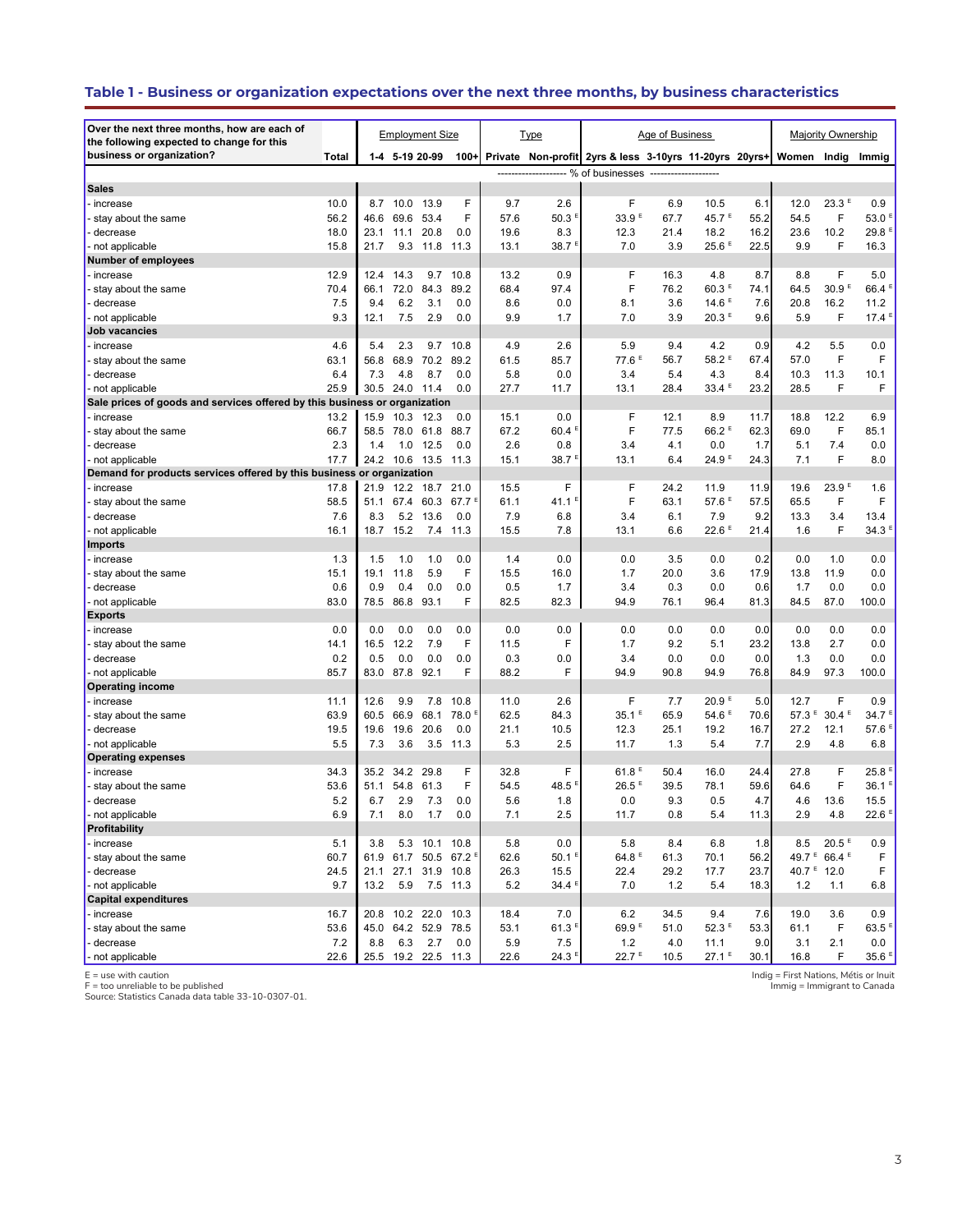# **Table 2 - Business or organization obstacles over the next three months, by business characteristics**

| Over the next three months, which of the<br>following are expected to be obstacles for this |       |         |      | <b>Employment Size</b> |                   |      | <b>Type</b>       |                                                         | Age of Business |                   |        |       | Majority Ownership                  |                     |
|---------------------------------------------------------------------------------------------|-------|---------|------|------------------------|-------------------|------|-------------------|---------------------------------------------------------|-----------------|-------------------|--------|-------|-------------------------------------|---------------------|
| business or organization?                                                                   | Total | $1 - 4$ |      | 5-19 20-99             | $100+$            |      |                   | Private Non-profit 2yrs & less 3-10yrs 11-20yrs         |                 |                   | 20yrs+ | Women | Indig                               | Immig               |
|                                                                                             |       |         |      |                        |                   |      |                   | ------------------- % of businesses ------------------- |                 |                   |        |       |                                     |                     |
| Shortage of labour force                                                                    | 16.6  | 9.6     | 21.0 | 35.5                   | 10.8              | 18.1 | 8.0               | F                                                       | 18.4            | 8.4               | 16.1   | 20.5  | F                                   | 6.4                 |
| Recruiting and retaining skilled employees                                                  | 31.2  | 30.4    | 27.1 | 51.8                   | 32.2 <sup>E</sup> | 33.1 | 25.7 <sup>E</sup> | F                                                       | 45.7            | 19.4              | 24.0   |       | 37.3 <sup>€</sup> 37.4 <sup>€</sup> | 4.1                 |
| Shortage of space or equipment                                                              | 11.0  | 10.0    | 11.3 | 16.0                   | 0.0               | 10.1 | 23.3E             | 4.7                                                     | 18.9            | 2.8               | 9.3    | 16.8  | 26.6E                               | 4.7                 |
| Supply chain challenges                                                                     | 24.5  | 9.8     | 38.0 | 42.6                   | F                 | 27.1 | 2.7               | 13.2                                                    | 31.8            | 13.0              | 25.1   | 34.8  | 35.7 <sup>E</sup>                   | 0.0                 |
| Maintaining inventory levels                                                                | 15.4  | 7.0     | 23.3 | 22.3                   | F                 | 16.2 | 0.0               | F                                                       | 19.1            | 11.6              | 11.4   | 13.6  | 27.4E                               | 10.1 <sup>E</sup>   |
| Insufficient demand for goods or services offered                                           | 20.3  | 20.1    | 19.9 | 24.0                   | 0.0               | 21.8 | 13.7              | 13.9                                                    | 32.3            | 25.0              | 10.5   | 23.9  | 12.1                                | F                   |
| Fluctuations in consumer demand                                                             | 24.4  | 22.7    | 24.4 | 31.3                   | F                 | 26.6 | 12.0              | 15.6                                                    | 44.0            | 19.7              | 12.8   | 25.8  | 12.9                                | $33.1$ <sup>E</sup> |
| Cost of insurance                                                                           | 18.0  | 16.1    | 17.9 | 28.1                   | 21.0              | 19.5 | 9.6               | F                                                       | 22.5            | 20.3              | 10.8   | 4.7   | 22.3 <sup>E</sup>                   | $25.0$ <sup>E</sup> |
| <b>Obtaining financing</b>                                                                  | 9.8   | 10.7    | 8.7  | 10.6                   | 0.0               | 10.2 | 9.7               | 5.1                                                     | 15.1            | 4.4               | 8.6    | 2.5   | 0.9                                 | 5.3                 |
| Government regulations                                                                      | 15.2  | 10.1    | 20.4 | 19.5                   | 21.4              | 16.4 | 8.1               | F                                                       | 16.0            | 12.9              | 13.2   | 10.0  | 20.0 <sup>E</sup>                   | E                   |
| <b>Travel restrictions</b>                                                                  | 27.0  | 18.4    | 31.5 | 50.0                   | 67.7 $E$          | 27.9 | 23.8              | F                                                       | 39.5            | 25.0              | 15.3   | 32.4  | 31.9 <sup>E</sup>                   | $25.2^E$            |
| Rising cost of inputs                                                                       | 12.5  | 9.1     | 14.6 | 21.5                   | 10.3              | 13.6 | 6.3               | F                                                       | 17.3            | 8.5               | 7.4    | 7.6   | 21.6 <sup>E</sup>                   | 10.6                |
| Increasing competition                                                                      | 15.1  | 17.5    | 12.9 | 13.4                   | 0.0               | 17.3 | 0.0               | 20.1                                                    | 22.9            | 20.3 <sup>E</sup> | 6.5    | 18.6  | 9.8                                 | 2.1                 |
| Challenges related to exporting goods and services                                          | 0.4   | 0.6     | 0.0  | 0.9                    | 0.0               | 0.3  | 0.0               | 0.0                                                     | 0.0             | 1.4               | 0.4    | 0.0   | 0.0                                 | 0.0                 |
| Maintaining sufficient cash flow or managing debt                                           | 13.5  | 17.6    | 9.0  | 11.7                   | 0.0               | 14.8 | 6.1               | F                                                       | 21.3            | 11.0              | 6.4    | 25.0  | 20.4 <sup>E</sup>                   | 12.1                |
| High speed internet                                                                         | 21.2  | 29.2    | 9.4  | 27.8                   | 21.4              | 21.8 | $21.4^E$          | F                                                       | 27.1            | 26.1 <sup>E</sup> | 11.7   | 28.0  | F                                   | 13.8                |
| Intellectual property protection                                                            | 0.8   | 0.5     | 0.0  | 5.3                    | 0.0               | 0.9  | 0.0               | 0.0                                                     | 0.5             | 2.2               | 0.5    | 0.9   | 0.0                                 | 0.0                 |
| Other                                                                                       | 5.3   | 7.8     | 2.6  | 2.7                    | 11.3              | 6.0  | 0.9               | 7.0                                                     | 9.5             | 5.1               | 1.9    | 2.4   | 1.0                                 | 0.0                 |
| None                                                                                        | 24.1  | 28.3    | 22.8 | 9.2                    | 10.8              | 21.1 | F                 | 15.1                                                    | 5.7             | 17.7              | 41.9   | 14.6  | 7.1                                 | $22.6$ <sup>E</sup> |

 $E =$  use with caution

Indig = First Nations, Métis or Inuit

F = too unreliable to be published

Source: Statistics Canada data table 33-10-0308-01.

Immig = Immigrant to Canada

#### **Table 3 - COVID-19 impact on business or organization status, by business characteristics**

| How did the COVID-19 pandemic affect the     |       |      |      | <b>Employment Size</b> |         |      | <u>Type</u>       |                                                        | Age of Business |      |      |       | Majority Ownership |                   |
|----------------------------------------------|-------|------|------|------------------------|---------|------|-------------------|--------------------------------------------------------|-----------------|------|------|-------|--------------------|-------------------|
| status of this business or organization?     | Total | $-4$ |      | 5-19 20-99             | $100 +$ |      |                   | Private Non-profit 2yrs & less 3-10yrs 11-20yrs 20yrs+ |                 |      |      | Women | India              | Immig             |
|                                              |       |      |      |                        |         |      |                   | % of businesses -------------------                    |                 |      |      |       |                    |                   |
| Shut down temporarily but has since reopened | 12.6  |      | 18.9 | 13.5                   | 0.0     | 11.3 | 26.6 <sup>E</sup> | 17.7                                                   | 17.9            | 9.8  | 8.8  | 9.2   | 3.7                | $20.3^{\text{E}}$ |
| Shut down temporarily and remained shut down | 1.2   | .8   | 0.5  | 0.8                    | 0.0     | 1.3  | 0.9               | 0.0                                                    | 0.6             | 0.0  | 2.3  | 0.0   | 0.0                | $1.6-1$           |
| Has remained partially operational           | 30.8  | 40.7 | 19.5 | 27.2                   | 11.2    | 28.8 |                   |                                                        | 35.7            | 16.8 | 31.4 | 32.3  | 27.4E              | $28.7^{\text{E}}$ |
| Has remained fully operational               | 55.4  | 49.8 | 61.  | 58.4                   | 88.8    | 58.6 | 25.4 <sup>E</sup> |                                                        | 45.8            | 73.4 | 57.5 | 58.5  | 68.9 <sup>E</sup>  | F I               |

 $E =$  use with caution

F = too unreliable to be published

Source: Statistics Canada data table 33-10-0309-01.

Indig = First Nations, Métis or Inuit Immig = Immigrant to Canada

# **Table 4 - Plans to expand or restructure business or acquire other businesses in the next year, by business characteristics**

| In the next year, are there any plans to expand or<br>restructure this business, or acquire or invest in |       |         |      | <b>Employment Size</b> |      |         | <b>Type</b>             |                                                | Age of Business |      |      | Majority Ownership |       |                   |
|----------------------------------------------------------------------------------------------------------|-------|---------|------|------------------------|------|---------|-------------------------|------------------------------------------------|-----------------|------|------|--------------------|-------|-------------------|
| other businesses?                                                                                        | Total | $1 - 4$ |      | 5-19 20-99 100+        |      | Private |                         | Non-profit 2yrs & less 3-10yrs 11-20yrs 20yrs+ |                 |      |      | Women India        |       | Immig             |
|                                                                                                          |       |         |      |                        |      |         | ---------------------   | % of businesses --------------------           |                 |      |      |                    |       |                   |
| Expand current location of the business or organization                                                  | 9.6   | 14.7    | 4.7  | 5.2                    | 0.01 | 9.6     | $\cdot$ $\cdot$ $\cdot$ | 3.5                                            | 21.8            | 4.2  | 1.01 | 17.1               | 0.0   | 1.8               |
| Expand business or organization to other locations                                                       | 2.3   | $\cdot$ | 3.2  | 3.5                    | 0.01 | 2.3     |                         | 0.0                                            | 2.1             | 8.1  | 0.2  | 0.0                | 0.0   | $9.5^{\text{E}}$  |
| Restructure                                                                                              | 12.0  | 13.3    | 12.0 | 3.6                    | 11.2 | 12.0    | $\cdots$                | 3.5                                            | 15.3            | 6.3  | 13.0 | 20.5               | 0.0   | 2.8               |
| Acquire other businesses or franchises                                                                   | 3.9   | 5.6     | 1.6  | 6.0                    | 0.01 | 3.9     |                         | 6.3                                            | 7.7             | 1.1  | 0.8  | 0.0                | 5.7   | 0.0               |
| Invest in other businesses                                                                               | 4.9   | 8.8     | 0.9  | 3.8                    | 0.01 | 4.9     |                         | 0.0                                            | 12.4            | 1.6  | 0.01 | 12.3               | 10.2  | 0.0               |
| No plans                                                                                                 | 60.5  | 58.9    | 62.4 | 61.0                   |      | 60.5    |                         | 86.9                                           | 40.4            | 70.8 | 70.3 | 59.1               | 69.3E | $68.9^{\text{E}}$ |
| Unknown                                                                                                  | 15.2  | 11.0    | 17.1 | 27.9                   |      | 15.2    |                         | 3.2                                            | 19.1            | 10.5 | 15.9 | 16.8               | 14.7  | 17.0              |

E = use with caution **...** = not applicable

F = too unreliable to be published

Source: Statistics Canada data table 33-10-0310-01.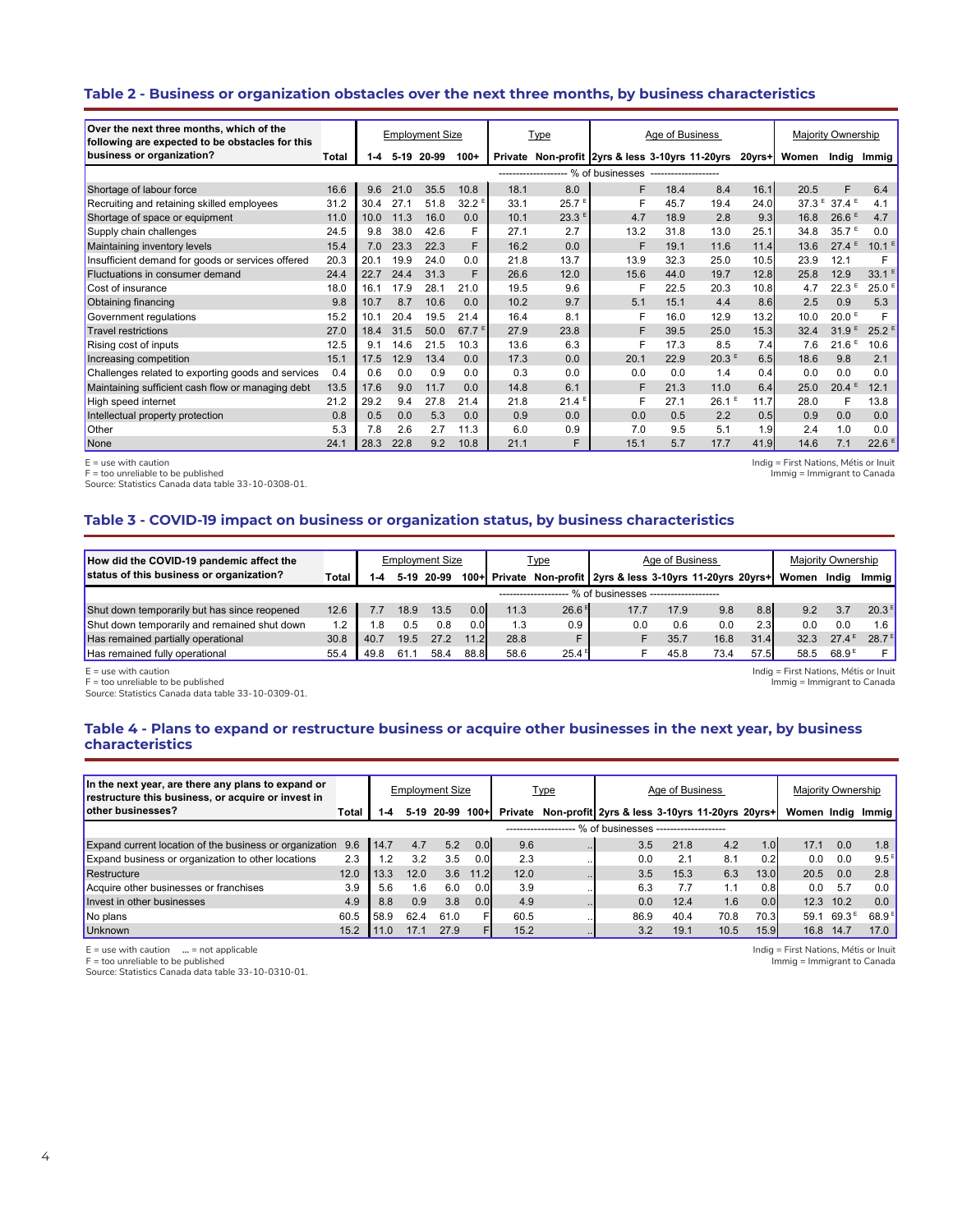#### **Table 5 - Plans to transfer, sell, or close business, by business characteristics**

| In the next year, are there any plans to transfer,  |       |      |      | <b>Employment Size</b> |        |                      | Type |                                                 | Age of Business |                   |                  | Maiority Ownership |      |      |
|-----------------------------------------------------|-------|------|------|------------------------|--------|----------------------|------|-------------------------------------------------|-----------------|-------------------|------------------|--------------------|------|------|
| sell or close this business?                        | Total | 1-4  |      | 5-19 20-99             | $100+$ |                      |      | Private Non-profit 2yrs & less 3-10yrs 11-20yrs |                 |                   | 20vrs+l          | Women Indig Immig  |      |      |
|                                                     |       |      |      |                        |        | -------------------- |      | % of businesses --------------------            |                 |                   |                  |                    |      |      |
| Transfer to family members without money            |       |      |      |                        |        |                      |      |                                                 |                 |                   |                  |                    |      |      |
| changing hands                                      | 0.0   | 0.0  | 0.0  | 0.0                    | 0.0    | 0.0                  |      | 0.0                                             | 0.0             | 0.0               | 0.01             | 0.0                | 0.0  | 0.0  |
| Sell to family members                              | 0.0   | 0.0  | 0.0  | 0.0                    | 0.0    | 0.0                  |      | 0.0                                             | 0.0             | 0.0               | 0.0              | 0.0                | 0.0  | 0.0  |
| Sell to employees                                   | 0.7   | 0.0  | 1.6  | 0.0                    | 0.0    | 0.7                  |      | 0.0                                             | 0.0             | 1.1               | 1.3 <sub>l</sub> | 0.0                | 0.0  | 0.0  |
| Sell to external parties                            | 4.6   | 5.0  | 3.6  | 7.8                    | 0.0    | 4.6                  |      | 0.0                                             | 4.7             | 2.6               | 6.4              | 0.0                | 3.0  | 8.8  |
| <b>Close the businsess</b>                          | 1.4   | 2.6  | 0.3  | 0.0                    | 0.0    | 1.4                  |      | 7.2                                             | 1.6             | 0.0               | 0.5              | 0.0                | 1.2  | 0.0  |
| Plans to transfer, sell or close, unknown           | 2.7   | 5.6  | 0.0  | 0.0                    | 0.0    | 2.7                  |      | 0.0                                             | 7.2             | 0.0               | 0.0              | 0.0                | 0.0  | 0.0  |
| No plans to transfer, sell or close the business in |       |      |      |                        |        |                      |      |                                                 |                 |                   |                  |                    |      |      |
| the next year                                       | 74.2  | 65.7 | 81.8 | 83.0                   | 88.7   | 74.2                 |      | 80.6 <sup>E</sup>                               | 73.2            | 72.8 <sup>E</sup> | 74.4             | 66.3               | 89.2 | 82.5 |
| Unknown plans                                       | 16.5  | 21.7 | 12.6 | 9.2                    | 11.3   | 16.5                 |      | 12.1                                            | 13.2            | $23.5^{\circ}$    | 17.4             | 33.7               | 6.7  | 8.7  |

E = use with caution **...** = not applicable F = too unreliable to be published

Source: Statistics Canada data table 33-10-0311-01.

Indig = First Nations, Métis or Inuit Immig = Immigrant to Canada

## **Table 6 - Workforce changes, by business characteristics**

| Over the next year, does this business or                                                                              |       |      |      | <b>Employment Size</b> |                   |      | Type              |                                                        | Age of Business |      |      |                   | Majority Ownership |                   |
|------------------------------------------------------------------------------------------------------------------------|-------|------|------|------------------------|-------------------|------|-------------------|--------------------------------------------------------|-----------------|------|------|-------------------|--------------------|-------------------|
| organization plan to do any of the following?                                                                          | Total | I-4  |      | 5-19 20-99             | $100+$            |      |                   | Private Non-profit 2yrs & less 3-10yrs 11-20yrs 20yrs+ |                 |      |      | Women             |                    | Indig Immig       |
|                                                                                                                        |       |      |      |                        |                   |      |                   | % of businesses --------------------                   |                 |      |      |                   |                    |                   |
| Provide training to current employees in a different<br>skill set                                                      | 17.5  | 16.4 | 18.8 | 17.7                   | 21.4              | 18.5 | 14.1              | 9.6                                                    | 27.8            | 14.6 | 12.0 | 24.1              | 12.0               | $15.2^E$          |
| Lay off staff whose skills and knowledge no longer<br>meet this business's or organization's needs                     | 2.1   | 0.1  | 3.3  | 7.4                    | 0.0               | 2.4  | 0.0               | 6.1                                                    | 1.8             | 0.5  | 2.3  | 5.8               | 5.8                | 1.1               |
| Hire employees living outside of this business's or<br>organization's immediate vicinity to carry out work<br>remotely | 1.2   | 0.0  | 1.9  | 4.3                    | 0.0               | 1.4  | 0.0               | 0.0                                                    | 2.1             | 2.0  | 0.4  | 0.4               | 0.9                | 1.6               |
| Hire staff with technical skills that current<br>employees lack                                                        | 6.2   | 4.3  | 5.4  | 17.4                   | 21.0              | 5.6  | 0.0               | 6.1                                                    | 4.7             | 5.7  | 7.4  | 1.0               | 10.4               | 14.2              |
| Hire staff with management skills that current<br>employees lack                                                       | 6.0   | 1.2  | 9.7  | 15.2                   | 10.3              | 6.7  | 0.7               | 9.5                                                    | 7.2             | 2.1  | 5.9  | 15.0              | 12.3               | 1.1               |
| Hire staff who have other skills or knowledge that<br>current employees lack                                           | 7.1   | 7.8  | 4.9  | 12.7                   | 0.0               | 6.3  | 16.6 <sup>E</sup> | 0.0                                                    | 10.5            | 4.1  | 6.8  | 12.7              | 2.6                | 1.1               |
| Hire external contractors who have skills or<br>knowledge that current employees lack                                  | 13.6  | 20.5 | 5.3  | 12.1                   | 10.3              | 11.6 | F                 |                                                        | 19.2            | 8.7  | 10.0 | 17.1              | 15.7 <sup>E</sup>  | 9.3               |
| Workforce changes, none                                                                                                | 62.8  | 62.8 | 65.4 | 51.5                   | $67.8^{\text{E}}$ | 66.0 | $34.2^{\circ}$    |                                                        | 55.7            | 73.8 | 63.3 | 56.0 <sup>E</sup> |                    | 70.9 <sup>E</sup> |

E = use with caution F = too unreliable to be published

Source: Statistics Canada data table 33-10-0312-01.

# **Table 7 - Employee support provided due to COVID-19, by business characteristics**

| What support is this business or organization<br>providing to its employees that was not |       |      |      | <b>Employment Size</b> |                   |         | <b>Type</b>         |                                     | Age of Business |      |      | Majority Ownership |      |                  |
|------------------------------------------------------------------------------------------|-------|------|------|------------------------|-------------------|---------|---------------------|-------------------------------------|-----------------|------|------|--------------------|------|------------------|
| available before the pandemic?                                                           | Total | 1-4  | 5-19 | 20-99                  | $100+$            | Private | Non-profit          | 2vrs & less 3-10vrs 11-20vrs 20vrs+ |                 |      |      | Women India        |      | Immia            |
|                                                                                          |       |      |      |                        |                   |         |                     | % of businesses -                   |                 |      |      |                    |      |                  |
| Access to mental health services                                                         | 2.8   | 4.7  | 0.0  | 1.7                    | F                 | 3.1     | 0.8                 | 0.0                                 | 7.2             | 1.9  | 0.4  | 12.3               | 0.0  | 0.0 <sub>1</sub> |
| Virtual social gatherings with work colleagues                                           | 10.3  | 15.4 | 3.9  | 10.2                   | 11.2              | 7.5     | 40.0 $E$            | 10.0                                | 13.4            | 2.9  | 10.8 | 18.6               | 6.8  | 1.4              |
| Childcare subsidy                                                                        | 0.0   | 0.0  | 0.0  | 0.0                    | 0.0               | 0.0     | 0.0                 | 0.0                                 | 0.0             | 0.0  | 0.0  | 0.0                | 0.0  | 0.0              |
| Family care related leave                                                                | 4.8   | 4.7  | 2.6  | 13.5                   | 11.2              | 5.5     | 0.0                 | 6.1                                 | 12.4            | 0.5  | 0.4  | 17.1               | 12.3 | 3.4              |
| Paid sick leave specifically for COVID-19                                                | 13.8  | 7.7  | 18.5 | 23.1                   | F                 | 15.1    | 5.0                 | 18.5                                | 18.1            | 11.9 | 10.5 | 19.4               | 6.6  | 3.4              |
| Other additional paid or unpaid time off                                                 | 9.6   | 6.1  | 10.4 | 24.4                   | 0.0               | 10.7    | 2.7                 | 15.7                                | 14.0            | 7.7  | 5.9  | 23.4               | 17.5 | 1.4              |
| Employee support, other                                                                  | 6.1   | 5.3  | 3.8  | 18.7                   | 11.3              | 3.1     | $21.0$ <sup>E</sup> | 4.8                                 | 2.4             | 10.8 | 7.3  | 5.1                | 0.9  | 0.0              |
| Employee support, none                                                                   | 70.3  | 79.5 | 69.0 | 31.0                   | 34.2 <sup>E</sup> | 73.1    | 50.5 <sup>E</sup>   | $66.1^E$                            | 68.9            | 72.3 | 71.4 | 62.0               | 79.7 | 95.2             |

 $E =$  use with caution

F = too unreliable to be published

Source: Statistics Canada data table 33-10-0313-01.

Indig = First Nations, Métis or Inuit Immig = Immigrant to Canada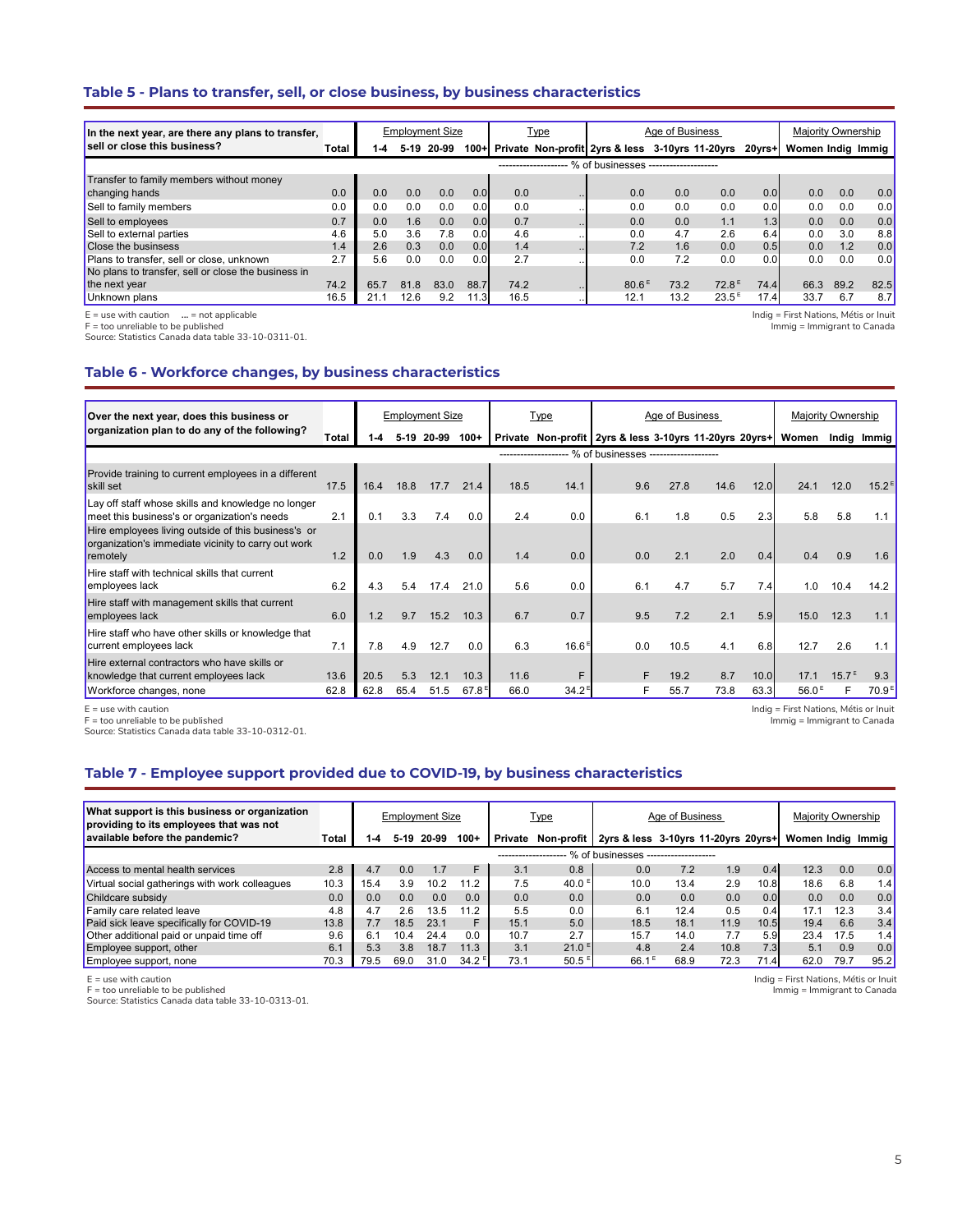#### **Table 8 - Extent to which businesses or organizations expect to face various challenges with regards to the workforce, by business characteristics**

| Over the next three months, to what extent will                                                                                          |              |              |              |                        |                   |              |              |                                                          |                 |                                        |              |                           |                           |                            |
|------------------------------------------------------------------------------------------------------------------------------------------|--------------|--------------|--------------|------------------------|-------------------|--------------|--------------|----------------------------------------------------------|-----------------|----------------------------------------|--------------|---------------------------|---------------------------|----------------------------|
| each of the following be a challenge for this<br>business or organization with regards to the                                            |              |              |              | <b>Employment Size</b> |                   | Type         |              |                                                          | Age of Business |                                        |              | <b>Majority Ownership</b> |                           |                            |
| workforce?                                                                                                                               | Total        | $1 - 4$      |              | 5-19 20-99             | 100+              |              |              | Private Non-profit 2yrs & less 3-10yrs 11-20yrs 20yrs+   |                 |                                        |              | Women                     | Indig Immig               |                            |
|                                                                                                                                          |              |              |              |                        |                   |              |              | ------------------- % of businesses -------------------- |                 |                                        |              |                           |                           |                            |
| <b>Finding qualified workers</b>                                                                                                         |              |              |              |                        |                   |              |              |                                                          |                 |                                        |              |                           |                           |                            |
| Very challenging                                                                                                                         | 22.0         | 15.5         | 27.2         | 34.6                   | 10.8              | 24.2         | 8.8          | 17.0                                                     | 25.1            | 17.5                                   | 22.1         | 28.7                      | 32.3 <sup>E</sup>         | 16.7                       |
| Somewhat challenging                                                                                                                     | 16.1         | 14.5         | 14.7         | 26.4                   | 67.2              | 14.4         | 22.7         | 4.5                                                      | 16.7            | 14.3                                   | 18.2         | 25.2 <sup>E</sup>         | 1.7                       | 11.0 <sup>1</sup>          |
| Not challenging                                                                                                                          | 22.4<br>33.0 | 19.7         | 25.1<br>26.7 | 26.5                   | 10.8              | 20.2         | F            | F<br>F                                                   | 24.9            | 24.9 <sup>E</sup><br>36.8 <sup>E</sup> | 15.6         | 15.5                      | 17.9<br>F                 | 31.0 <sup>1</sup>          |
| Not applicable                                                                                                                           | 6.5          | 42.7<br>7.6  | 6.3          | 11.6<br>0.8            | 0.0<br>11.3       | 34.0<br>7.3  | 29.1<br>1.5  | 3.4                                                      | 22.8<br>10.6    | 6.4                                    | 40.3<br>3.8  | 19.5<br>11.1              | 6.4                       | $36.1$ <sup>6</sup><br>5.2 |
| Unknown<br>Recruiting qualified workers to come work for this business or organization                                                   |              |              |              |                        |                   |              |              |                                                          |                 |                                        |              |                           |                           |                            |
| Very challenging                                                                                                                         | 19.3         | 16.0         | 19.9         | 33.3                   | 21.0              | 20.8         | 11.5         | 12.0                                                     | 26.5            | 19.6                                   | 14.9         | 21.8                      | $33.2^E$                  | 6.6                        |
| Somewhat challenging                                                                                                                     | 23.6         | 20.2         | 23.9         | 36.1                   | 68.2              | 23.7         | 16.8         | 9.0                                                      | 20.7            | 22.3 <sup>E</sup>                      | 28.6         | 40.5 <sup>E</sup>         | 4.7                       | 16.4 <sup>E</sup>          |
| Not challenging                                                                                                                          | 22.0         | 20.4         | 24.9         | 19.5                   | 10.8              | 19.4         | F            | 63.8 <sup>E</sup>                                        | 29.7            | 13.7                                   | 12.4         | 8.2                       | 17.7                      | 35.8 <sup>1</sup>          |
| Not applicable                                                                                                                           | 31.0         | 40.4         | 24.6         | 10.3                   | 0.0               | 31.5         | 29.1         | 11.8                                                     | 19.7            | 37.9 <sup>E</sup>                      | 40.1         | 18.4                      | F                         | 36.1 <sup>5</sup>          |
| Unknown                                                                                                                                  | 4.2          | 2.9          | 6.7          | 0.8                    | 0.0               | 4.6          | 1.5          | 3.4                                                      | 3.4             | 6.4                                    | 4.1          | 11.1                      | 6.4                       | 5.2                        |
| <b>Retaining qualified workers</b>                                                                                                       |              |              |              |                        |                   |              |              |                                                          |                 |                                        |              |                           |                           |                            |
| Very challenging                                                                                                                         | 10.5         | 7.2          | 13.3         | 16.1                   | 10.8              | 11.7         | 3.4          | 13.5                                                     | 8.0             | 21.9 <sup>E</sup>                      | 7.7          | 17.3                      | 17.7                      | 3.7                        |
| Somewhat challenging                                                                                                                     | 19.3         | 11.0         | 24.2         | 37.9                   | 79.0              | 20.6         | 14.0         | 9.1                                                      | 27.2            | 11.2                                   | 18.1         | 25.9                      | 10.0                      | 12.5                       |
| Not challenging                                                                                                                          | 32.2         | 26.5         | 39.2         | 34.9                   | 10.3              | 27.4         | 59.5         | F                                                        | 27.7            | 23.3                                   | 37.5         | 22.0                      | F                         | F                          |
| Not applicable                                                                                                                           | 30.9         | 44.5         | 19.1         | 10.3                   | 0.0               | 32.3         | 21.5         | 9.2                                                      | 28.5            | 37.2 <sup>E</sup>                      | 33.8         | 15.3                      | F                         | 36.1 <sup>E</sup>          |
| Unknown                                                                                                                                  | 7.1          | 10.8         | 4.1          | 0.8                    | 0.0               | 8.0          | 1.5          | F                                                        | 8.6             | 6.4                                    | 2.9          | 19.5                      | 2.0                       | 5.2                        |
| Finding time and resources for training current staff                                                                                    |              |              |              |                        |                   |              |              |                                                          |                 |                                        |              |                           |                           |                            |
| Very challenging                                                                                                                         | 10.6         | 12.4         | 10.2         | 3.6                    | 10.8              | 11.9         | 2.6          | 8.1                                                      | 12.5            | 1.0                                    | 13.2         | 32.0 <sup>E</sup>         | 6.3                       | 6.4                        |
| Somewhat challenging                                                                                                                     | 21.7         | 8.7          | 33.7         | 41.5                   | 0.0               | 20.8         | 17.2         | F                                                        | 19.1            | 20.7                                   | 22.7         | 22.9                      | F                         | 14.6                       |
| Not challenging                                                                                                                          | 25.3         | 24.2         | 21.8         | 40.8                   | 89.2              | 21.3         | 64.5         | $27.4^E$                                                 | 21.1            | 33.6 <sup>E</sup>                      | 25.0         | 22.9                      | 24.2 <sup>E</sup>         | 16.5                       |
| Not applicable                                                                                                                           | 39.3         | 53.0         | 29.4         | 12.4                   | 0.0               | 42.9         | 14.1         | F                                                        | 46.1            | 39.8 <sup>E</sup>                      | 34.9         | 15.2                      | F                         | $57.2^5$                   |
| Unknown                                                                                                                                  | 3.0          | 1.7          | 5.0          | 1.7                    | 0.0               | 3.2          | 1.5          | 0.0                                                      | 1.2             | 4.9                                    | 4.1          | 6.9                       | 2.0                       | 5.2                        |
| Finding time and resources for training new staff                                                                                        |              |              |              |                        |                   |              |              |                                                          |                 |                                        |              |                           |                           |                            |
| Very challenging                                                                                                                         | 10.7         | 12.4         | 10.2         | 4.6                    | 10.8              | 11.8         | 4.3          | F                                                        | 12.8            | 5.4                                    | 8.5          | 20.2                      | $21.2^E$                  | 1.6                        |
| Somewhat challenging                                                                                                                     | 22.9<br>22.0 | 10.2<br>21.3 | 33.5<br>18.9 | 47.2<br>33.3           | 0.0<br>89.2       | 21.7<br>19.5 | 21.4<br>46.9 | 8.7<br>29.2 <sup>E</sup>                                 | 19.8<br>22.5    | 15.6<br>32.3 <sup>E</sup>              | 30.4<br>16.6 | 30.3<br>20.0              | 38.0 <sup>E</sup><br>10.0 | 18.9 <sup>1</sup><br>13.1  |
| Not challenging                                                                                                                          | 39.3         | 50.3         | 32.3         | 14.1                   | 0.0               | 41.5         | 25.9         | 11.8                                                     | 43.3            | 40.3 <sup>E</sup>                      | 40.6         | 21.6                      | F                         | 61.1 <sup>5</sup>          |
| Not applicable<br>Unknown                                                                                                                | 5.0          | 5.8          | 5.0          | 0.8                    | 0.0               | 5.5          | 1.5          | F                                                        | 1.5             | 6.4                                    | 3.9          | 7.8                       | 2.0                       | 5.2                        |
| Convincing staff that have been working remotely to return to                                                                            |              |              |              | working on-site        |                   |              |              |                                                          |                 |                                        |              |                           |                           |                            |
| Very challenging                                                                                                                         | 1.4          | 0.4          | 0.5          | 11.0                   | 0.0               | 0.2          | 0.0          | 2.6                                                      | 0.6             | 0.0                                    | 2.5          | 0.0                       | 0.0                       | 1.6                        |
| Somewhat challenging                                                                                                                     | 4.3          | 5.3          | 2.7          | 5.6                    | 11.3              | 4.5          | 4.2          | 2.8                                                      | 8.4             | 0.0                                    | 3.1          | 16.2                      | 1.7                       | 4.9                        |
| Not challenging                                                                                                                          | 17.4         | 22.3         | 13.1         | 11.3                   | 0.0               | 14.0         | F            | 9.1                                                      | 9.7             | 24.0 <sup>E</sup>                      | 22.1         | 16.1                      | 16.9                      | 8.6                        |
| Not applicable                                                                                                                           | 72.4         | 70.1         | 78.9         | 57.1                   | 75.6              | 76.4         | 53.6         | 85.6                                                     | 76.7            | 66.5 <sup>E</sup>                      | 69.1         | $59.5^{\,E}$              | 70.8 <sup>E</sup>         | 79.7                       |
| Unknown                                                                                                                                  | 4.4          | 1.9          | 4.9          | 15.0                   | 13.2              | 4.9          | 1.5          | 0.0                                                      | 4.6             | 9.5                                    | 3.2          | 8.2                       | 10.5                      | 5.2                        |
| Hiring temporary foreign workers                                                                                                         |              |              |              |                        |                   |              |              |                                                          |                 |                                        |              |                           |                           |                            |
| Very challenging                                                                                                                         | 4.9          | 3.7          | 5.0          | 9.7                    | 21.0              | 5.7          | 0.0          | F                                                        | 1.8             | 0.0                                    | 4.8          | 0.0                       | 20.6 <sup>E</sup>         | 1.6                        |
| Somewhat challenging                                                                                                                     | 1.4          | 0.5          | 2.2          | 3.0                    | 0.0               | 1.6          | 0.0          | 0.0                                                      | 0.9             | 0.0                                    | 2.5          | 4.4                       | 0.0                       | 6.4                        |
| Not challenging                                                                                                                          | 7.8          | 7.5          | 7.2          | 9.8                    | F                 | 6.1          | F            | 3.0                                                      | 8.0             | 4.8                                    | 9.6          | 1.8                       | 10.2                      | 4.7                        |
| Not applicable                                                                                                                           | 79.0         | 85.3         | 77.0         | 58.8                   | 22.4              | 78.9         | F            | F                                                        | 82.0            | 86.7                                   | 76.5         | 80.8                      | F                         | 77.6                       |
| Unknown                                                                                                                                  | 6.9          | 2.9          | 8.7          | 18.7                   | 24.0 <sup>5</sup> | 7.7          | 1.5          | 2.8                                                      | 7.3             | 8.5                                    | 6.6          | 12.9                      | 10.4                      | 9.8                        |
| Parents employed by this business or organization are voluntarily working reduced hours or not working in order to take care of children |              |              |              |                        |                   |              |              |                                                          |                 |                                        |              |                           |                           |                            |
| Very challenging                                                                                                                         | 0.7          | 0.0          | 1.1          | 3.0                    | 0.0               | 0.7          | 0.0          | 6.1                                                      | 0.0             | 0.0                                    | 0.7          | 0.0                       | 4.9                       | 0.0                        |
| Somewhat challenging                                                                                                                     | 6.0          | 0.2          | 9.7          | 19.3                   | 22.4 <sup>E</sup> | 5.9          | 8.6          | 2.8                                                      | 4.6             | 2.7                                    | 8.7          | 13.8                      | 0.9                       | 4.9                        |
| Not challenging<br>Not applicable                                                                                                        | 7.2          | 11.9<br>81.9 | 0.8<br>79.5  | 8.4<br>48.8            | 21.1<br>F         | 5.3<br>79.7  | F<br>F       | 5.2<br>79.7                                              | 4.8<br>82.6     | 0.5<br>87.6                            | 11.9         | 2.5<br>69.9               | 11.9<br>71.8 <sup>E</sup> | 0.0                        |
| Unknown                                                                                                                                  | 77.4         |              |              |                        |                   |              | 1.5          |                                                          |                 |                                        | 69.4         |                           |                           | 87.2                       |
| Employees going on short-term medical leave                                                                                              | 8.6          | 6.0          | 8.9          | 20.4                   | 13.2              | 8.3          |              | 6.2                                                      | 8.0             | 9.2                                    | 9.3          | 13.8                      | 10.5                      | 7.9                        |
| Very challenging                                                                                                                         | 4.4          | 4.3          | 5.2          | 1.8                    | 0.0               | 5.1          | 0.0          | 8.3                                                      | 0.5             | 5.9                                    | 6.1          | 4.1                       | 4.9                       | 0.0                        |
| Somewhat challenging                                                                                                                     | 9.1          | 3.2          | 11.8         | 25.1                   | F                 | 7.6          | 12.9         | 2.6                                                      | 5.5             | 14.8                                   | 10.8         | 21.3                      | 5.2                       | 4.3                        |
| Not challenging                                                                                                                          | 11.6         | 10.1         | 12.0         | 17.1                   | 21.1              | 9.5          | F            | 11.4                                                     | 11.0            | 4.0                                    | 14.9         | 4.5                       | 14.0                      | 4.7                        |
| Not applicable                                                                                                                           | 60.5         | 71.5         | 55.1         | 29.7                   | 10.8              | 65.3         | 29.3         | F                                                        | 70.2            | 65.9                                   | 53.8         | 61.9                      | 65.6 <sup>E</sup>         | F                          |
| Unknown                                                                                                                                  | 14.3         | 10.8         | 15.9         | 26.3                   | 13.2              | 12.4         | 23.5         | F                                                        | 12.7            | 9.3                                    | 14.4         | 8.2                       | 10.4                      | 29.7 <sup>5</sup>          |
| Employees going on long-term medical leave                                                                                               |              |              |              |                        |                   |              |              |                                                          |                 |                                        |              |                           |                           |                            |
| Very challenging                                                                                                                         | 7.3          | 6.2          | 10.5         | 0.0                    | 0.0               | 8.4          | 0.0          | 13.0                                                     | 3.2             | 5.1                                    | 10.2         | 19.7                      | 13.0                      | 0.0                        |
| Somewhat challenging                                                                                                                     | 4.9          | 0.6          | 5.1          | 26.0                   | 11.3              | 3.5          | 6.3          | 2.6                                                      | 2.3             | 9.5                                    | 5.6          | 5.5                       | 0.9                       | 4.3                        |
| Not challenging                                                                                                                          | 12.1         | 10.6         | 12.0         | 17.5                   | F                 | 9.6          | F            | 10.5                                                     | 10.5            | 8.9                                    | 14.8         | 3.1                       | 14.0                      | 4.7                        |
| Not applicable                                                                                                                           | 62.6         | 74.4         | 56.4         | 30.2                   | 22.0 <sup>E</sup> | 66.0         | 44.8         | F                                                        | 71.2            | 67.2                                   | 57.9         | 63.6                      | 61.9 <sup>E</sup>         | F                          |
| <b>Unknown</b>                                                                                                                           | 13.1         | 8.2          | 15.9         | 26.3                   | 13.2              | 12.4         | 10.2         | F                                                        | 12.7            | 9.3                                    | 11.5         | 8.2                       | 10.4                      | 29.7 <sup>E</sup>          |

E = use with caution F = too unreliable to be published Source: Statistics Canada data table 33-10-0314-01.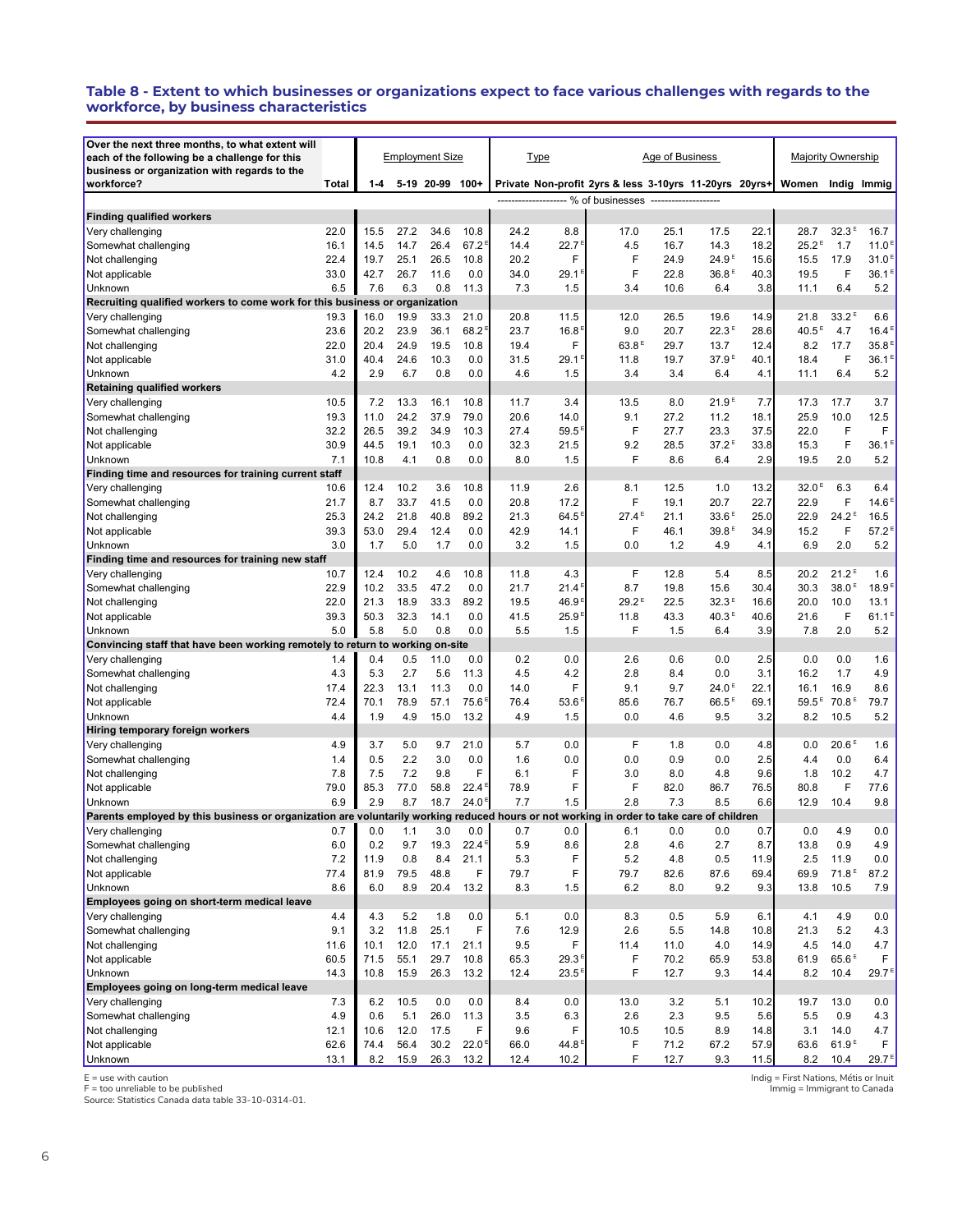#### **Table 9 - Current or planned actions or measures in place due to the COVID-19 pandemic, by business characteristics**

| What actions or measures does this business                                                     |              |      |      |                        |                   |      |                                |                                                                          |                 |                   |      |      |                                     |                                |
|-------------------------------------------------------------------------------------------------|--------------|------|------|------------------------|-------------------|------|--------------------------------|--------------------------------------------------------------------------|-----------------|-------------------|------|------|-------------------------------------|--------------------------------|
| or organization have currently in place or plan                                                 |              |      |      | <b>Employment Size</b> |                   |      | Type                           |                                                                          | Age of Business |                   |      |      | Majority Ownership                  |                                |
| to implement?                                                                                   | <b>Total</b> | 1-4  |      | 5-19 20-99             | $100+$            |      |                                | Private Non-profit 2yrs & less 3-10yrs 11-20yrs 20yrs+ Women Indig Immig |                 |                   |      |      |                                     |                                |
|                                                                                                 |              |      |      |                        |                   |      |                                |                                                                          |                 |                   |      |      |                                     |                                |
| Restriction on the number of people allowed into                                                |              |      |      |                        |                   |      |                                |                                                                          |                 |                   |      |      |                                     |                                |
| the businesses space at one time                                                                | 61.0         | 48.8 | 70.7 |                        | 81.1 100.0        | 56.0 | 97.4                           | 82.1                                                                     | 58.9            | 44.2 <sup>E</sup> | 65.3 | 66.6 | 95.9                                | F                              |
| Online classes                                                                                  | 9.7          | 13.3 | 4.0  | 13.1                   | 32.7 <sup>E</sup> | 7.5  | F                              | 0.0                                                                      | 12.7            | 2.7               | 11.7 | 7.2  | 0.9                                 | 1.6                            |
| Virtual meetings with clients or customers                                                      | 29.5         | 33.8 | 19.5 | 44.0                   | 78.0 <sup>E</sup> | 25.0 | 59.2                           | 9.6                                                                      | 40.9            | 14.7              | 29.6 |      | 41.0 <sup>E</sup> 25.2 <sup>E</sup> | 22.5                           |
| An online sales platform                                                                        | 14.8         | 10.1 | 19.6 | 15.6                   | 66.8 <sup>E</sup> | 14.6 | 8.1                            | F                                                                        | 14.0            | 10.0              | 15.6 | 26.5 | 18.4E                               | 9.4                            |
| Rental or acquisition of more physical space for the<br>business or organization                | 7.3          | 10.1 | 3.4  | 9.1                    | 0.0               | 6.2  | 6.3                            | 0.0                                                                      | 11.7            | 0.0               | 7.9  | 18.4 | 0.9                                 | 3.4                            |
| Addition of signage or floor markers to promote<br>physical distancing                          | 40.9         | 24.9 | 52.9 | 70.8                   | 89.2              | 37.6 | F                              | 68.9 <sup>E</sup>                                                        | 31.2            | 26.5              | 48.9 |      | 47.5 <sup>E</sup> 40.5 <sup>E</sup> | 27.0 <sup>5</sup>              |
| Modification of the office space                                                                | 28.7         | 17.3 | 32.2 | 71.2                   | F                 | 25.4 | F                              | F                                                                        | 30.7            | 18.2              | 31.2 |      | 46.4 <sup>E</sup> 33.0 <sup>E</sup> | $27.2^5$                       |
| Adding plexiglass or sneeze quards                                                              | 26.6         | 14.0 | 34.0 | 57.3                   | 89.2              | 25.5 | 31.2 <sup>E</sup>              | 17.5                                                                     | 25.0            | 30.4 <sup>E</sup> | 27.9 |      | $50.4 \times 38.1 \times$           | 25.6 <sup>E</sup>              |
| Reduction of business hours                                                                     | 11.8         | 7.2  | 14.7 | 24.0                   | 11.2              | 10.0 | 31.0                           | 15.4                                                                     | 7.0             | 10.8              | 15.3 | 13.1 | 1.7                                 | 7.4                            |
| Screen employees upon entry into the workplace<br>for a fever, cough, or other signs of illness | 18.9         | 12.1 | 20.7 | 40.9                   | 89.2              | 19.4 | 18.3                           | 12.6                                                                     | 27.3            | 18.7              | 13.5 | 26.1 | 10.1                                | 24.2 <sup>E</sup>              |
| Screen customers upon entry into the workplace<br>for a fever, cough, or other signs of illness | 18.9         | 16.6 | 17.7 | 35.7                   | 10.3              | 16.3 | 47.8 <sup><math>E</math></sup> | 15.7                                                                     | 19.0            | 20.8              | 18.6 | 27.2 | 11.1                                | 12.1 <sup>E</sup>              |
| Insist that employees displaying any signs of illness<br>stay home                              | 54.4         | 33.1 | 72.7 |                        | 86.0 100.0        | 53.4 | 52.4                           | F                                                                        | 57.9            | 46.6              | 53.3 | 64.2 | F                                   | 50.0 <sup>E</sup>              |
| Request that customers displaying any signs of<br>illness do not enter                          | 50.1         | 33.6 | 66.2 | 67.8                   | 78.5              | 47.1 | F.                             | $36.4^E$                                                                 | 42.4            | 47.1              | 59.3 | 52.9 | 17.6                                | 49.2 <sup><math>E</math></sup> |
| Provide hand sanitizer to employees and<br>customers                                            | 70.1         | 57.1 | 79.6 |                        | 96.3 100.0        | 66.4 | 100.0                          | 85.2                                                                     | 75.7            | 52.0 <sup>E</sup> | 70.2 | 77.5 | F                                   | 65.3 <sup>E</sup>              |
| Provide facemasks, gloves, or other personal<br>protective equipment to employees               | 70.9         | 56.0 | 83.2 |                        | 95.1 100.0        | 67.3 | 98.3                           | F                                                                        | 79.5            | 59.2 <sup>E</sup> | 68.5 | 74.1 | F                                   | 59.5 <sup>E</sup>              |
| Provide facemasks, gloves, or other personal<br>protective equipment to customers               | 46.3         | 37.9 | 55.8 | 50.8                   | F                 | 41.1 | 95.4                           | F                                                                        | 42.9            | 42.7 $E$          | 50.3 | 64.7 | F                                   | F                              |
| More janitorial staff                                                                           | 13.2         | 12.8 | 6.5  | 38.5                   | F                 | 12.1 | 26.2 <sup>8</sup>              | 7.4                                                                      | 15.1            | 14.2 <sup>E</sup> | 12.3 | 23.6 | F                                   | 0.0                            |
| Frequent cleaning of high-touch areas or surfaces                                               | 56.7         | 41.3 | 70.0 | 78.5                   | 100.0             | 54.0 | 97.4                           | 79.7 <sup>E</sup>                                                        | 53.8            | 40.2              | 61.2 | 72.2 | F                                   | 52.7 <sup>E</sup>              |
| Current or planned measures, other                                                              | 1.6          | 1.7  | 1.2  | 2.6                    | 0.0               | 1.7  | 1.2                            | 8.7                                                                      | 1.1             | 3.5               | 0.0  | 3.0  | 0.0                                 | 0.0                            |
| No measures implemented                                                                         | 13.4         | 19.9 | 8.3  | 1.7                    | 0.0               | 14.8 | 0.0                            | 0.0                                                                      | 9.0             | 12.7              | 19.2 | 4.3  | 4.1                                 | $25.2^E$                       |

E = use with caution F = too unreliable to be published Source: Statistics Canada data table 33-10-0315-01.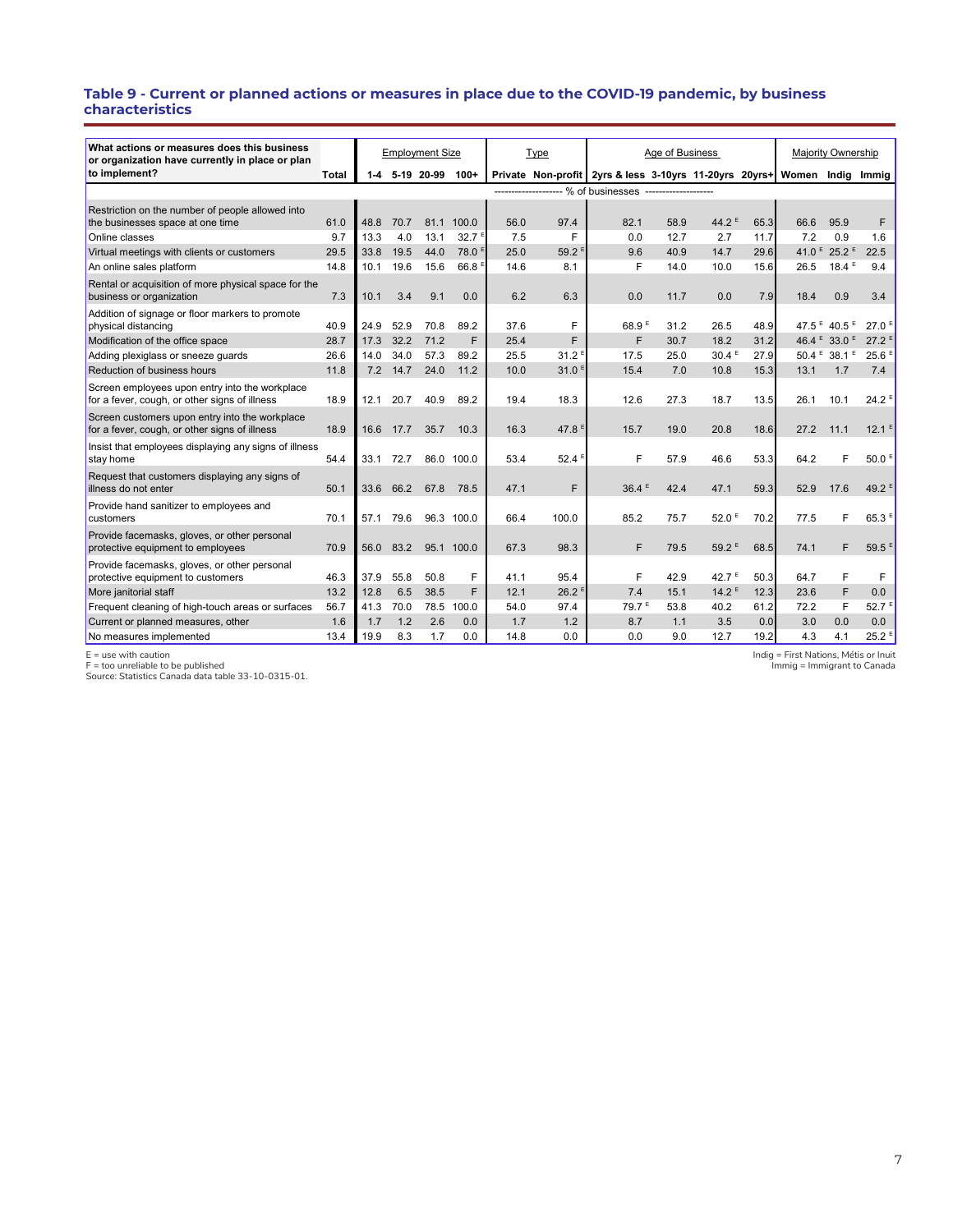# **Table 10 - Percentage of total sales made online in 2019 and 2020, by business characteristics**

| What percentage of total sales were made |       |      |      | <b>Employment Size</b> |     |      | Type |                                                                          | Age of Business |      |      |     | <b>Majority Ownership</b> |      |
|------------------------------------------|-------|------|------|------------------------|-----|------|------|--------------------------------------------------------------------------|-----------------|------|------|-----|---------------------------|------|
| online?                                  | Total |      |      | 1-4 5-19 20-99 100+    |     |      |      | Private Non-profit 2yrs & less 3-10yrs 11-20yrs 20yrs+ Women Indig Immig |                 |      |      |     |                           |      |
|                                          |       |      |      |                        |     |      |      | ------------------- % of businesses -------------------                  |                 |      |      |     |                           |      |
| Percentage range, 0% to less than 1%     |       |      |      |                        |     |      |      |                                                                          |                 |      |      |     |                           |      |
| Total sales in 2019 made online          | 86.1  | 83.2 | 89.2 | 91.8                   | F   | 90.0 | FI   | 87.0                                                                     | 86.7            | 87.6 | 84.9 |     | 84.5 82.5                 | 92.6 |
| Total sales in 2020 made online          | 80.4  | 76.5 | 84.3 | 87.3                   | F   | 83.8 | F    | F                                                                        | 83.5            | 83.4 | 80.3 |     | 79.2 82.5 <sup>E</sup>    | 82.7 |
| Percentage range, 1% to less than 10%    |       |      |      |                        |     |      |      |                                                                          |                 |      |      |     |                           |      |
| Total sales in 2019 made online          | 6.3   | 8.4  | 4.0  | 0.8                    | F   | 3.3  | F    | 2.6                                                                      | 4.6             | 4.5  | 8.9  | 2.3 | 0.0                       | 0.0  |
| Total sales in 2020 made online          | 8.4   | 11.9 | 3.8  | 5.2                    | F   | 6.5  | F    | F                                                                        | 4.0             | 6.6  | 8.1  | 0.9 | 0.0                       | 5.2  |
| Percentage range, 10% to less than 20%   |       |      |      |                        |     |      |      |                                                                          |                 |      |      |     |                           |      |
| Total sales in 2019 made online          | 2.4   | 0.8  | 4.8  | 1.2                    | 0.0 | 2.6  | 1.5  | 3.4                                                                      | 4.7             | 0.0  | 1.5  | 9.0 | 14.6 <sup>E</sup>         | 1.1  |
| Total sales in 2020 made online          | 4.2   | 4.0  | 5.3  | 1.2                    | 0.0 | 3.8  | 9.8  | 3.4                                                                      | 3.3             | 2.1  | 5.8  | 7.9 | 0.0                       | 5.8  |
| Percentage range, 20% to less than 30%   |       |      |      |                        |     |      |      |                                                                          |                 |      |      |     |                           |      |
| Total sales in 2019 made online          | 0.1   | 0.2  | 0.0  | 0.0                    | 0.0 | 0.1  | 0.0  | 0.0                                                                      | 0.0             | 0.0  | 0.2  | 0.5 | 0.0                       | 0.0  |
| Total sales in 2020 made online          | 0.0   | 0.0  | 0.0  | 0.0                    | 0.0 | 0.0  | 0.0  | 0.0                                                                      | 0.0             | 0.0  | 0.0  | 0.0 | 0.0                       | 0.0  |
| Percentage range, 30% to less than 40%   |       |      |      |                        |     |      |      |                                                                          |                 |      |      |     |                           |      |
| Total sales in 2019 made online          | 0.1   | 0.2  | 0.0  | 0.0                    | 0.0 | 0.1  | 0.0  | 0.0                                                                      | 0.0             | 0.5  | 0.0  | 0.0 | 0.0                       | 0.0  |
| Total sales in 2020 made online          | 0.4   | 0.5  | 0.4  | 0.0                    | 0.0 | 0.3  | 1.7  | 2.2                                                                      | 0.3             | 0.0  | 0.4  | 0.0 | 0.0                       | 0.0  |
| Percentage range, 40% to less than 50%   |       |      |      |                        |     |      |      |                                                                          |                 |      |      |     |                           |      |
| Total sales in 2019 made online          | 0.7   | 0.0  | 0.4  | 5.4                    | 0.0 | 0.5  | 2.6  | 0.0                                                                      | 0.3             | 0.0  | 1.4  | 0.0 | 3.0                       | 0.0  |
| Total sales in 2020 made online          | 0.2   | 0.0  | 0.4  | 0.9                    | 0.0 | 0.0  | 2.6  | 0.0                                                                      | 0.3             | 0.0  | 0.4  | 0.0 | 0.0                       | 0.0  |
| Percentage range, 50% to less than 60%   |       |      |      |                        |     |      |      |                                                                          |                 |      |      |     |                           |      |
| Total sales in 2019 made online          | 1.3   | 2.5  | 0.0  | 0.0                    | 0.0 | 0.0  | 0.0  | 0.0                                                                      | 0.0             | 0.0  | 2.9  | 0.0 | 0.0                       | 0.0  |
| Total sales in 2020 made online          | 0.3   | 0.6  | 0.0  | 0.0                    | 0.0 | 0.3  | 0.0  | 0.0                                                                      | 0.9             | 0.0  | 0.0  | 1.5 | 0.0                       | 0.0  |
| Percentage range, 60% to less than 70%   |       |      |      |                        |     |      |      |                                                                          |                 |      |      |     |                           |      |
| Total sales in 2019 made online          | 0.1   | 0.2  | 0.0  | 0.0                    | 0.0 | 0.1  | 0.0  | 0.0                                                                      | 0.0             | 0.6  | 0.0  | 0.0 | 0.0                       | 0.9  |
| Total sales in 2020 made online          | 0.5   | 0.2  | 0.0  | 4.5                    | 0.0 | 0.6  | 0.0  | 0.0                                                                      | 0 <sub>0</sub>  | 0.5  | 1.0  | 0.0 | 3.0                       | 0.0  |
| Percentage range, 70% to less than 80%   |       |      |      |                        |     |      |      |                                                                          |                 |      |      |     |                           |      |
| Total sales in 2019 made online          | 0.2   | 0.0  | 0.4  | 0.0                    | 0.0 | 0.2  | 0.0  | 0.0                                                                      | 0.0             | 1.0  | 0.0  | 0.0 | 0.0                       | 0.0  |
| Total sales in 2020 made online          | 1.5   | 2.7  | 0.4  | 0.0                    | 0.0 | 0.3  | 0.0  | 0.0                                                                      | 0.0             | 1.6  | 2.9  | 0.0 | 0.0                       | 0.9  |
| Percentage range, 80% to less than 90%   |       |      |      |                        |     |      |      |                                                                          |                 |      |      |     |                           |      |
| Total sales in 2019 made online          | 0.5   | 1.0  | 0.0  | 0.0                    | 0.0 | 0.6  | 0.0  | 0.0                                                                      | 1.6             | 0.0  | 0.0  | 0.0 | 0.0                       | 4.7  |
| Total sales in 2020 made online          | 1.3   | 0.0  | 3.3  | 0.0                    | 0.0 | 1.5  | 0.0  | 0.0                                                                      | 4.0             | 0.0  | 0.0  | 6.8 | 14.6 <sup>E</sup>         | 0.0  |
| Percentage range, 90% to less than 100%  |       |      |      |                        |     |      |      |                                                                          |                 |      |      |     |                           |      |
| Total sales in 2019 made online          | 0.6   | 1.0  | 0.0  | 0.9                    | 0.0 | 0.7  | 0.0  | 7.0                                                                      | 0.0             | 0.5  | 0.0  | 0.0 | 0.0                       | 0.8  |
| Total sales in 2020 made online          | 0.4   | 0.0  | 0.9  | 0.9                    | 0.0 | 0.5  | 0.0  | 0.0                                                                      | 0.0             | 0.5  | 0.8  | 0.0 | 0.0                       | 0.8  |
| Percentage range, 100%                   |       |      |      |                        |     |      |      |                                                                          |                 |      |      |     |                           |      |
| Total sales in 2019 made online          | 1.7   | 2.5  | 1.1  | 0.0                    | 0.0 | 1.8  | 1.2  | 0.0                                                                      | 2.2             | 5.3  | 0.3  | 3.8 | 0.0                       | 0.0  |
| Total sales in 2020 made online          | 2.2   | 3.5  | 1.1  | 0.0                    | 0.0 | 2.4  | 1.2  | 0.0                                                                      | 3.7             | 5.3  | 0.3  | 3.8 | 0.0                       | 4.7  |
| Percentage range, unknown                |       |      |      |                        |     |      |      |                                                                          |                 |      |      |     |                           |      |
| Total sales in 2019 made online          | 0.0   | 0.0  | 0.0  | 0.0                    | 0.0 | 0.0  | 0.0  | 0.0                                                                      | 0.0             | 0.0  | 0.0  | 0.0 | 0.0                       | 0.0  |
| Total sales in 2020 made online          | 0.0   | 0.0  | 0.0  | 0.0                    | 0.0 | 0.0  | 0.0  | 0.0                                                                      | 0.0             | 0.0  | 0.0  | 0.0 | 0.0                       | 0.0  |

E = use with caution F = too unreliable to be published Source: Statistics Canada data table 33-10-0316-01.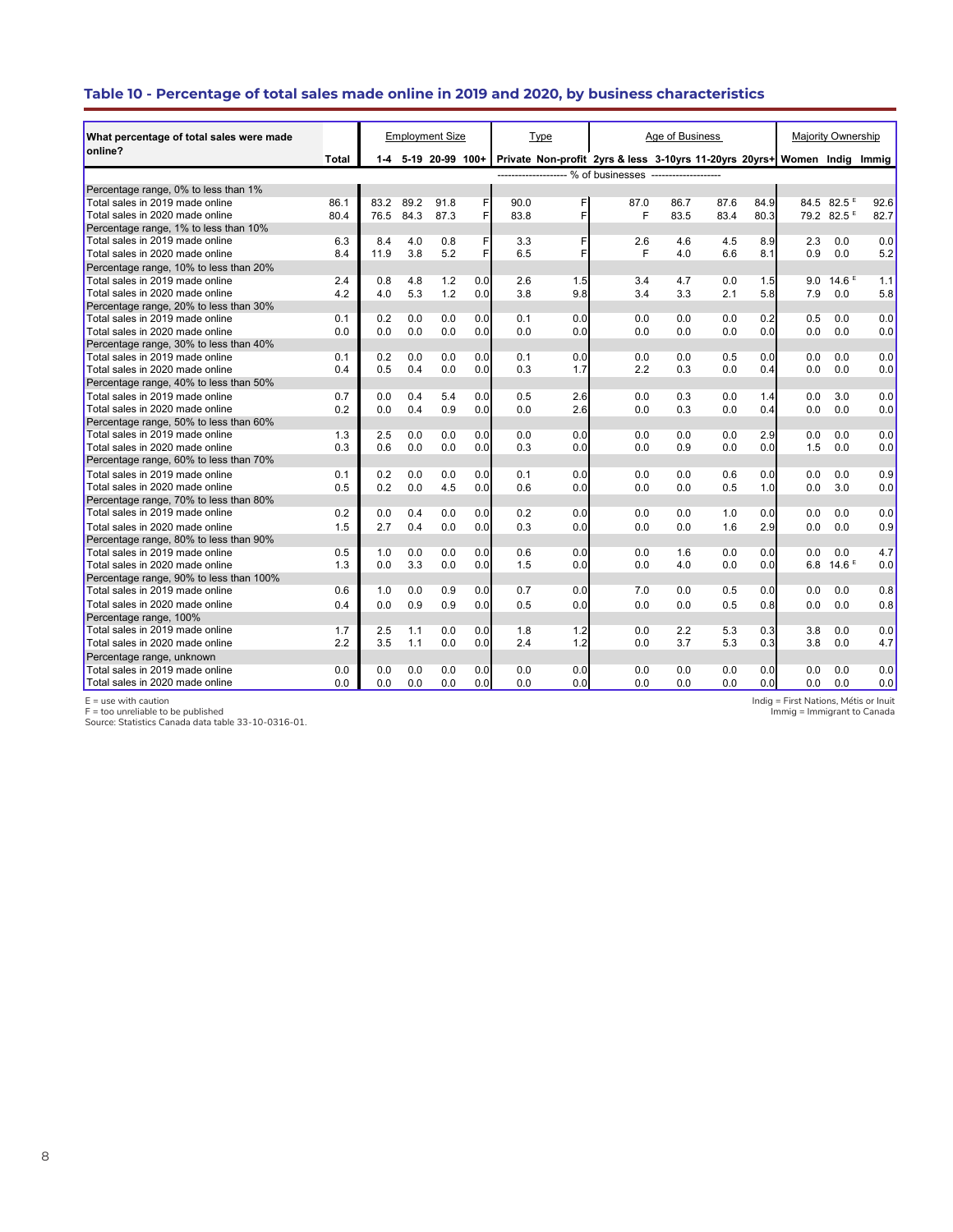# **Table 11 - Business or organization revenue from 2020 compared with 2019, by business characteristics**

| Compared to 2019, how did the revenues of     |       |      |        | Employment Size |                   |                       | Type           |                                                        | Age of Business      |                   |      | Majority Ownership |                   |                     |
|-----------------------------------------------|-------|------|--------|-----------------|-------------------|-----------------------|----------------|--------------------------------------------------------|----------------------|-------------------|------|--------------------|-------------------|---------------------|
| this business or organization change in 2020? | Total | 1-4  | $5-19$ | 20-99           | $100+$            |                       |                | Private Non-profit 2yrs & less 3-10yrs 11-20yrs 20yrs+ |                      |                   |      | Women India        |                   | Immia               |
|                                               |       |      |        |                 |                   | --------------------- |                | % of businesses                                        | -------------------- |                   |      |                    |                   |                     |
| Revenue increased 1% to less than 10%         | 7.8   | 8.2  | 8.4    | 0.8             | F                 | 8.9                   | 0.0            |                                                        | 4.6                  | 14.7 <sup>E</sup> | 6.0  | 13.2               | 14.9 <sup>E</sup> | 4.8                 |
| Revenue increased 10% to less than 20%        | 11.6  | 15.4 | 6.8    | 10.7            | 32.2 <sup>E</sup> | 11.3                  | $19.4^{\circ}$ |                                                        | 9.2                  | 14.0 <sup>E</sup> | 9.6  | 8.6                | F                 | 0.0                 |
| Revenue increased 20% to less than 30%        | 4.6   | 0.0  | 9.1    | 10.3            | 0.0               | 5.1                   | 1.5            | 0.0                                                    | 5.5                  | 0.8               | 6.1  | 14.8               | 7.4               | 3.4                 |
| Revenue increased 30% to less than 40%        | 2.4   | 0.0  | 5.9    | 0.9             | 0.0               | 2.7                   | 0.9            | 0.0                                                    | 6.8                  | 1.0               | 0.0  | 0.0                | 0.0               | 0.0                 |
| Revenue increased 40% to less than 50%        | 3.1   | 4.4  | 0.0    | 9.5             | 0.0               | 3.6                   | 0.0            | 0.0                                                    | 7.8                  | 1.1               | 0.8  | 0.0                | 3.0               | 0.0                 |
| Revenue increased 50% or more                 | 0.5   | 0.2  | 1.1    | 0.0             | 0.0               | 0.6                   | 0.0            | 0.0                                                    | 0.2                  | 2.6               | 0.0  | 0.4                | 0.0               | 0.0                 |
| Revenues have stayed the same                 | 24.4  | 26.1 | 22.9   | 22.4            | 13.2              | 19.9                  | 59.1           | 2.6                                                    | 16.7                 | 27.5              | 32.7 | 17.0               | 8.3               | $21.6$ <sup>E</sup> |
| Revenue decreased 1% to less than 10%         | 4.8   | 2.0  | 7.5    | 8.2             | 0.0               | 4.7                   | 1.7            | 3.2                                                    | 4.4                  | 3.3               | 5.9  | 0.0                | 12.2              | 0.0                 |
| Revenue decreased 10% to less than 20%        | 1.7   | 1.6  | 0.5    | 6.7             | 11.3              | 1.8                   | 1.7            | 6.7                                                    | 2.5                  | 0.9               | 0.6  | 3.0                | 0.0               | 0.0                 |
| Revenue decreased 20% to less than 30%        | 12.0  | 7.7  | 17.3   | 13.1            | 0.0               | 13.1                  | 5.6            | 15.0                                                   | 12.9                 | 14.1              | 9.9  | 7.5                | 1.9               |                     |
| Revenue decreased 30% to less than 40%        | 11.1  | 18.3 | 3.4    | 5.8             | 0.0               | 11.9                  | 6.8            | 8.1                                                    | 10.5                 | 5.2               | 14.2 | 21.2               | 4.6               | 2.9                 |
| Revenue decreased 40% to less than 50%        | 6.2   | 9.3  | 3.3    | 2.3             | 0.0               | 5.5                   | 1.5            | 0.0                                                    | 9.6                  | 0.5               | 6.8  | 2.8                | 0.0               | 4.7                 |
| Revenue decreased 50% or more                 | 9.4   | 7.0  | 12.7   | 9.2             | 0.0               | 10.5                  | 1.7            | 11.0                                                   | 9.3                  | 14.4              | 7.4  | 11.4               | 1.2               | $28.6$ <sup>E</sup> |
| Revenue change, not applicable                | 0.4   | 0.0  | 1.1    | 0.0             | 0.0               | 0.5                   | 0.0            | 6.1                                                    | 0.0                  | 0.0               | 0.0  | 0.0                | 4.9               | 0.0                 |

E = use with caution F = too unreliable to be published

Source: Statistics Canada data table 33-10-0317-01.

Indig = First Nations, Métis or Inuit Immig = Immigrant to Canada

# **Table 12 - Business or organization expenses from 2020 compared with 2019, by business characteristics**

| Compared to 2019, how did the expenses of     |       |      |      | <b>Employment Size</b> |                   |      | Type                  |                                                        | Age of Business       |          |      | <b>Majority Ownership</b> |      |                   |
|-----------------------------------------------|-------|------|------|------------------------|-------------------|------|-----------------------|--------------------------------------------------------|-----------------------|----------|------|---------------------------|------|-------------------|
| this business or organization change in 2020? | Total | 1-4  |      | 5-19 20-99             | $100+$            |      |                       | Private Non-profit 2yrs & less 3-10yrs 11-20yrs 20yrs+ |                       |          |      | Women Indig Immig         |      |                   |
|                                               |       |      |      |                        |                   |      | --------------------- | % of businesses                                        | --------------------- |          |      |                           |      |                   |
| <b>Expenses increased 1% to less than 10%</b> | 12.8  | 16.1 | 9.8  | 8.5                    | 0.0               | 13.4 | 5.8                   | 1.2                                                    | 13.6                  | $12.4^E$ | 14.2 | 17.1                      | 1.0  | 4.8               |
| Expenses increased 10% to less than 20%       | 17.7  | 18.7 | 14.6 | 22.9                   |                   | 17.5 | $26.0$ <sup>E</sup>   |                                                        | 20.7                  | 8.8      | 18.4 | 19.9                      | F    | 10.0              |
| Expenses increased 20% to less than 30%       | 12.9  | 13.0 | 13.3 | 10.6                   | 22.0 <sup>E</sup> | 14.6 | 0.9                   | F                                                      | 15.1                  | 12.6     | 8.6  | 19.8                      | 16.0 | 4.5               |
| Expenses increased 30% to less than 40%       | 0.9   | 0.6  | 0.9  | 2.3                    | 0.0               | 0.8  | 1.2                   | 0.0                                                    | 2.6                   | 0.0      | 0.0  | 0.0                       | 0.8  | 1.6               |
| Expenses increased 40% to less than 50%       | 1.7   | 1.2  | 1.3  | 5.8                    | 0.0               | 1.9  | 0.0                   | 6.2                                                    | 2.1                   | 0.8      | 0.9  | 0.0                       | 0.0  | 0.0               |
| Expenses increased 50% or more                | 3.3   | 0.9  |      | 0.0                    | 0.0               | 3.8  | 0.0                   | 0.0                                                    | 8.5                   | 2.8      | 0.0  | 0.0                       | 0.0  | 0.0               |
| Expenses have stayed the same                 | 34.9  | 36.4 | 34.6 | 28.2                   | F                 | 32.2 | 58.5 <sup>E</sup>     | $24.5^{\text{E}}$                                      | 18.2                  | 47.8 $E$ | 44.4 | 32.8                      | F    | F                 |
| Expenses decreased 1% to less than 10%        | 2.3   | 3.4  | 0.8  | 3.0                    | 0.0               | 2.6  | 0.0                   | 0.0                                                    | 2.8                   | 0.5      | 3.0  | 1.0                       | 2.0  | 0.0               |
| Expenses decreased 10% to less than 20%       | 6.3   | 2.9  | 9.0  | 13.2                   | 0.0               | 6.8  | 3.3                   | 9.6                                                    | 10.3                  | 1.4      | 4.5  | 6.0                       | 9.4  | 24.5 <sup>E</sup> |
| Expenses decreased 20% to less than 30%       | 2.3   | 2.8  | 1.4  | 3.0                    | 0.0               | 2.3  | 1.7                   | 3.0                                                    | 2.1                   | 2.9      | 2.1  | 0.0                       | 0.0  | 4.2               |
| Expenses decreased 30% to less than 40%       | 1.6   | 0.8  | 2.7  | 1.6                    | 0.0               | 1.7  | 0.8                   | 0.0                                                    | 3.6                   | 1.7      | 0.4  | 1.2                       | 0.0  | 10.0              |
| Expenses decreased 40% to less than 50%       | 1.6   | 2.5  | 0.8  | 0.0                    | 0.0               | 0.4  | 0.0                   | 0.0                                                    | 0.0                   | 2.0      | 2.9  | 0.0                       | 0.0  | 0.0               |
| Expenses decreased 50% or more                | 1.4   | 0.8  | 2.4  | 0.9                    | 0.0               | 1.5  | 1.7                   | 0.0                                                    | 0.4                   | 6.3      | 0.6  | 2.1                       | 0.0  | 0.8               |
| Change in expenses, not applicable            | 0.4   | 0.0  |      | 0.0                    | 0.0               | 0.5  | 0.0                   | 6.1                                                    | 0.0                   | 0.0      | 0.0  | 0.0                       | 4.9  | 0.0               |

E = use with caution

F = too unreliable to be published

Source: Statistics Canada data table 33-10-0318-01.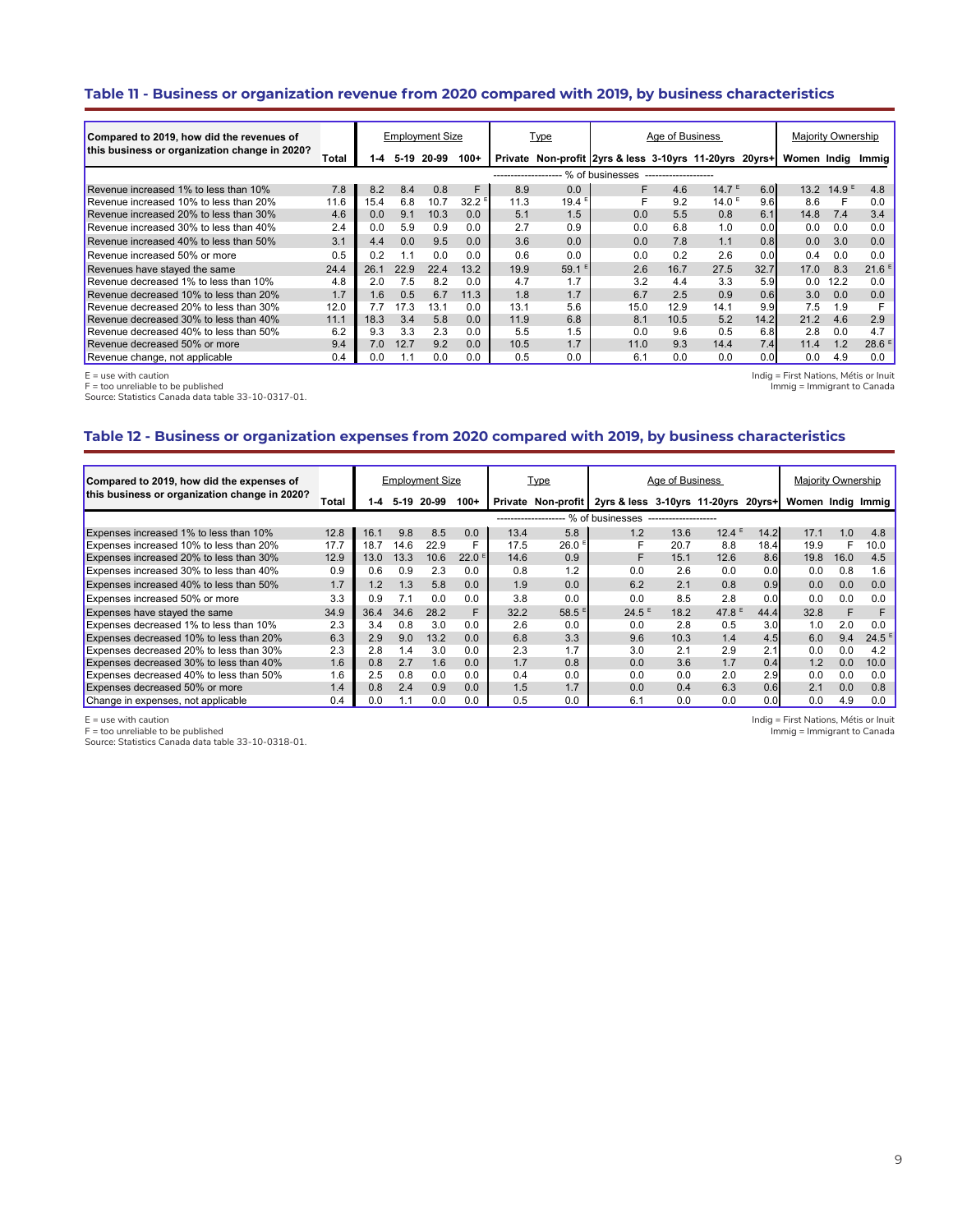# **Table 13 - Business or organization expenses from 2020 compared with 2019, by business characteristics**

| For each of the following, indicate whether this<br>business or organization has increased or |              |              |              | <b>Employment Size</b> |                           | <b>Type</b>  |                   |                                                                                                                         | Age of Business |                          |              | <b>Majority Ownership</b> |           |                          |
|-----------------------------------------------------------------------------------------------|--------------|--------------|--------------|------------------------|---------------------------|--------------|-------------------|-------------------------------------------------------------------------------------------------------------------------|-----------------|--------------------------|--------------|---------------------------|-----------|--------------------------|
| decreased expenditures as a result of COVID-19.                                               | Total        | 1-4          | 5-19 20-99   |                        | $100+$                    |              |                   |                                                                                                                         |                 |                          |              |                           |           |                          |
|                                                                                               |              |              |              |                        |                           |              |                   | Private Non-profit 2yrs & less 3-10yrs 11-20yrs 20yrs+ Women<br>------------------- % of businesses ------------------- |                 |                          |              |                           |           | Indig Immig              |
|                                                                                               |              |              |              |                        |                           |              |                   |                                                                                                                         |                 |                          |              |                           |           |                          |
| Business expenditure, sanitization and cleaning                                               |              |              |              |                        |                           |              |                   |                                                                                                                         |                 |                          |              |                           |           |                          |
| Expenditure change, increased                                                                 | 70.0         | 58.1         | 77.9         | 96.4                   | 100.0                     | 69.5         | 82.1              | 85.0                                                                                                                    | 63.2            | 78.7                     | 69.3         | 84.0                      | 92.8      | 68.0 <sup>E</sup>        |
| Expenditure change, no change                                                                 | 13.2         | 16.2         | 12.2         | 2.8                    | 0.0                       | 12.7         | 9.7               | 13.3                                                                                                                    | 14.8            | 5.6                      | 14.8         | 9.6                       | 5.2       | 12.0                     |
| Expenditure change, decreased                                                                 | 0.0          | 0.0          | 0.0          | 0.0                    | 0.0                       | 0.0          | 0.0               | 0.0                                                                                                                     | 0.0             | 0.0                      | 0.0          | 0.0                       | 0.0       | 0.0                      |
| Expenditure change, does not have this expense                                                | 16.3         | 24.9         | 9.6          | 0.8                    | 0.0                       | 17.2         | 8.3               | 1.7                                                                                                                     | 22.0            | 15.7                     | 14.7         | 6.5                       | 2.0       | 20.0 <sup>E</sup>        |
| Expenditure change, unknown                                                                   | 0.5          | 0.8          | 0.3          | 0.0                    | 0.0                       | 0.6          | 0.0               | 0.0                                                                                                                     | 0.0             | 0.0                      | 1.2          | 0.0                       | 0.0       | 0.0                      |
| Business expenditure, repair and maintenance                                                  |              |              |              |                        |                           |              |                   |                                                                                                                         |                 |                          |              |                           |           |                          |
| Expenditure change, increased                                                                 | 18.5         | 16.5         | 17.5         | 30.0                   | F                         | 18.0         | 9.3               | $23.1^E$                                                                                                                | 19.5            | 20.1                     | 16.4         | 26.9                      | 14.6<br>F | 12.5                     |
| Expenditure change, no change                                                                 | 59.9         | 56.6         | 62.9         | 65.6                   | F                         | 58.7         | 78.5              | 76.9 <sup>E</sup>                                                                                                       | 52.4            | 51.9 <sup>E</sup>        | 65.8         | 61.7                      |           | 67.0 <sup>E</sup>        |
| Expenditure change, decreased                                                                 | 1.9          | 0.3          | 3.3          | 4.4                    | 0.0                       | 1.8          | 2.7               | 0.0                                                                                                                     | 1.2             | 2.4                      | 2.5          | 0.0                       | 1.0       | 0.0                      |
| Expenditure change, does not have this expense                                                | 18.5         | 25.6         | 14.5         | 0.0                    | 0.0                       | 20.3         | 9.5               | 0.0                                                                                                                     | 26.9            | 22.7 <sup>E</sup>        | 13.7         | 10.9                      | F         | 20.5 <sup>E</sup>        |
| Expenditure change, unknown                                                                   | 1.2          | 1.0          | 1.7          | 0.0                    | 0.0                       | 1.3          | 0.0               | 0.0                                                                                                                     | 0.0             | 2.8                      | 1.6          | 0.5                       | 1.1       | 0.0                      |
| Business expenditure, personal protective equipment and supplies                              |              |              |              |                        |                           |              |                   |                                                                                                                         |                 |                          |              |                           | F         |                          |
| Expenditure change, increased                                                                 | 71.2         | 55.9         | 83.7         | 97.2                   | 100.0                     | 68.6         | 90.0              | 93.7                                                                                                                    | 80.6            | 60.5 <sup>E</sup>        | 64.4         | 85.7                      |           | F<br>28.2 <sup>E</sup>   |
| Expenditure change, no change                                                                 | 10.7         | 16.2         | 6.2          | 0.8                    | 0.0                       | 12.1         | 1.7               | 6.3                                                                                                                     | 7.6             | 14.9                     | 12.1         | 7.7                       | 12.0      |                          |
| Expenditure change, decreased                                                                 | 0.0          | 0.0          | 0.0          | 0.0                    | 0.0                       | 0.0          | 0.0               | 0.0                                                                                                                     | 0.0             | 0.0                      | 0.0          | 0.0                       | 0.0<br>F  | 0.0<br>21.0 <sup>E</sup> |
| Expenditure change, does not have this expense                                                | 17.6<br>0.5  | 27.3         | 9.6          | 1.9                    | 0.0                       | 18.8         | 8.3               | 0.0                                                                                                                     | 11.8            | 24.6 <sup>E</sup>        | 22.3         | 6.1                       |           |                          |
| Expenditure change, unknown                                                                   |              | 0.5          | 0.6          | 0.0                    | 0.0                       | 0.6          | 0.0               | 0.0                                                                                                                     | 0.0             | 0.0                      | 1.1          | 0.5                       | 1.1       | 0.0                      |
| <b>Business expenditure, rent</b>                                                             |              | 13.0         | 5.8          |                        |                           | 6.9          | F                 |                                                                                                                         |                 |                          |              |                           |           | 4.5                      |
| Expenditure change, increased                                                                 | 9.6          |              |              | 7.4                    | 10.3                      |              |                   | 8.6<br>74.0 <sup>E</sup>                                                                                                | 12.3            | 5.1                      | 9.4          | 14.6<br>54.8 <sup>E</sup> | 5.6       |                          |
| Expenditure change, no change                                                                 | 56.0         | 46.2         | 68.1         | 55.8                   | 79.0                      | 58.3         | 32.9 <sup>E</sup> |                                                                                                                         | 70.0            | 43.7                     | 47.0         |                           | F         | F                        |
| Expenditure change, decreased                                                                 | 1.0          | 0.1          | 1.5          | 3.3                    | 0.0                       | 1.2          | 0.0               | 5.8                                                                                                                     | 0.3             | 0.9                      | 0.8          | 2.2                       | 1.0       | 0.0                      |
| Expenditure change, does not have this expense                                                | 32.3         | 39.1         | 23.7         | 33.5                   | 10.8                      | 32.4         | 34.7 <sup>E</sup> | 4.6                                                                                                                     | 17.5            | 50.2 <sup>E</sup>        | 41.4         | 28.4                      | F         | 37.7 <sup>E</sup>        |
| Expenditure change, unknown                                                                   | 1.1          | 1.5          | 0.9          | 0.0                    | 0.0                       | 1.3          | 0.0               | 7.0                                                                                                                     | 0.0             | 0.0                      | 1.4          | 0.0                       | 0.0       | 0.0                      |
| Business expenditure, technology and equipment for teleworking                                |              |              |              | 37.0                   |                           |              | 57.7              | 9.6                                                                                                                     | 20.9            |                          |              |                           |           |                          |
| Expenditure change, increased                                                                 | 18.0<br>54.7 | 19.1<br>48.9 | 12.0<br>65.8 | 39.4                   | 11.3<br>67.7 <sup>5</sup> | 13.7<br>57.8 | 22.7              | F                                                                                                                       | 65.0            | 4.9<br>63.0 <sup>E</sup> | 22.1<br>43.7 | 30.8<br>$52.2^E$          | 20.0<br>F | 14.2<br>$57.7^{\circ}$   |
| Expenditure change, no change                                                                 | 0.1          | 0.1          | 0.0          | 0.0                    | 0.0                       | 0.1          | 0.0               | 0.0                                                                                                                     | 0.2             | 0.0                      | 0.0          | 0.4                       | 0.0       | 0.0                      |
| Expenditure change, decreased                                                                 | 25.1         | 28.4         | 21.4         | 22.8                   | 21.1                      | 26.1         | 19.7              | 22.8 <sup>E</sup>                                                                                                       | 13.8            | $32.1^E$                 | 31.3         | 14.9                      | F         | $28.1$ <sup>E</sup>      |
| Expenditure change, does not have this expense                                                | 2.1          | 3.4          | 0.9          | 0.8                    | 0.0                       | 2.4          | 0.0               | 11.7                                                                                                                    | 0.0             | 0.0                      | 3.0          | 1.7                       | 3.7       | 0.0                      |
| Expenditure change, unknown<br>Business expenditure, marketing, including advertising         |              |              |              |                        |                           |              |                   |                                                                                                                         |                 |                          |              |                           |           |                          |
| Expenditure change, increased                                                                 | 15.6         | 15.7         | 15.9         | 12.9                   | 24.3 <sup>5</sup>         | 15.7         | 18.9              | 18.1                                                                                                                    | 19.1            | 5.0                      | 16.4         | 31.5 <sup>E</sup>         | 10.3      | 16.9                     |
| Expenditure change, no change                                                                 | 53.4         | 52.8         | 56.4         | 45.6                   | F                         | 51.6         | 61.9 <sup>E</sup> | 61.7 <sup>E</sup>                                                                                                       | 55.1            | 58.5 <sup>E</sup>        | 48.9         | $50.1^E$                  | F         | 33.5 <sup>E</sup>        |
| Expenditure change, decreased                                                                 | 8.9          | 2.9          | 14.5         | 17.6                   | 10.8                      | 9.5          | 5.2               | 10.3                                                                                                                    | 9.7             | 4.0                      | 10.0         | 3.4                       | 5.8       | 24.4 <sup>E</sup>        |
|                                                                                               | 20.0         | 26.0         | 12.1         | 21.7                   | 21.0                      | 20.9         | 14.0              | 3.0                                                                                                                     | 16.2            | 31.2 <sup>E</sup>        | 21.6         | 14.5                      | F         | 25.2 <sup>E</sup>        |
| Expenditure change, does not have this expense<br>Expenditure change, unknown                 | 2.0          | 2.7          | 1.1          | 2.1                    | 0.0                       | 2.3          | 0.0               | 7.0                                                                                                                     | 0.0             | 1.3                      | 3.0          | 0.5                       | 3.4       | 0.0                      |
| Business expenditure, mental health services for employees                                    |              |              |              |                        |                           |              |                   |                                                                                                                         |                 |                          |              |                           |           |                          |
| Expenditure change, increased                                                                 | 5.4          | 6.0          | 2.3          | 11.7                   | F                         | 5.5          | 6.2               | 4.7                                                                                                                     | 9.2             | 5.6                      | 2.5          | 16.1                      | 6.0       | 0.0                      |
| Expenditure change, no change                                                                 | 40.7         | 40.0         | 41.4         | 41.1                   | F                         | 37.8         | 54.2 <sup>E</sup> | 58.0 <sup>E</sup>                                                                                                       | 34.9            | $41.5^{\text{E}}$        | 41.9         | 49.9 <sup>E</sup>         | F         | 22.5                     |
| Expenditure change, decreased                                                                 | 0.0          | 0.0          | 0.0          | 0.0                    | 0.0                       | 0.0          | 0.0               | 0.0                                                                                                                     | 0.0             | 0.0                      | 0.0          | 0.0                       | 0.0       | 0.0                      |
| Expenditure change, does not have this expense                                                | 51.1         | 52.0         | 53.3         | 40.7                   | 10.8                      | 54.2         | 34.2 <sup>E</sup> | 37.3E                                                                                                                   | 55.1            | 48.7 <sup>E</sup>        | 51.2         | 33.1                      | F         | 76.4                     |
| Expenditure change, unknown                                                                   | 2.9          | 2.0          | 3.1          | 6.5                    | 0.0                       | 2.6          | 5.4               | 0.0                                                                                                                     | 0.8             | 4.2                      | 4.4          | 0.9                       | 3.1       | 1.1                      |
| Business expenditure, research and development                                                |              |              |              |                        |                           |              |                   |                                                                                                                         |                 |                          |              |                           |           |                          |
| Expenditure change, increased                                                                 | 9.9          | 12.4         | 7.6          | 7.5                    | 0.0                       | 10.4         | 9.2               | 6.9                                                                                                                     | 18.5            | 8.1                      | 4.6          | 18.7                      | 5.4       | 10.5                     |
| Expenditure change, no change                                                                 | 32.0         | 28.5         | 35.7         | 34.1                   | F                         | 30.9         | 45.6 <sup>8</sup> | F                                                                                                                       | 22.9            | 32.4 <sup>E</sup>        | 35.2         | 46.2 <sup>E</sup>         | F         | 18.8                     |
| Expenditure change, decreased                                                                 | 0.4          | 0.5          | 0.0          | 0.8                    | 10.8                      | 0.4          | 0.0               | 0.0                                                                                                                     | 0.0             | 0.0                      | 0.9          | 0.0                       | 1.7       | 2.1                      |
| Expenditure change, does not have this expense                                                | 54.2         | 56.9         | 51.8         | 52.5                   | 21.1                      | 54.5         | 42.6 <sup>E</sup> | 39.9 <sup>E</sup>                                                                                                       | 57.6            | $55.1^E$                 | 53.7         | 32.0                      | F         | 66.9 <sup>E</sup>        |
| Expenditure change, unknown                                                                   | 3.5          | 1.7          | 4.9          | 5.1                    | 24.3 <sup>8</sup>         | 3.7          | 2.6               | 0.0                                                                                                                     | 1.0             | 4.4                      | 5.6          | 3.2                       | 6.5       | 1.7                      |
| Business expenditure, research and development staff                                          |              |              |              |                        |                           |              |                   |                                                                                                                         |                 |                          |              |                           |           |                          |
| Expenditure change, increased                                                                 | 8.2          | 7.0          | 9.8          | 8.3                    | 0.0                       | 9.2          | 1.7               | 5.6                                                                                                                     | 11.6            | 2.0                      | 8.4          | 23.8E                     | 1.7       | 1.6                      |
| Expenditure change, no change                                                                 | 28.4         | 23.4         | 32.6         | 35.0                   | F                         | 26.6         | 47.3 $E$          | F                                                                                                                       | 25.6            | $31.1^E$                 | 27.8         | 38.7 <sup>E</sup>         | F         | 22.9 <sup>E</sup>        |
| Expenditure change, decreased                                                                 | 0.0          | 0.0          | 0.0          | 0.0                    | 0.0                       | 0.0          | 0.0               | 0.0                                                                                                                     | 0.0             | 0.0                      | 0.0          | 0.0                       | 0.0       | 0.0                      |
| Expenditure change, does not have this expense                                                | 59.7         | 67.2         | 52.9         | 51.5                   | 21.0                      | 60.2         | 48.4 <sup>E</sup> | F                                                                                                                       | 61.8            | 62.5 <sup>E</sup>        | 58.5         | 32.5                      | F         | $73.7^E$                 |
| Expenditure change, unknown                                                                   | 3.7          | 2.4          | 4.7          | 5.1                    | 24.3 <sup>E</sup>         | 4.0          | 2.6               | 4.7                                                                                                                     | 1.0             | 4.4                      | 5.4          | 4.9                       | 9.1       | 1.7                      |
|                                                                                               |              |              |              |                        |                           |              |                   |                                                                                                                         |                 |                          |              |                           |           |                          |

E = use with caution F = too unreliable to be published Source: Statistics Canada data table 33-10-0319-01.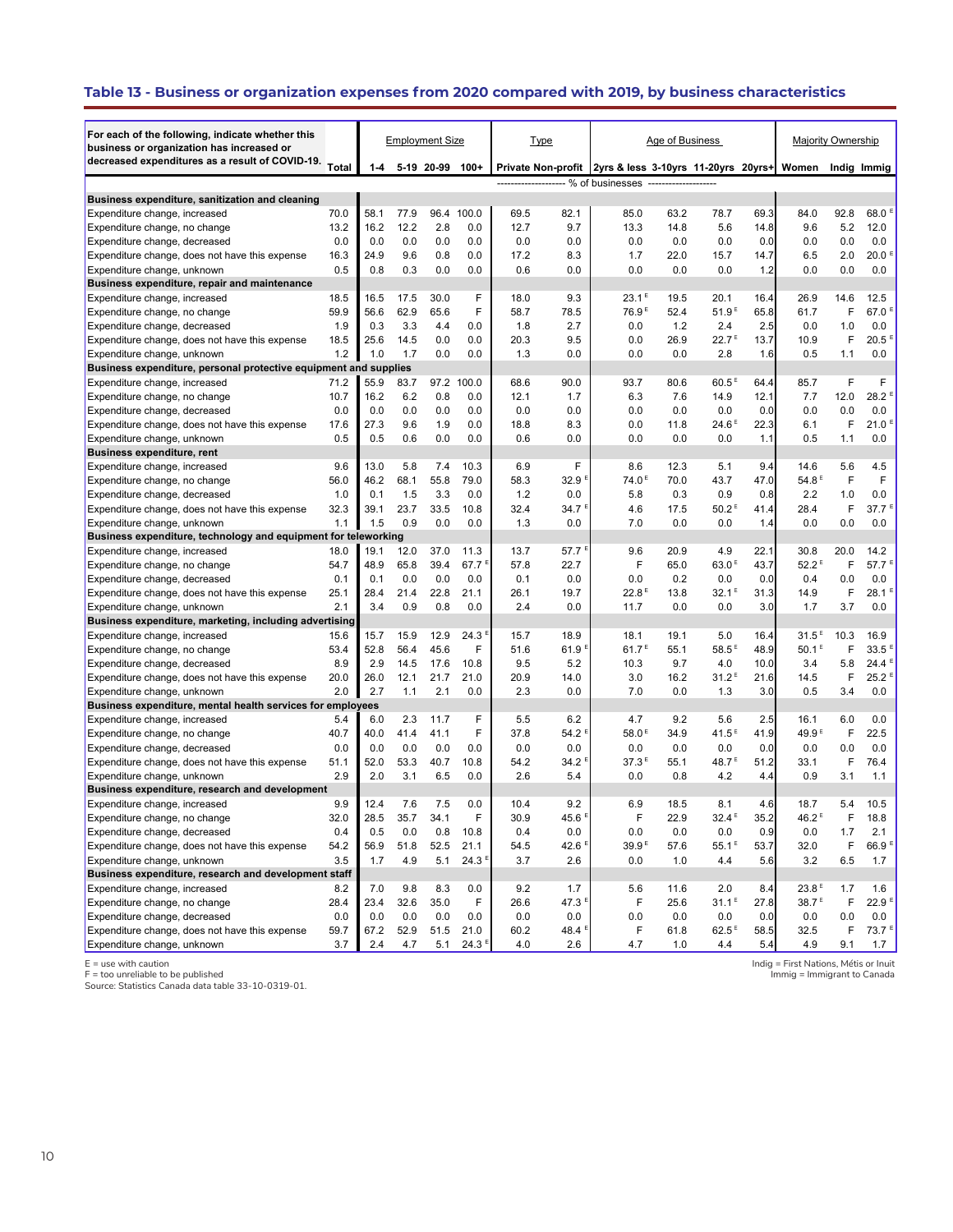### **Table 14 - Approved funding or credit due to the COVID-19 pandemic, by business characteristics**

| Due to COVID-19, was funding or credit for this                                     |       |         |        | <b>Employment Size</b> |                   |      | Type  |                                                              | Age of Business |          |      |          | Majority Ownership |                   |
|-------------------------------------------------------------------------------------|-------|---------|--------|------------------------|-------------------|------|-------|--------------------------------------------------------------|-----------------|----------|------|----------|--------------------|-------------------|
| business or organization approved or received<br>from any of the following sources? |       |         | $5-19$ | 20-99                  | $100+$            |      |       |                                                              |                 |          |      |          |                    |                   |
|                                                                                     | Total | $1 - 4$ |        |                        |                   |      |       | Private Non-profit 2yrs & less 3-10yrs 11-20yrs 20yrs+ Women |                 |          |      |          | India              | Immig             |
|                                                                                     |       |         |        |                        |                   |      |       | ------------------- % of businesses -------------------      |                 |          |      |          |                    |                   |
| Canada Emergency Business Account (CEBA)                                            | 47.2  | 44.3    | 54.5   | 35.5                   | 0.0               | 51.6 | 8.8   | 23.7                                                         | 69.1            | 36.7     | 38.3 | 40.6     | 28.8               | 72.5              |
| Temporary 10% Wage Subsidy                                                          | 15.8  | 8.4     | 23.6   | 21.5                   | 22.0 <sup>E</sup> | 16.8 | 11.2  | 4.8                                                          | 22.9            | 10.3     | 14.3 | $30.1^E$ | 30.4 <sup>E</sup>  | 4.3               |
| Canada Emergency Wage Subsidy (CEWS)                                                | 26.9  | 17.6    | 34.6   | 45.0                   | 10.3              | 27.5 | 15.6  | 26.4E                                                        | 27.2            | 29.0     | 26.0 | 24.6     | 22.5               | 35.5 <sup>E</sup> |
| Canada Emergency Rent Subsidy (CERS)                                                | 3.9   | 0.2     | 9.0    | 2.8                    | 0.0               | 4.5  | 0.0   | 5.8                                                          | 0.8             | 7.7      | 4.5  | 3.6      | 0.9                | 9.5 <sup>E</sup>  |
| Canada Emergency Commercial Rent Assistance                                         |       |         |        |                        |                   |      |       |                                                              |                 |          |      |          |                    |                   |
| (CECRA)                                                                             | 0.2   | 0.4     | 0.0    | 0.0                    | 0.0               | 0.2  | 0.7   | 1.0                                                          | 0.4             | 0.0      | 0.0  | 0.0      | 0.0                | 0.0               |
| Export Development Canada (EDC) Small and                                           |       |         |        |                        |                   |      |       |                                                              |                 |          |      |          |                    |                   |
| Medium-sized Enterprise Loan and Guarantee                                          |       |         |        |                        |                   |      |       |                                                              |                 |          |      |          |                    |                   |
| program                                                                             | 0.1   | 0.0     | 0.3    | 0.0                    | 0.0               | 0.1  | 0.0   | 0.0                                                          | 0.0             | 0.8      | 0.0  | 0.0      | 0.0                | 0.0               |
| Business Development Bank of Canada (BDC) Co-                                       |       |         |        |                        |                   |      |       |                                                              |                 |          |      |          |                    |                   |
| Lending Program for Small and Medium-sized                                          |       |         |        |                        |                   |      |       |                                                              |                 |          |      |          |                    |                   |
| Enterprises                                                                         | 1.1   | 1.7     | 0.4    | 0.8                    | 0.0               | 1.2  | 0.0   | 0.0                                                          | 2.6             | 1.0      | 0.2  | 0.4      | 0.0                | 0.0               |
| Innovation Assistance Program                                                       | 0.0   | 0.0     | 0.0    | 0.0                    | 0.0               | 0.0  | 0.0   | 0.0                                                          | 0.0             | 0.0      | 0.0  | 0.0      | 0.0                | 0.0               |
| <b>Regional Relief and Recovery Fund</b>                                            | 2.1   | 1.6     | 2.2    | 5.0                    | 0.0               | 1.6  | 8.4   | 0.0                                                          | 1.4             | 5.1      | 2.0  | 0.0      | 0.9                | 2.9               |
| Provincial, Territorial or Municipal government                                     |       |         |        |                        |                   |      |       |                                                              |                 |          |      |          |                    |                   |
| programs                                                                            | 20.2  | 19.9    | 17.3   | 29.7                   | 78.5              | 15.2 | 70.9  | 15.2                                                         | 15.6            | 22.7     | 23.6 | 9.3      | 13.9               | 24.7 <sup>E</sup> |
| Grant or loan funding from philanthropic or mutual-                                 |       |         |        |                        |                   |      |       |                                                              |                 |          |      |          |                    |                   |
| aid sources                                                                         | 0.4   | 0.1     | 0.0    | 3.5                    | 0.0               | 0.0  | 3.4   | 0.0                                                          | 0.3             | 2.0      | 0.0  | 0.0      | 0.0                | 0.0               |
| <b>Financial institution</b>                                                        | 5.2   | 4.9     | 5.9    | 4.5                    | 0.0               | 5.9  | 0.9   | 6.1                                                          | 7.6             | 0.9      | 4.8  | 1.4      | 4.9                | 0.0               |
| Loan from family or friends                                                         | 8.5   | 9.7     | 9.3    | 0.0                    | 0.0               | 9.8  | 0.0   | 6.1                                                          | 20.9            | 0.0      | 2.7  | 15.5     | 4.9                | 4.3               |
| Approved sources of funding or credit for this                                      |       |         |        |                        |                   |      |       |                                                              |                 |          |      |          |                    |                   |
| business or organization, other                                                     | 4.0   | 3.9     | 3.9    | 5.2                    | 0.0               | 1.7  | 26.4E | 0.0                                                          | 0.8             | 9.2      | 5.2  | 2.4      | 0.0                | 0.0               |
| Approved sources of funding or credit for this                                      |       |         |        |                        |                   |      |       |                                                              |                 |          |      |          |                    |                   |
| business or organization, none                                                      | 32.6  | 34.6    | 30.7   | 31.7                   | 0.0               | 33.6 | 14.6  | 61.7 <sup><math>E</math></sup>                               | 13.3            | 49.5 $E$ | 36.0 | 40.1     | F                  | 22.3 <sup>E</sup> |

E = use with caution

F = too unreliable to be published

Source: Statistics Canada data table 33-10-0320-01.

Indig = First Nations, Métis or Inuit .<br>Immig = Immigrant to Canada

### **Table 15 - Reasons business or organization did not access any funding or credit due to the COVID-19 pandemic, by business characteristics**

| For which of the following reasons has this<br>business or organization not accessed any |       |                   |                   | <b>Employment Size</b> |           |                   | <u>Type</u>               |                                     | Age of Business   |      |      |             | Maiority Ownership |                     |
|------------------------------------------------------------------------------------------|-------|-------------------|-------------------|------------------------|-----------|-------------------|---------------------------|-------------------------------------|-------------------|------|------|-------------|--------------------|---------------------|
| funding or credit due to COVID-19?                                                       | Total | 1-4               |                   | 5-19 20-99             | $100 +$   |                   | <b>Private Non-profit</b> | 2yrs & less 3-10yrs 11-20yrs 20yrs+ |                   |      |      | Women India |                    | Immig $\frac{1}{2}$ |
|                                                                                          |       |                   |                   |                        |           | ----------------- |                           | % of businesses ------------------- |                   |      |      |             |                    |                     |
| Funding or credit not needed                                                             | 75.5  | 73.8 <sup>E</sup> | 86.3E             | F                      | $\sim$    | 77.0              | 100.0                     | 13.6 <sup>E</sup>                   | 85.6 <sup>E</sup> | 89.3 | 83.0 | 92.6        | F                  | 100.0               |
| Waiting for approval or in process of applying                                           | 3.1   |                   | 0.0               |                        |           | 1.0               | 0.0                       | 8.7                                 | 1.8               | 0.0  | 3.5  | 1.0         | 0.0                | 0.0                 |
| <b>Eligibility requirements</b>                                                          | 14.0  | 19.0              | 10.4 <sup>E</sup> | 0.0                    | $\cdots$  | 15.6              | 0.0                       |                                     | 0.0               | 11.2 | 4.4  | 0.0         | F                  | 0.0                 |
| Application requirements or complexity                                                   | 1.6   | 0.0               | 0.0               | F                      |           | 0.0               | 0.0                       | 0.0                                 | 0.0               | 0.0  | 3.4  | 0.0         | 0.0                | 0.0                 |
| Lack of awareness                                                                        | 3.0   | 2.3               | 4.8               | 0.0                    | $\cdot$ . | 3.3               | 0.0                       | 0.0                                 | 4.2               | 0.0  | 5.1  | 5.2         | 0.0                | 7.4                 |
| Public perception                                                                        | 1.9   | 3.6               | 0.0               | 0.0                    |           | 2.1               | 0.0                       | 0.0                                 | 14.3 <sup>E</sup> | 0.0  | 0.0  | 0.0         | 0.0                | 0.0                 |
| Reasons the business or organization did not                                             |       |                   |                   |                        |           |                   |                           |                                     |                   |      |      |             |                    |                     |
| access any funding or credit due to COVID-19,                                            |       |                   |                   |                        |           |                   |                           |                                     |                   |      |      |             |                    |                     |
| other                                                                                    | 9.2   | 12.4              | 3.3               | 14.2                   |           | 10.3              | 0.0                       | 11.3 <sup>E</sup>                   | $12.6^{\pm}$      | 4.5  | 10.1 | 6.4         | 0.0                | 0.0                 |

E = use with caution **...** = not applicable

F = too unreliable to be published Source: Statistics Canada data table 33-10-0321-01.

#### Indig = First Nations, Métis or Inuit Immig = Immigrant to Canada

#### **Table 16 - Ability of the business or organization to take on more debt, by business characteristics**

| Does this business or organization have the |        |         |      | <b>Employment Size</b> |      |      | <u>Type</u>       |                                                             | Age of Business |      |      |       | Majority Ownership |                   |
|---------------------------------------------|--------|---------|------|------------------------|------|------|-------------------|-------------------------------------------------------------|-----------------|------|------|-------|--------------------|-------------------|
| ability to take on more debt?               | Total. | $1 - 4$ |      | 5-19 20-99             |      |      |                   | 100+ Private Non-profit 2yrs & less 3-10yrs 11-20yrs 20yrs+ |                 |      |      | Women | India              | Immig             |
|                                             |        |         |      |                        |      |      |                   | . % of businesses -------------------                       |                 |      |      |       |                    |                   |
| Can take on more debt                       | 42.3   | 44.5    | 40.0 | 42.5                   | 10.3 | 43.8 |                   | 18.5                                                        | 40.2            | 53.7 | 43.6 | 39.6E |                    | $53.1^E$          |
| Cannot take on more debt                    | 36.0   | 43.5    | 26.5 | 38.8                   | 0.0  | 32.8 | 50.8 <sup>E</sup> |                                                             | 41.7            | 22.7 | 35.0 | 40.3  | 30.8 <sup>E</sup>  | 20.3 <sup>E</sup> |
| Unknown                                     |        | 12.0    | 33.6 | 18.7                   | 89.7 | 23.3 | 8.0               |                                                             | 18.0            | 23.6 | 21.4 | 20.1  | 30.9 <sup>E</sup>  | $26.5^{\text{E}}$ |

E = use with caution F = too unreliable to be published

Source: Statistics Canada data table 33-10-0322-01.

Indig = First Nations, Métis or Inuit Immig = Immigrant to Canada

11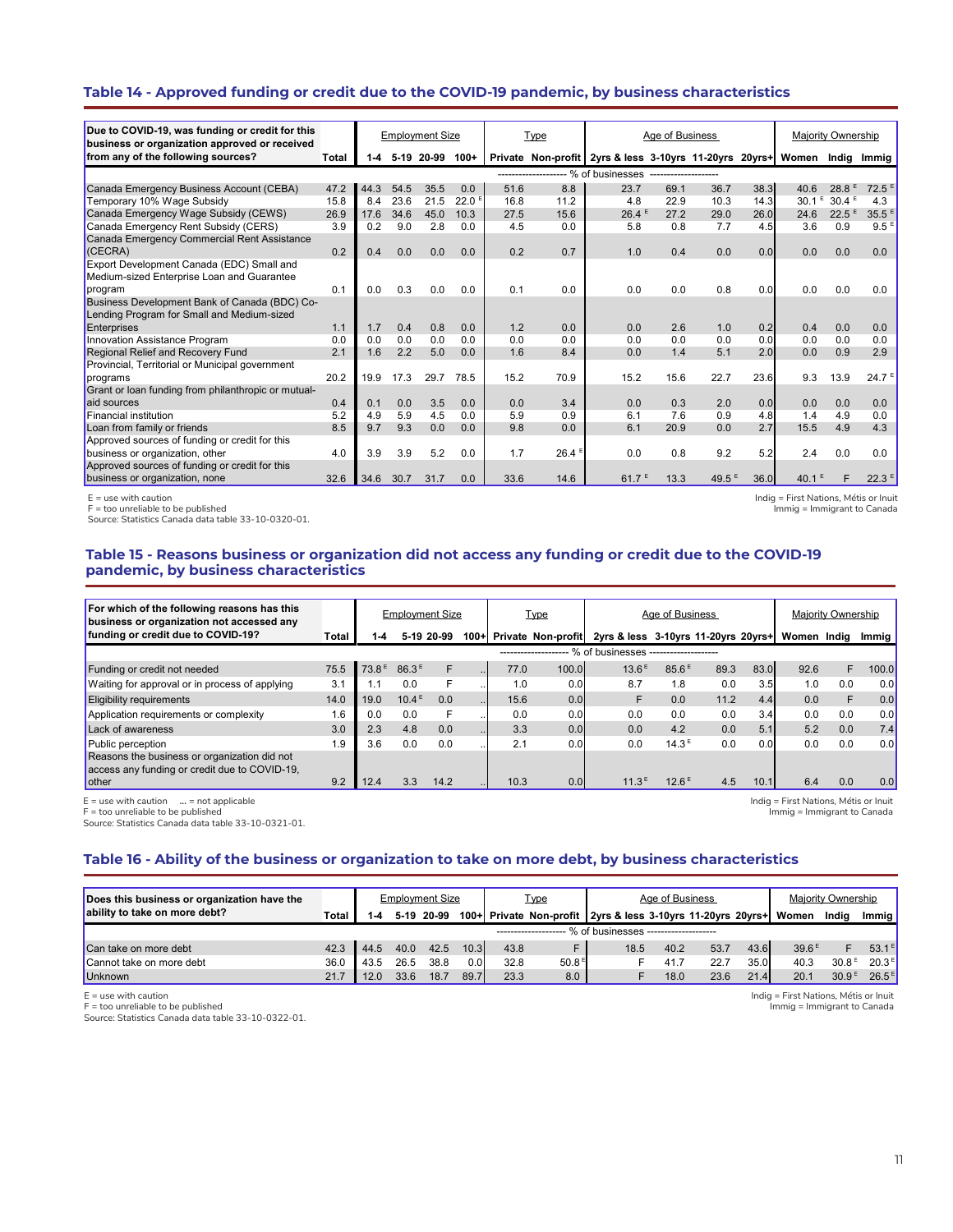# **Table 17 - Ability of the business or organization to take on more debt, by business characteristics**

| Has this business or organization done any of<br>the following to contribute to the community |       |      |      | <b>Employment Size</b> |         |      | Type              |                                                         | Age of Business |      |      | Majority Ownership |                                     |             |
|-----------------------------------------------------------------------------------------------|-------|------|------|------------------------|---------|------|-------------------|---------------------------------------------------------|-----------------|------|------|--------------------|-------------------------------------|-------------|
| during the COVID-19 pandemic?                                                                 | Total | 1-4  |      | 5-19 20-99             | $100 +$ |      |                   | Private Non-profit 2yrs & less 3-10yrs 11-20yrs 20yrs+  |                 |      |      | Women              |                                     | Indig Immig |
|                                                                                               |       |      |      |                        |         |      |                   | ------------------- % of businesses ------------------- |                 |      |      |                    |                                     |             |
| Donated to a charity or charities                                                             | 37.5  | 35.2 | 35.2 | 53.6                   | 100.0   | 40.6 | 20.8              | F                                                       | 52.4            | 22.1 | 31.2 |                    | 48.5 <sup>E</sup> 34.0 <sup>E</sup> | 16.2        |
| Raised awareness on social platforms and                                                      |       |      |      |                        |         |      |                   |                                                         |                 |      |      |                    |                                     |             |
| websites                                                                                      | 22.9  | 26.4 | 13.7 | 41.1                   | F       | 17.1 | 71.9 <sup>E</sup> | F                                                       | 29.5            | 9.7  | 21.1 | 29.7               | 12.6                                | 10.7        |
| Manufactured personal protective equipment or                                                 |       |      |      |                        |         |      |                   |                                                         |                 |      |      |                    |                                     |             |
| supplies                                                                                      | 2.5   | 3.9  | 1.2  | 0.8                    | 0.0     | 1.4  | $13.3^E$          | 0.0                                                     | 1.4             | 2.8  | 3.6  | 2.8                | 0.8                                 | 0.0         |
| Donated personal protective equipment or supplies                                             |       |      |      |                        |         |      |                   |                                                         |                 |      |      |                    |                                     |             |
| to individuals in the community                                                               | 8.5   | 10.2 | 3.0  | 21.4                   | 11.2    | 3.5  | 56.9 <sup>5</sup> | 0.0                                                     | 4.3             | 3.3  | 15.0 | 8.1                | 8.2                                 | 1.4         |
| Donated personal protective equipment or supplies                                             |       |      |      |                        |         |      |                   |                                                         |                 |      |      |                    |                                     |             |
| to businesses, organizations or non-profits in the                                            |       |      |      |                        |         |      |                   |                                                         |                 |      |      |                    |                                     |             |
| community                                                                                     | 2.8   | 2.4  | 2.6  | 4.6                    | 21.1    | 2.1  | 10.2              | 0.0                                                     | 0.2             | 0.9  | 6.0  | 5.2                | 1.7                                 | 0.0         |
| Collected and donated necessities or other items                                              |       |      |      |                        |         |      |                   |                                                         |                 |      |      |                    |                                     |             |
| (excluding personal protective equipment or                                                   |       |      |      |                        |         |      |                   |                                                         |                 |      |      |                    |                                     |             |
| supplies) to those affected by COVID-19                                                       | 2.4   | 2.8  | 0.6  | 7.0                    | 11.2    | 2.2  | 5.1               | 0.0                                                     | 4.1             | 1.0  | 2.0  | 2.2                | 0.0                                 | 0.0         |
| Types of community support, other                                                             | 6.5   | 11.4 | 0.9  | 4.6                    | 0.0     | 6.8  | 6.8               | 1.7                                                     | 14.9            | 2.7  | 2.5  | 13.1               | 1.0                                 | 0.0         |
| Types of community support, none                                                              | 49.3  | 48.1 | 58.3 | 22.2                   | 0.0     | 52.4 | 17.0              |                                                         | 38.1            | 71.9 | 48.0 | $43.2^{\text{E}}$  | $64.1^{\circ}$                      | 82.0        |

E = use with caution F = too unreliable to be published Source: Statistics Canada data table 33-10-0323-01.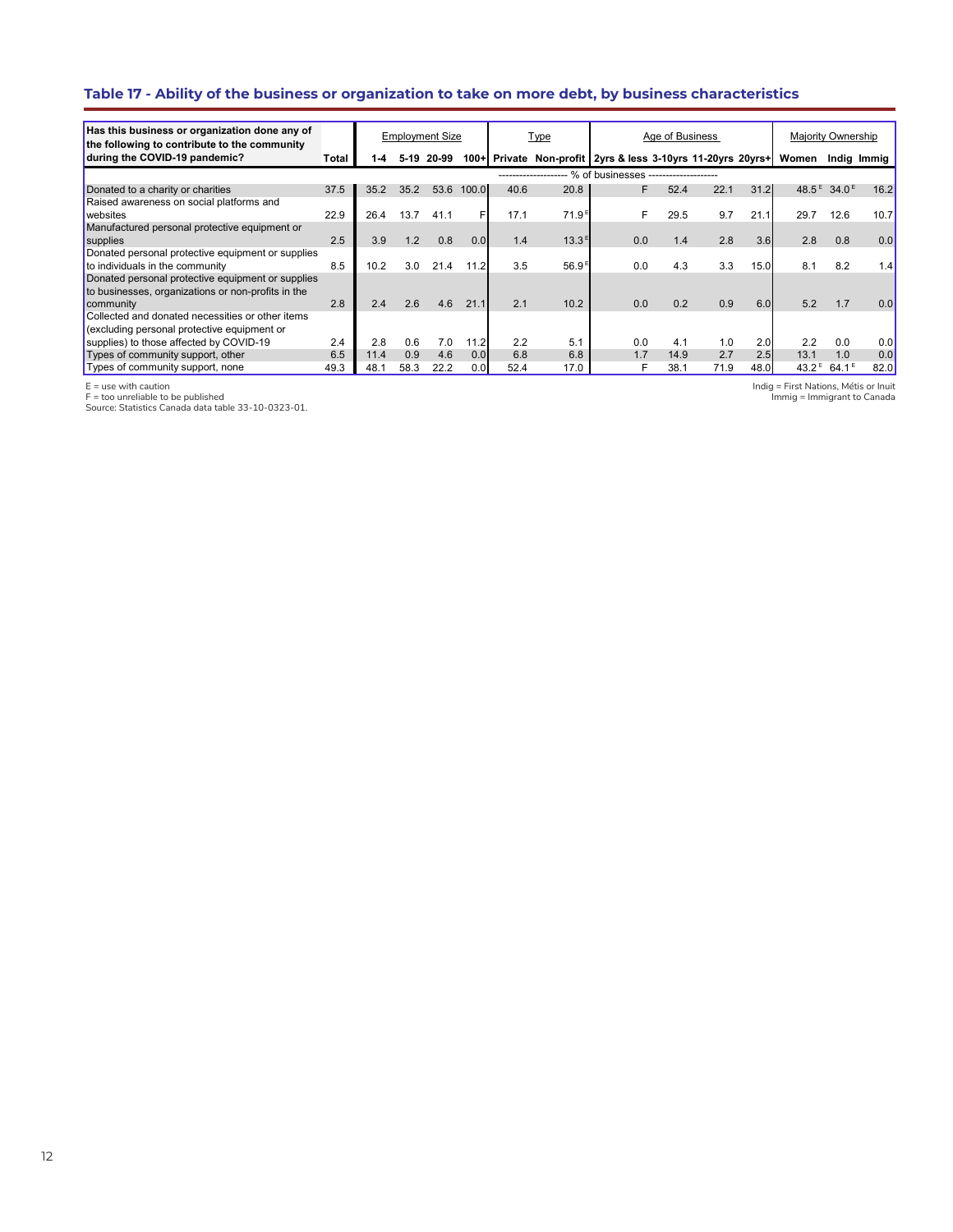#### **Table 18 - Expected level of difficulty in procuring personal protective equipment or supplies, by business characteristics**

| Does this business or organization expect to<br>experience difficulty procuring any of the |              |             |                | <b>Employment Size</b>      |                                        |              | <b>Type</b>                   |                                                         | Age of Business |                     |              |                                          | Majority Ownership                       |                           |
|--------------------------------------------------------------------------------------------|--------------|-------------|----------------|-----------------------------|----------------------------------------|--------------|-------------------------------|---------------------------------------------------------|-----------------|---------------------|--------------|------------------------------------------|------------------------------------------|---------------------------|
| following personal protective equipment or<br>supplies?                                    | Total        |             |                | 1-4 5-19 20-99 100+         |                                        |              |                               | Private Non-profit 2yrs & less 3-10yrs 11-20yrs 20yrs+  |                 |                     |              | Women Indig Immig                        |                                          |                           |
|                                                                                            |              |             |                |                             |                                        |              |                               | ------------------- % of businesses ------------------- |                 |                     |              |                                          |                                          |                           |
| <b>Masks</b>                                                                               |              |             |                |                             |                                        |              |                               |                                                         |                 |                     |              |                                          |                                          |                           |
| Significant difficulty                                                                     | 0.6          | 0.0         | 1.2            | 0.9                         | 0.0                                    | 0.6          | 0.9                           | 0.0                                                     | 0.0             | 2.0                 | 0.6          | 1.7                                      | 0.0                                      | 0.0                       |
| Some difficulty                                                                            | 13.2         | 5.3         | 18.1           | 33.4                        | 22.0 <sup>E</sup>                      | 12.4         | 12.2                          | F                                                       | 20.7            | 2.0                 | 8.9          | 12.2                                     | F                                        | $23.7$ <sup>E</sup>       |
| No difficulty                                                                              | 72.5         | 76.6        | 69.3           | 64.1                        | 78.0 <sup>E</sup>                      | 72.2         | 84.2                          | F                                                       | 73.0            | 85.1                | 69.4         | 76.9                                     | F                                        | F                         |
| Not needed                                                                                 | 13.7         | 18.1        | 11.3           | 1.6                         | 0.0                                    | 14.8         | 2.6                           | 9.0                                                     | 6.3             | 11.0                | 21.1         | 9.3                                      | 1.2                                      | 28.6 <sup>E</sup>         |
| Eye protection                                                                             |              |             |                |                             |                                        |              |                               |                                                         |                 |                     |              |                                          |                                          |                           |
| Significant difficulty                                                                     | 0.1          | 0.0         | 0.0            | 1.2                         | 0.0                                    | 0.1          | 0.0                           | 0.0                                                     | 0.4             | 0.0                 | 0.0          | 0.0                                      | 0.0                                      | 0.0                       |
| Some difficulty                                                                            | 5.0          | 1.0         | 7.1            | 15.7                        | 22.0 <sup>E</sup>                      | 4.3          | 0.0                           | F                                                       | 2.9             | 0.0                 | 4.1          | 4.8                                      | $23.4$ <sup>E</sup>                      | 2.3                       |
| No difficulty                                                                              | 52.9         | 57.3        |                | 45.5 59.2                   | $67.2$ <sup>E</sup>                    | 52.8         | 70.6 <sup>8</sup>             | F                                                       | 51.0            | $53.1$ <sup>E</sup> | 54.6         | $50.6$ <sup>E</sup><br>44.6 <sup>E</sup> | 36.8 <sup>E</sup>                        | 30.6 <sup>E</sup>         |
| Not needed<br><b>Face shields</b>                                                          | 42.0         | 41.6        | 47.4           | 23.9                        | 10.8                                   | 42.8         | 29.4 <sup>E</sup>             | 18.2                                                    | 45.7            | 46.9 <sup>E</sup>   | 41.3         |                                          | F                                        | 67.0 <sup>E</sup>         |
| Significant difficulty                                                                     | 1.4          | 0.0         | 3.2            | 1.2                         | 0.0                                    | 1.6          | 0.0                           | F                                                       | 0.4             | 0.0                 | 0.0          | 0.0                                      | 14.0 <sup>E</sup>                        | 0.0                       |
| Some difficulty                                                                            | 6.0          | 1.4         | 7.1            | 24.7                        | 11.3                                   | 4.8          | 5.4                           | 16.1                                                    | 7.5             | 0.0                 | 5.4          | 14.5                                     | 28.4 <sup>E</sup>                        | 1.6                       |
| No difficulty                                                                              | 41.4         | 40.9        | 42.2           | 39.0                        | 67.2 <sup>E</sup>                      | 40.1         | $66.1$ <sup>B</sup>           | 15.4                                                    | 34.9            | 40.2 <sup>E</sup>   | 51.1         | 33.1                                     | $24.5$ <sup>E</sup>                      | 25.3E                     |
| Not needed                                                                                 | 51.2         | 57.7        | 47.5           | 35.1                        | 21.6                                   | 53.5         | 28.4                          | F                                                       | 57.2            | 59.8 <sup>E</sup>   | 43.6         | 52.4 <sup>E</sup>                        | F                                        | 73.0 <sup>B</sup>         |
| Gloves                                                                                     |              |             |                |                             |                                        |              |                               |                                                         |                 |                     |              |                                          |                                          |                           |
| Significant difficulty                                                                     | 2.0          | 0.9         | 2.5            | 5.8                         | 0.0                                    | 2.2          | 0.9                           | 6.1                                                     | 3.1             | 2.0                 | 0.6          | 3.1                                      | 4.9                                      | 0.0                       |
| Some difficulty                                                                            | 8.7          | 3.1         | 12.0           | 23.0                        | 22.0 <sup>E</sup>                      | 7.8          | 7.1                           | F                                                       | 6.9             | 1.4                 | 9.1          | 13.1                                     | F                                        | 2.3                       |
| No difficulty                                                                              | 65.7         | 66.6        | 64.6           | 64.2                        | 78.0 <sup>E</sup>                      | 66.4         | 79.2                          | F                                                       | 70.0            | 61.0 <sup>E</sup>   | 65.7         | 68.5                                     | 36.6 <sup>E</sup>                        | $62.4$ <sup>E</sup>       |
| Not needed                                                                                 | 23.6         | 29.4        | 20.8           | 6.9                         | 0.0                                    | 23.6         | 12.7                          | 7.0                                                     | 20.0            | 35.6 <sup>E</sup>   | 24.6         | 15.3                                     | F                                        | 35.3 <sup>E</sup>         |
| Gowns                                                                                      |              |             |                |                             |                                        |              |                               |                                                         |                 |                     |              |                                          |                                          |                           |
| Significant difficulty                                                                     | 0.1          | 0.0         | 0.0            | 1.2                         | 0.0                                    | 0.1          | 0.0                           | 0.0                                                     | 0.4             | 0.0                 | 0.0          | 0.0                                      | 0.0                                      | 0.0                       |
| Some difficulty                                                                            | 2.6          | 0.8         | 4.9            | 2.7                         | 0.0                                    | 2.9          | 0.9                           | 10.8                                                    | 4.8             | 0.0                 | 0.6          | 8.5                                      | $23.2^E$                                 | 1.6                       |
| No difficulty                                                                              | 18.0         | 15.9        | 23.2           | 4.9                         | F                                      | 19.9         | 7.4                           | 0.0                                                     | 25.7            | 16.9                | 15.5         | 10.8                                     | 16.3                                     | F                         |
| Not needed                                                                                 | 79.3         | 83.3        | 71.9           | 91.2                        | F                                      | 77.1         | 91.7                          | 89.2                                                    | 69.1            | 83.1                | 83.9         | 80.7                                     | 60.6 <sup>E</sup>                        | F                         |
| <b>Cleaning products</b>                                                                   |              |             |                |                             |                                        |              |                               |                                                         |                 |                     |              |                                          |                                          |                           |
| Significant difficulty                                                                     | 1.6          | 0.0         | 2.5            | 5.9                         | 0.0                                    | 1.7          | 0.9                           | 0.0                                                     | 0.9             | 0.0                 | 2.9          | 3.7                                      | 0.0                                      | 0.0                       |
| Some difficulty<br>No difficulty                                                           | 11.9<br>71.6 | 8.0<br>71.3 | 11.1<br>75.0   | 33.6<br>59.7                | 32.7 <sup>E</sup><br>67.3 <sup>E</sup> | 10.1<br>71.9 | 18.7 <sup>8</sup><br>$77.7^E$ | F<br>F                                                  | 9.8<br>81.6     | 5.3<br>78.3         | 12.5<br>63.3 | 9.7<br>80.0                              | $19.5$ <sup>E</sup><br>79.3 <sup>E</sup> | 2.3<br>69.3 <sup>E</sup>  |
| Not needed                                                                                 | 15.0         | 20.7        | 11.5           | 0.8                         | 0.0                                    | 16.3         | 2.6                           | 7.0                                                     | 7.6             | 16.3                | 21.3         | 6.6                                      | 1.2                                      | 28.4 <sup>E</sup>         |
| <b>Disinfecting wipes</b>                                                                  |              |             |                |                             |                                        |              |                               |                                                         |                 |                     |              |                                          |                                          |                           |
| Significant difficulty                                                                     | 5.5          | 2.7         | 7.7            | 11.6                        | 0.0                                    | 6.2          | 0.9                           | F                                                       | 5.3             | 3.9                 | 3.3          | 7.8                                      | 14.0 <sup>E</sup>                        | 0.7                       |
| Some difficulty                                                                            | 15.6         | 10.1        | 15.6           | 42.5                        | 33.2 <sup>E</sup>                      | 11.2         | 34.2 <sup>E</sup>             | 15.6                                                    | 12.3            | 6.7                 | 21.4         | 12.7                                     | 14.8                                     | 24.0 <sup>E</sup>         |
| No difficulty                                                                              | 58.7         | 56.0        | 65.5           | 45.2                        | F                                      | 60.3         | 62.2 <sup>8</sup>             | 30.3 <sup>E</sup>                                       | 68.4            | $60.6$ <sup>E</sup> | 55.4         | 72.9                                     | F                                        | F                         |
| Not needed                                                                                 | 20.2         | 31.2        | 11.2           | 0.8                         | 10.8                                   | 22.3         | 2.6                           | F                                                       | 14.0            | 28.8 <sup>E</sup>   | 19.9         | 6.6                                      | F                                        | 28.4 <sup>E</sup>         |
| <b>Hand sanitizer</b>                                                                      |              |             |                |                             |                                        |              |                               |                                                         |                 |                     |              |                                          |                                          |                           |
| Significant difficulty                                                                     | 1.1          | 0.0         | 1.2            | 5.9                         | 0.0                                    | 1.1          | 0.9                           | 0.0                                                     | 0.6             | 0.0                 | 2.0          | 3.1                                      | 0.0                                      | 0.7                       |
| Some difficulty                                                                            | 13.5         | 4.1         |                | 20.2 34.2                   | 22.0 <sup>5</sup>                      | 13.3         | 6.9                           | F                                                       | 16.9            | 5.8                 | 10.7         | 14.9                                     | F                                        | $25.1$ <sup>E</sup>       |
| No difficulty                                                                              | 72.4         | 78.6        | 67.4           | 59.9                        | 78.0 <sup>E</sup>                      | 71.4         | 89.5                          | F                                                       | 76.6            | 82.2                | 67.4         | 75.4                                     | F                                        | F                         |
| Not needed                                                                                 | 13.1         | 17.3        | 11.2           | 0.0                         | 0.0                                    | 14.1         | 2.6                           | 7.0                                                     | 5.8             | 12.0                | 19.9         | 6.6                                      | 1.2                                      | $18.6$ <sup>E</sup>       |
| Plexiglass or sneeze guards                                                                |              |             |                |                             |                                        |              |                               |                                                         |                 |                     |              |                                          |                                          |                           |
| Significant difficulty                                                                     | 0.8<br>11.2  | 0.0<br>8.1  | 2.1<br>12.1    | 0.0                         | 0.0                                    | 1.0<br>8.6   | 0.0<br>F                      | 6.1<br>F                                                | 0.0<br>9.4      | 0.0<br>9.3          | 0.9<br>9.4   | 2.1                                      | 4.9<br>$18.6$ <sup>E</sup>               | 0.0<br>24.7 <sup>E</sup>  |
| Some difficulty<br>No difficulty                                                           |              |             |                | 23.2                        | 11.3                                   |              |                               |                                                         |                 | $40.6$ <sup>E</sup> |              | 6.7                                      |                                          |                           |
| Not needed                                                                                 | 32.2<br>55.8 | 27.7        | 64.3 50.5 37.3 | 35.2 39.5                   | 78.0 -<br>10.8                         | 31.2<br>59.3 | 42.7 <sup>=</sup><br>23.9     | F<br>$27.5$ <sup>E</sup>                                | 24.7<br>65.9    | 50.1 <sup>E</sup>   | 34.6<br>55.0 | $43.9 -$<br>47.3 $E$                     | F<br>F                                   | 20.6 <sup>5</sup><br>F    |
| <b>COVID-19 testing kits</b>                                                               |              |             |                |                             |                                        |              |                               |                                                         |                 |                     |              |                                          |                                          |                           |
| Significant difficulty                                                                     | 4.2          | 2.5         |                | 4.0 14.0                    | 0.0                                    | 4.3          | 5.4                           | 13.1                                                    | 1.2             | 4.0                 | 5.1          | 7.7                                      | 3.7                                      | 7.2                       |
| Some difficulty                                                                            | 2.2          | 0.3         | 3.8            | 4.7                         | 11.3                                   | 2.2          | 2.7                           | 2.8                                                     | 4.5             | 2.0                 | 0.4          | 6.8                                      | 14.6 $E$                                 | 1.6                       |
| No difficulty                                                                              | 7.5          | 7.2         | 8.6            | 4.7                         | 0.0                                    | 8.0          | 5.7                           | 0.0                                                     | 3.5             | 3.9                 | 13.1         | 5.3                                      | 6.0                                      | 4.7                       |
| Not needed                                                                                 | 86.1         | 89.9        |                | 83.6 76.6                   | 88.7                                   | 85.6         | 86.2                          | 84.1                                                    | 90.8            | 90.1                | 81.4         | 80.2                                     | 75.7 <sup>E</sup>                        | 86.5                      |
| Thermometers                                                                               |              |             |                |                             |                                        |              |                               |                                                         |                 |                     |              |                                          |                                          |                           |
| Significant difficulty                                                                     | 1.1          | 0.4         | 2.2            | 0.0                         | 0.0                                    | $1.2$        | 0.0                           | 0.0                                                     | 0.3             | 0.4                 | 2.0          | 2.1                                      | 0.0                                      | 0.0                       |
| Some difficulty                                                                            | 3.9          | 2.1         |                | 4.4 10.6                    | 10.8                                   | 3.9          | 5.4                           | 4.7                                                     | 7.2             | 1.5                 | 2.1          | 9.9                                      | 19.1 <sup>E</sup>                        | 1.6                       |
| No difficulty                                                                              | 23.8         | 23.1        |                | 23.2 26.3                   | 78.4                                   | 21.9         | F                             | 22.1                                                    | 18.8            | 24.2                | 27.7         | 12.2                                     | 28.5 <sup>E</sup>                        | 19.6                      |
| Not needed                                                                                 | 71.2         |             | 74.5 70.2 63.1 |                             | 10.8                                   | 73.1         | F                             | 73.2 <sup>E</sup>                                       | 73.6            | 73.8                | 68.1         | 75.8                                     | F                                        | 78.7 <sup>E</sup>         |
| Personal protective equipment or supplies, other                                           |              |             |                |                             |                                        |              |                               |                                                         |                 |                     |              |                                          |                                          |                           |
| Significant difficulty                                                                     | 0.0          | 0.0         | 0.0            | 0.0                         | 0.0                                    | 0.0          | 0.0                           | 0.0                                                     | 0.0             | 0.0                 | 0.0          | 0.0                                      | 0.0                                      | 0.0                       |
| Some difficulty                                                                            | 0.7          | 0.8         | $0.5\,$        | 1.2                         | 0.0                                    | 0.8          | 0.0                           | 4.7                                                     | 0.9             | 0.0                 | 0.2          | 1.7                                      | 3.7                                      | 1.6                       |
| No difficulty                                                                              | 17.1<br>82.2 | 18.7        | 18.7           | 4.2<br>80.5 80.8 94.6 100.0 | 0.0                                    | 14.5         | 47.2 <sup>E</sup>             | 5.3                                                     | 8.7             | 15.5                | 26.1         | 1.6                                      | 12.8                                     | 10.8 <sup>E</sup><br>87.5 |
| Not needed                                                                                 |              |             |                |                             |                                        | 84.7         | $52.8$ <sup>E</sup>           | 90.0                                                    | 90.4            | 84.5                | 73.7         | 96.6                                     | 83.5                                     |                           |

E = use with caution F = too unreliable to be published Source: Statistics Canada data table 33-10-0324-01.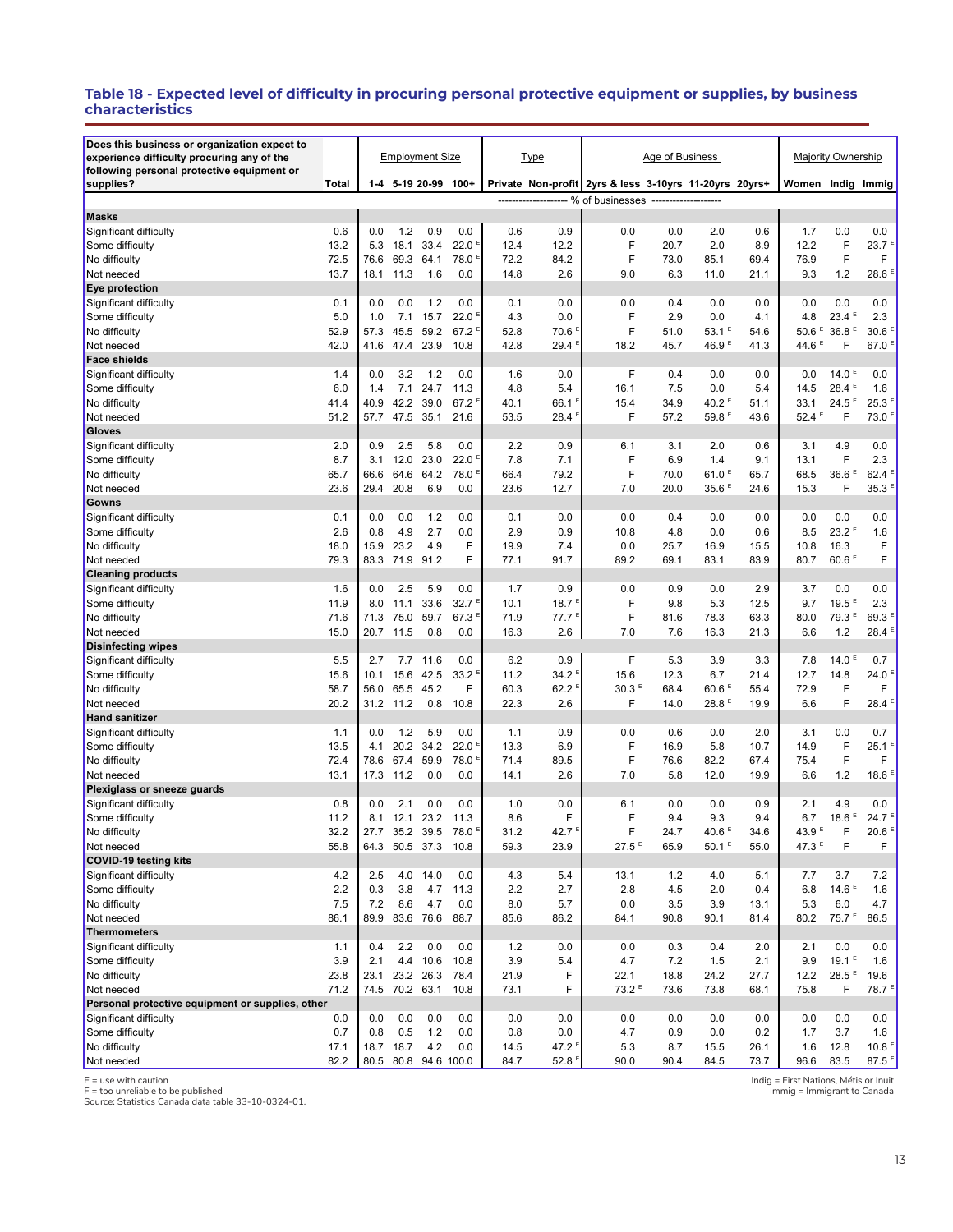#### **Table 19 - Reasons difficulty is expected in procuring personal protective equipment or supplies, by business characteristics**

| It was indicated that the business or<br>organization expects to experience some or<br>significant difficulty procuring various personal<br>protective equipment or supplies. What are the |       |                        |                   | <b>Employment Size</b> |                       |         | <b>Type</b>       |                                                          | Age of Business |                   |                     |                   | Majority Ownership |                   |
|--------------------------------------------------------------------------------------------------------------------------------------------------------------------------------------------|-------|------------------------|-------------------|------------------------|-----------------------|---------|-------------------|----------------------------------------------------------|-----------------|-------------------|---------------------|-------------------|--------------------|-------------------|
| reasons for this difficulty?                                                                                                                                                               | Total | 1-4                    | 5-19              | 20-99                  | $100+$                | Private |                   | Non-profit 2yrs & less 3-10yrs 11-20yrs 20yrs+           |                 |                   |                     | Women             | India              | Immig             |
|                                                                                                                                                                                            |       |                        |                   |                        |                       |         |                   | ------------------- % of businesses -------------------- |                 |                   |                     |                   |                    |                   |
| Do not know where to procure personal protective<br>equipment or supplies from                                                                                                             | 13.1  | 19.2 <sup>E</sup>      | 5.1               | 17.4                   | 0.0                   | 9.6     | F                 | 15.9 <sup>E</sup>                                        | 3.7             | 23.8E             | 16.0                | 0.0               | 11.7               | 14.8 <sup>E</sup> |
| Normal source of personal protective equipment or<br>supplies is unable to meet demand                                                                                                     | 65.2  | 42.2 <sup>E</sup> 75.8 |                   | 89.6                   | $50.5$ $\overline{5}$ | 71.6    | 33.4 <sup>E</sup> | $71.9^{\pm}$                                             | 84.3            | 33.6 <sup>E</sup> | $58.1$ <sup>E</sup> | $56.2^{\,E}$      | $82.5^{\circ}$     |                   |
| Cost of personal protective equipment or supplies<br>is too high                                                                                                                           | 26.1  | 33.0 <sup>E</sup> 26.5 |                   | 13.2                   | 0.0                   | 23.8    | F                 | F                                                        | 17.3            | 33.8E             | $28.2$ <sup>E</sup> | 31.3 <sup>E</sup> | 11.7               |                   |
| Cannot source enough personal protective<br>equipment or supplies to meet consumption                                                                                                      | 16.0  | 7.5                    | 26.0 <sup>E</sup> | 10.6                   | 75.2                  | 19.7    | 10.9              | F                                                        | 6.1             | 12.9              | 15.6                | 1.3               |                    | 0.0               |
| Other reasons business or organization had<br>difficulty procuring personal protective equipment                                                                                           |       |                        |                   |                        |                       |         |                   |                                                          |                 |                   |                     |                   |                    |                   |
| or supplies                                                                                                                                                                                | 6.3   | 10.5                   |                   | 3.2                    | 0.0                   | 6.1     | 9.0               | 8.9                                                      | 2.6             | 17.0 <sup>E</sup> | 5.7                 | 16.6              | 7.6                | 0.0               |

1 = This question was asked of respondents if they reported 'significant difficulty' or 'some difficulty' to procuring PPE (previous question).<br>E = use with caution<br>F = too unreliable to be published<br>Source: Statistics Can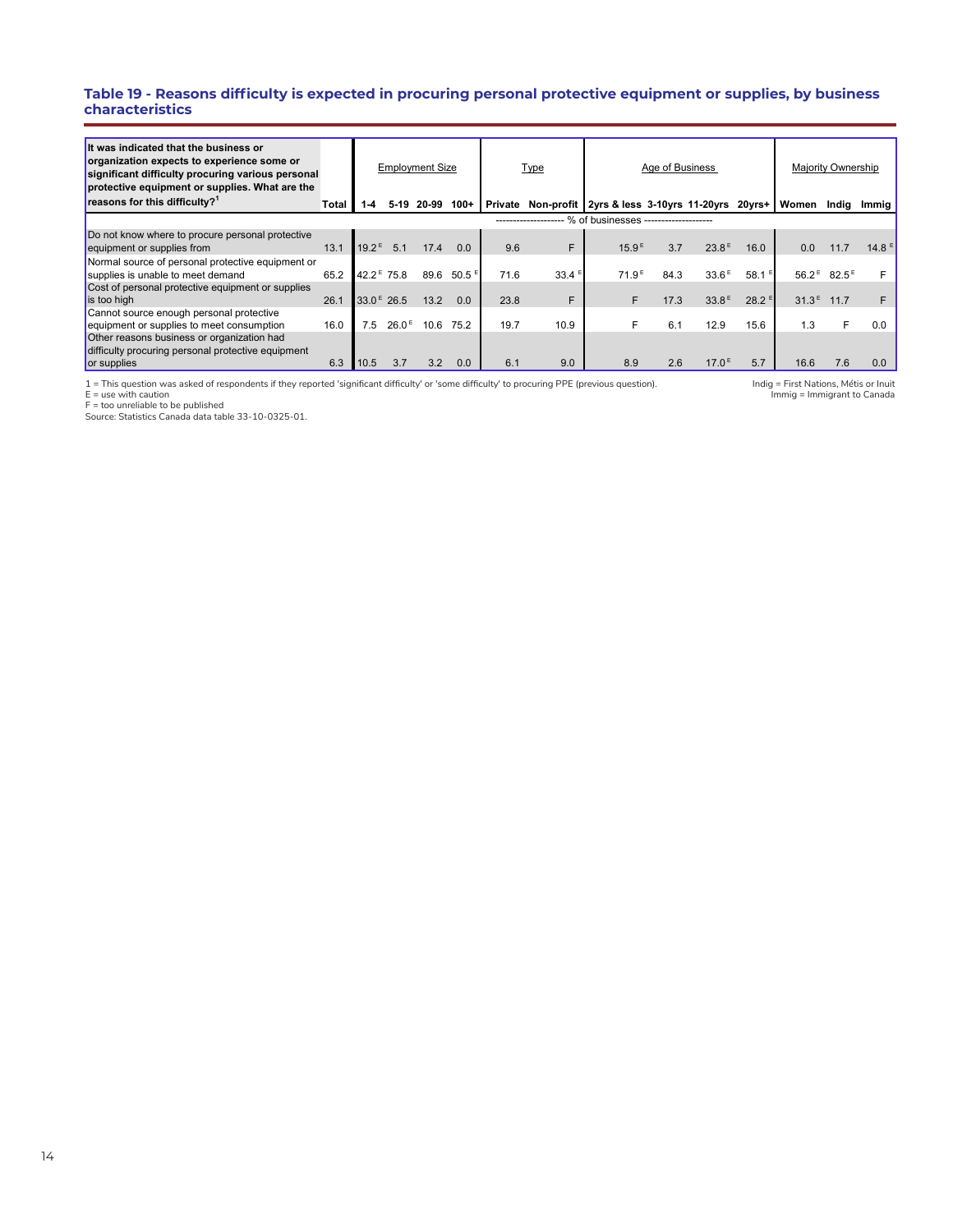#### **Table 20 - Likelihood of various measures being permanently adopted once the COVID-19 pandemic is over, by business characteristics**

| Using a scale from 1 to 5, where 1 means "very                                                                  |             |             |              |                        |              |             |             |                                                         |                 |                   |              |                   |                                     |                     |
|-----------------------------------------------------------------------------------------------------------------|-------------|-------------|--------------|------------------------|--------------|-------------|-------------|---------------------------------------------------------|-----------------|-------------------|--------------|-------------------|-------------------------------------|---------------------|
| unlikely" and 5 means "very likely", how likely<br>is this business or organization to permanently              |             |             |              | <b>Employment Size</b> |              |             | <u>Type</u> |                                                         | Age of Business |                   |              |                   | <b>Majority Ownership</b>           |                     |
| adopt each of the following measures once the                                                                   |             |             |              |                        |              |             |             |                                                         |                 |                   |              |                   |                                     |                     |
| COVID-19 pandemic is over?                                                                                      | Total       | 1-4         |              | 5-19 20-99             | $100+$       |             |             | Private Non-profit 2yrs & less 3-10yrs 11-20yrs 20yrs+  |                 |                   |              | Women             | Indig                               | Immig               |
|                                                                                                                 |             |             |              |                        |              |             |             | ------------------- % of businesses ------------------- |                 |                   |              |                   |                                     |                     |
| Virtual or online classes                                                                                       |             |             |              |                        |              |             |             |                                                         |                 |                   |              |                   |                                     |                     |
| Very unlikely                                                                                                   | 13.2        | 13.9        | 12.4         | 13.4                   | 10.8         | 11.9        | 30.3        | 5.2                                                     | 11.7            | 7.8               | 17.7         | 20.4              | 18.3E                               | 4.8                 |
| Unlikely                                                                                                        | 3.0         | 4.8         | 1.1          | 2.1                    | 0.0          | 1.5         | 12.7        | 0.0                                                     | 2.1             | 6.3               | 3.0          | 1.8               | 0.0                                 | 1.1                 |
| Neither likely nor unlikely                                                                                     | 10.1        | 12.6        | 6.2          | 11.0                   | F            | 6.3         | F           | 6.1                                                     | 3.5             | $18.1^E$          | 12.7         | 14.8              | 7.5                                 | 4.9                 |
| Likely                                                                                                          | 5.6         | 8.0         | 1.9          | 7.8                    | 10.3         | 5.8         | 1.9         | 5.5                                                     | 11.5            | 0.4               | 3.0          | 16.5              | 1.0                                 | 0.0                 |
| Very likely                                                                                                     | 9.2         | 7.0         | 6.7          | 29.9                   | 11.2         | 8.0         | 16.1        | 6.9                                                     | 9.0             | 3.6               | 11.8         | 12.0              | 14.3                                | 10.9                |
| Not relevant for this business or organization                                                                  | 59.0        | 53.8        | 71.8         |                        | 35.8 24.4    | 66.5        | 9.2         | 76.3 <sup>E</sup>                                       | 62.3            | 63.8E             | 51.8         | 34.4              | 58.8E                               | 78.3                |
| Virtual meetings with clients or customers                                                                      |             |             |              |                        |              |             |             |                                                         |                 |                   |              |                   |                                     |                     |
| Very unlikely                                                                                                   | 15.7        | 15.4        | 15.8         | 16.9                   | 10.8         | 15.1        | 26.7        | F                                                       | 12.3            | 8.1               | 17.0         | 8.8               | 7.5                                 | $26.1$ <sup>8</sup> |
| Unlikely                                                                                                        | 9.9<br>11.5 | 10.2<br>8.5 | 11.2<br>13.4 | 3.7<br>16.6            | 0.0<br>F     | 6.6<br>11.0 | F<br>13.8   | 0.0<br>9.2                                              | 10.4<br>14.3    | 8.8<br>6.1        | 11.6<br>11.7 | 6.8<br>10.5       | 14.6 <sup>E</sup><br>5.2            | 0.0<br>7.6          |
| Neither likely nor unlikely<br>Likely                                                                           | 6.1         | 5.6         | 3.9          | 16.7                   | 21.0         | 4.8         | 4.3         | 11.6                                                    | 4.1             | 8.7               | 5.8          | 3.9               | 7.6                                 | 0.9                 |
| Very likely                                                                                                     | 15.9        | 20.9        | 8.8          | 19.3                   | 11.3         | 16.2        | 10.7        | 5.0                                                     | 20.7            | 16.4              | 13.9         | 31.6              | F                                   | 18.1                |
| Not relevant for this business or organization                                                                  | 40.9        | 39.4        | 46.9         | 26.9                   | 11.2         | 46.3        | 6.6         | F                                                       | 38.2            | 52.0 <sup>E</sup> | 40.1         | 38.5 <sup>E</sup> | F                                   | F                   |
| Offer more employees the possibility of teleworking or working remotely                                         |             |             |              |                        |              |             |             |                                                         |                 |                   |              |                   |                                     |                     |
| Very unlikely                                                                                                   | 21.8        | 21.1        | 22.3         | 23.5                   | 10.8         | 16.8        | 65.8        | 23.9                                                    | 17.3            | 6.5               | 30.5         | 24.7              | 25.6E                               | 20.3                |
| Unlikely                                                                                                        | 3.7         | 2.8         | 4.0          | 7.2                    | 0.0          | 1.4         | 7.1         | 0.0                                                     | 0.4             | 0.0               | 8.1          | 0.0               | 1.7                                 | 0.0                 |
| Neither likely nor unlikely                                                                                     | 3.9         | 2.4         | 4.1          | 11.0                   | 0.0          | 3.1         | 11.7        | 0.0                                                     | 5.6             | 0.0               | 4.7          | 5.7               | 1.9                                 | 10.5                |
| Likely                                                                                                          | 3.1         | 1.7         | 3.8          | 7.7                    | 0.0          | 3.0         | 5.1         | 3.0                                                     | 4.8             | 4.6               | 1.3          | 0.4               | 1.0                                 | 3.9                 |
| Very likely                                                                                                     | 7.4         | 12.5        | 1.3          | 5.5                    | 11.3         | 8.0         | 3.8         | 2.8                                                     | 14.2            | 5.6               | 3.7          | 19.9              | 12.0                                | 11.0                |
| Not relevant for this business or organization                                                                  | 60.2        | 59.6        | 64.4         | 45.1                   | 77.9         | 67.7        | 6.5         | 70.4 <sup>E</sup>                                       | 57.7            | 83.3              | 51.8         | 49.4 <sup>E</sup> | F                                   | F                   |
| Require more employees to telework or work remotely                                                             |             |             |              |                        |              |             |             |                                                         |                 |                   |              |                   |                                     |                     |
| Very unlikely                                                                                                   | 26.7        | 24.9        | 25.6         | 41.3                   | 10.8         | 18.2        | 86.4        | 23.9                                                    | 21.1            | 9.2               | 38.0         | 25.6              | 28.4 <sup>E</sup>                   | 26.6 <sup>8</sup>   |
| Unlikely                                                                                                        | 2.2         | 1.7         | 3.3          | 0.8                    | 0.0          | 2.5         | 0.7         | 0.0                                                     | 2.1             | 1.4               | 3.0          | 2.3               | 0.8                                 | 0.0                 |
| Neither likely nor unlikely                                                                                     | 2.2         | 1.4         | 2.5          | 5.5                    | 0.0          | 1.9         | 5.5         | 3.0                                                     | 3.0             | 0.5               | 2.2          | 1.9               | 1.8                                 | 2.8                 |
| Likely                                                                                                          | 1.3         | 1.6         | 1.1          | 0.9                    | 0.0          | 1.5         | 0.0         | 0.0                                                     | 2.6             | 2.6               | 0.0          | 0.0               | 0.0                                 | 0.0                 |
| Very likely                                                                                                     | 2.3<br>65.2 | 2.2<br>68.2 | 2.3<br>65.2  | 2.0<br>49.4            | 11.3<br>77.9 | 2.6<br>73.3 | 0.0<br>7.4  | 2.8<br>70.4 <sup>E</sup>                                | 2.6<br>68.5     | 3.9<br>82.3       | 1.3<br>55.6  | 4.5<br>65.7       | 0.0<br>68.9 <sup>E</sup>            | 10.6<br>F           |
| Not relevant for this business or organization<br>Require employees to come back to on-site work                |             |             |              |                        |              |             |             |                                                         |                 |                   |              |                   |                                     |                     |
| Very unlikely                                                                                                   | 5.2         | 7.1         | 3.5          | 2.9                    | 0.0          | 5.3         | 6.8         | 11.7                                                    | 0.8             | 8.2               | 6.4          | 6.0               | 8.1                                 | 0.0                 |
| Unlikely                                                                                                        | 2.6         | 3.9         | 0.6          | 4.4                    | 0.0          | 2.0         | 2.7         | 0.0                                                     | 5.0             | 5.3               | 0.2          | 0.6               | 10.2                                | 5.5                 |
| Neither likely nor unlikely                                                                                     | 5.7         | 3.3         | 8.0          | 7.4                    | 22.4         | 5.8         | 5.7         | 8.8                                                     | 9.0             | 4.4               | 3.2          | 6.4               | 2.8                                 | 18.8 <sup>E</sup>   |
| Likely                                                                                                          | 3.0         | 2.6         | 2.0          | 9.5                    | 0.0          | 3.2         | 1.7         | 2.8                                                     | 4.1             | 5.3               | 1.4          | 2.8               | 1.0                                 | 0.0                 |
| Very likely                                                                                                     | 17.8        | 19.5        | 15.5         | 19.0                   | 0.0          | 13.6        | 36.2        | 10.2                                                    | 15.7            | 8.2               | 24.1         | 34.4 <sup>E</sup> | 8.9                                 | 15.8 <sup>E</sup>   |
| Not relevant for this business or organization                                                                  | 65.7        | 63.5        | 70.4         | 56.7                   | 77.6         | 70.1        | 46.9        | $66.5^{\,\text{E}}$                                     | 65.3            | 68.7              | 64.6         |                   | 49.9 <sup>E</sup> 68.9 <sup>E</sup> | 59.9 <sup>E</sup>   |
| Increase IT (Information Technology) infrastructure to support teleworking                                      |             |             |              |                        |              |             |             |                                                         |                 |                   |              |                   |                                     |                     |
| Very unlikely                                                                                                   | 14.1        | 16.8        | 8.9          | 22.0                   | 0.0          | 9.3         | 51.9        | 12.3                                                    | 9.7             | 8.2               | 19.9         | 13.7              | 19.4E                               | 3.4                 |
| Unlikely                                                                                                        | 6.4         | 6.8         | 7.3          | 1.6                    | 0.0          | 3.1         | 24.6        | 0.0                                                     | 1.7             | 0.0               | 13.5         | 2.1               | 0.8                                 | 2.8                 |
| Neither likely nor unlikely                                                                                     | 5.1         | 4.7         | 5.9          | 4.3                    | 0.0          | 5.4         | 0.9         | 2.6                                                     | 8.4             | 4.1               | 3.3          | 7.4               | 7.1                                 | 5.4                 |
| Likely                                                                                                          | 4.0         | 4.9         | 1.7          | 8.6                    | 0.0          | 3.8         | 6.7         | 3.0                                                     | 1.7             | 13.8 <sup>E</sup> | 2.2          | 1.4               | F                                   | 2.1                 |
| Very likely                                                                                                     | 7.1         | 10.8        | 3.3          | 3.9                    | 11.3         | 8.2         | 0.0         | 2.8                                                     | 15.1            | 4.4               | 2.9          | 24.3              | 10.2                                | 10.6                |
| Not relevant for this business or organization<br>Make investments to increase the security of telework systems | 63.3        | 56.0        | 72.9         | 59.6                   | 88.7         | 70.1        | 16.0        | 79.4                                                    | 63.4            | 69.5 <sup>E</sup> | 58.2         |                   | $51.1^E$ 38.4 <sup>E</sup>          | 75.6                |
| Very unlikely                                                                                                   | 15.9        | 18.7        | 10.2         | 24.8                   | 10.8         | 10.6        | 45.9        | 12.3                                                    | 12.8            | 6.7               | 22.3         | 13.7              | 31.5 <sup>E</sup>                   | 3.4                 |
| Unlikely                                                                                                        | 2.7         | 1.3         | 4.8          | 1.6                    | 0.0          | 2.9         | 1.7         | 0.0                                                     | 2.7             | 0.0               | 4.1          | 5.0               | 5.2                                 | 2.8                 |
| Neither likely nor unlikely                                                                                     | 5.7         | 5.7         | 5.5          | 6.7                    | 0.0          | 6.2         | 0.0         | 5.5                                                     | 9.0             | 5.5               | 3.2          | 5.4               | 3.6                                 | 8.5                 |
| Likely                                                                                                          | 4.9         | 6.0         | 1.1          | 15.2                   | 0.0          | 5.1         | 5.0         | 2.8                                                     | 4.3             | 14.9 <sup>E</sup> | 2.0          | 5.1               | F                                   | 6.8                 |
| Very likely                                                                                                     | 2.9         | 2.8         | 2.6          | 4.8                    | 0.0          | 3.3         | 0.0         | 0.0                                                     | 2.7             | 1.0               | 4.3          | 11.8              | 0.0                                 | 4.3                 |
| Not relevant for this business or organization                                                                  | 67.9        | 65.6        | 75.7         |                        | 47.0 89.2    | 71.9        | 47.4        | 79.4                                                    | 68.6            | 71.8 <sup>E</sup> | 64.1         | 59.1              | $30.1^E$                            | 74.2                |
| Adopt shiftwork to increase the distance between employees                                                      |             |             |              |                        |              |             |             |                                                         |                 |                   |              |                   |                                     |                     |
| Very unlikely                                                                                                   | 24.1        | 22.9        | 24.9         | 27.9                   | 10.3         | 20.2        | F           | 15.9                                                    | 24.8            | 12.2              | 29.3         | 21.4              | 35.6E                               | 34.3 <sup>E</sup>   |
| Unlikely                                                                                                        | 5.6         | 7.6         | 1.6          | 11.2                   | 0.0          | 5.7         | 6.2         | F                                                       | 7.4             | 1.6               | 2.5          | 1.7               | 4.8                                 | 0.0                 |
| Neither likely nor unlikely                                                                                     | 3.5         | 3.2         | 1.5          | 12.8                   | 0.0          | 3.1         | 8.3         | 3.0                                                     | 3.4             | 3.1               | 3.7          | 3.5               | 2.7                                 | 2.3                 |
| Likely                                                                                                          | 2.0         | 0.3         | 3.0          |                        | 4.2 33.2     | 2.3         | 0.0         | 8.9                                                     | 1.1             | 1.5               | 1.7          | 3.8               | 4.9                                 | 4.3                 |
| Very likely                                                                                                     | 2.8         | 1.7         | 3.1          | 7.2                    | 0.0          | 3.1         | 0.0         | 0.0                                                     | 3.2             | 8.8               | 0.8          | 1.2               | 0.0                                 | 4.7                 |
| Not relevant for this business or organization                                                                  | 62.1        | 64.2        | 65.9         | 36.6                   | F            | 65.6        | 43.9        | F                                                       | 60.1            | 72.8              | 62.0         | 68.3              | F                                   | F.                  |

E = use with caution

F = too unreliable to be published Source: Statistics Canada data table 33-10-0326-01.

Indig = First Nations, Métis or Inuit Immig = Immigrant to Canada

15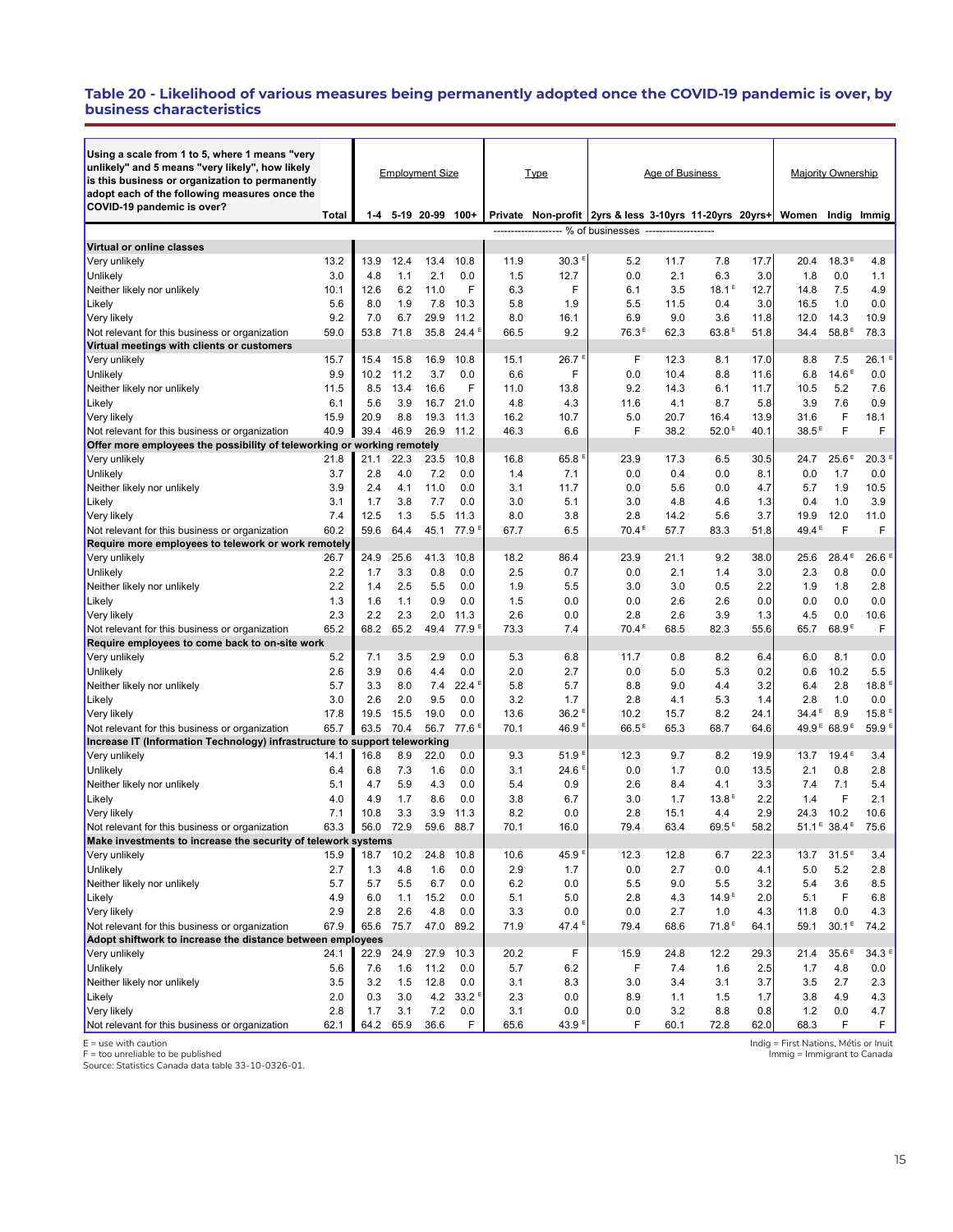#### **Table 20 - Likelihood of various measures being permanently adopted once the COVID-19 pandemic is over, by business characteristics Continued.....**

| Using a scale from 1 to 5, where 1 means "very<br>unlikely" and 5 means "very likely", how likely<br>is this business or organization to permanently<br>adopt each of the following measures once the |            |            |            | <b>Employment Size</b> |                   |             | <b>Type</b>        |                                     | Age of Business |                   |             |                   | <b>Majority Ownership</b> |                     |
|-------------------------------------------------------------------------------------------------------------------------------------------------------------------------------------------------------|------------|------------|------------|------------------------|-------------------|-------------|--------------------|-------------------------------------|-----------------|-------------------|-------------|-------------------|---------------------------|---------------------|
| COVID-19 pandemic is over?                                                                                                                                                                            | Total      | 1-4        |            | 5-19 20-99             | $100+$            |             | Private Non-profit | 2yrs & less 3-10yrs 11-20yrs 20yrs+ |                 |                   |             | Women             |                           | Indig Immig         |
| Modify the work space to increase the distance between employees                                                                                                                                      |            |            |            |                        |                   |             |                    |                                     |                 |                   |             |                   |                           |                     |
| Very unlikely                                                                                                                                                                                         | 18.8       | 17.6       | 18.3       | 28.3                   | 0.0               | 16.4        | 28.0               | F                                   | 11.7            | 15.1              | 23.5        | 14.7              | 21.7 <sup>E</sup>         | 9.8                 |
| Unlikely                                                                                                                                                                                              | 3.2        | 1.3        | 3.4        | 12.7                   | 0.0               | 2.7         | 1.6                | 2.6                                 | 2.6             | 2.8               | 4.0         | 3.7               | 8.2                       | 0.0                 |
| Neither likely nor unlikely                                                                                                                                                                           | 10.5       | 7.3        | 13.2       | 15.5                   | 23.4              | 11.0        | 9.1                | 8.1                                 | 16.9            | 6.3               | 7.7         | 13.8              | 1.9                       | $26.0$ <sup>E</sup> |
| Likely                                                                                                                                                                                                | 3.7        | 0.6        | 6.4        | 8.2                    | 11.2              | 3.6         | 6.0                | 11.8                                | 4.9             | 1.9               | 2.2         | 0.6               | 5.8                       | 10.9                |
| Very likely                                                                                                                                                                                           | 11.6       | 10.6       | 13.9       | 7.1                    | 22.1              | 13.2        | 0.8                | 4.7                                 | 15.7            | 17.6              | 7.5         | 26.8E             | 14.8                      | $21.5$ <sup>E</sup> |
| Not relevant for this business or organization                                                                                                                                                        | 52.1       | 62.7       | 44.8       | 28.1                   | F                 | 53.0        | 54.4               | F                                   | 48.2            | 56.3              | 55.2        | 40.4              | F                         | 31.8 <sup>E</sup>   |
| Diversify supply chains within Canada                                                                                                                                                                 |            |            |            |                        |                   |             |                    |                                     |                 |                   |             |                   |                           |                     |
| Very unlikely                                                                                                                                                                                         | 16.7       | 16.5       | 18.4       | 11.1                   | 10.3              | 14.7        | 22.1               | 16.4                                | 17.7            | 8.9               | 18.8        | 19.5              | 25.5 <sup>E</sup>         | 25.4 <sup>E</sup>   |
| Unlikely                                                                                                                                                                                              | 2.6        | 1.4        | 2.9        | 7.6                    | 0.0               | 2.6         | 3.6                | 6.1                                 | 4.8             | 2.5               | 0.3         | 1.0               | 5.8                       | 0.0                 |
| Neither likely nor unlikely                                                                                                                                                                           | 9.8        | 6.7        | 13.4       | 10.1                   | 23.9              | 11.2        | 0.0                | F                                   | 7.5             | 2.8               | 11.3        | 18.3              | 2.5                       | 9.6                 |
| Likely                                                                                                                                                                                                | 6.4        | 8.4        | 2.7        | 11.5                   | 0.0               | 6.5         | 7.1                | 0.0                                 | 12.8            | 1.0               | 4.6         | 3.5               | 0.9                       | 0.0                 |
| Very likely                                                                                                                                                                                           | 3.7        | 3.3        | 4.8        | 2.0                    | 0.0               | 4.3         | 0.0                | 3.4                                 | 3.5             | 8.8               | 2.1         | 3.4               | 10.2                      | 0.0                 |
| Not relevant for this business or organization                                                                                                                                                        | 60.8       | 63.8       | 57.7       | 57.6                   | 65.8              | 60.7        | 67.1               | F                                   | 53.6            | 76.0              | 62.8        | 54.4              | F                         | F                   |
| Diversify supply chains outside Canada                                                                                                                                                                |            |            |            |                        |                   |             |                    |                                     |                 |                   |             |                   |                           |                     |
| Very unlikely                                                                                                                                                                                         | 14.9       | 16.2       | 14.6       | 10.7                   | 0.0               | 12.7        | 27.5               | 8.9                                 | 13.3            | 6.9               | 20.1        | 17.8              | 20.0 <sup>E</sup>         | 0.0                 |
| Unlikely                                                                                                                                                                                              | 1.0        | 0.0        | 1.6        | 3.4                    | 0.0               | 1.1         | 0.0                | 6.1                                 | 1.1             | 0.0               | 0.4         | 1.0               | 4.9                       | 0.0                 |
| Neither likely nor unlikely                                                                                                                                                                           | 6.9        | 3.4        | 10.8       | 8.9                    | 0.0               | 7.8         | 0.0                | 6.4                                 | 6.1             | 5.1               | 8.1         | 14.0              | 1.7                       | 9.6                 |
| Likely                                                                                                                                                                                                | 3.6<br>1.6 | 6.4<br>2.4 | 0.6<br>0.8 | 1.6<br>0.0             | 0.0               | 3.9         | 1.7<br>0.0         | 0.0                                 | 9.7             | 0.9               | 0.6         | 3.1               | 0.9<br>10.2               | 0.0                 |
| Very likely                                                                                                                                                                                           | 72.1       | 71.6       |            | 75.3 100.0             | 0.0               | 1.8<br>72.7 | 70.8               | 0.0<br>78.6                         | 2.8<br>66.9     | 2.3<br>84.8       | 0.6<br>70.2 | 0.5<br>63.6       | 62.3 <sup>E</sup>         | 0.0<br>90.4         |
| Not relevant for this business or organization<br>Reduce hiring of temporary foreign workers                                                                                                          |            |            | 71.5       |                        |                   |             |                    |                                     |                 |                   |             |                   |                           |                     |
| Very unlikely                                                                                                                                                                                         | 6.8        | 9.4        | 3.7        | 5.5                    | 10.8              | 6.2         | 14.4               | 2.0                                 | 5.6             | 0.5               | 10.8        | 5.9               | 0.8                       | 4.7                 |
| Unlikely                                                                                                                                                                                              | 2.4        | 0.3        | 3.0        | 10.6                   | 0.0               | 2.7         | 0.0                | 6.2                                 | 2.8             | 3.3               | 1.1         | 2.0               | 0.0                       | 0.0                 |
| Neither likely nor unlikely                                                                                                                                                                           | 4.3        | 2.2        | 6.1        | 6.7                    | 21.1              | 4.9         | 0.0                | 9.1                                 | 7.3             | 0.0               | 2.9         | 2.4               | 5.7                       | 15.9                |
| Likely                                                                                                                                                                                                | 0.7        | 0.2        | 1.4        | 0.0                    | 0.0               | 0.8         | 0.0                | 1.7                                 | 0.5             | 0.0               | 0.9         | 2.5               | 0.8                       | 0.0                 |
| Very likely                                                                                                                                                                                           | 3.1        | 1.0        | 6.6        | 0.0                    | 0.0               | 3.5         | 0.0                | 6.9                                 | 1.2             | 2.0               | 4.3         | 3.4               | 3.7                       | 0.0                 |
| Not relevant for this business or organization                                                                                                                                                        | 82.8       | 86.9       | 79.2       | 77.2                   | 68.2              | 81.8        | 85.6               | $74.1^E$                            | 82.7            | 94.3              | 80.0        | 83.9              | 88.9                      | 79.5 <sup>e</sup>   |
| Increase online sales capacity                                                                                                                                                                        |            |            |            |                        |                   |             |                    |                                     |                 |                   |             |                   |                           |                     |
| Very unlikely                                                                                                                                                                                         | 8.4        | 7.4        | 10.9       | 4.2                    | 0.0               | 7.9         | 15.9               | 11.6                                | 11.0            | 2.5               | 8.2         | 17.9              | 19.2 <sup>E</sup>         | 4.3                 |
| Unlikely                                                                                                                                                                                              | 3.8        | 6.9        | 0.5        | 1.6                    | 0.0               | 2.3         | 6.0                | 9.7                                 | 3.2             | 3.5               | 3.5         | 1.3               | 0.8                       | 0.0                 |
| Neither likely nor unlikely                                                                                                                                                                           | 6.1        | 5.1        | 4.9        | 15.5                   | 13.2              | 6.5         | 3.4                | F                                   | 3.5             | 8.6               | 3.8         | 7.3               | 8.6                       | 3.7                 |
| Likely                                                                                                                                                                                                | 5.1        | 5.8        | 0.9        | 17.4                   | 11.2              | 3.9         | 4.2                | 2.6                                 | 3.3             | 3.5               | 7.4         | 2.5               | 1.0                       | 0.0                 |
| Very likely                                                                                                                                                                                           | 10.2       | 6.2        | 14.1       | 11.2                   | F                 | 11.2        | 4.4                | 1.2                                 | 12.9            | 5.9               | 11.2        | 22.7              | 20.2 <sup>E</sup>         | 8.6                 |
| Not relevant for this business or organization                                                                                                                                                        | 66.4       | 68.6       | 68.6       | 50.0                   | 22.0              | 68.1        | 66.1               | F                                   | 66.2            | 76.0              | 66.1        | 48.3              | F                         | 83.5                |
| Increase contactless delivery or pickup options                                                                                                                                                       |            |            |            |                        |                   |             |                    |                                     |                 |                   |             |                   |                           |                     |
| Very unlikely                                                                                                                                                                                         | 6.0<br>4.6 | 4.9<br>2.8 | 7.5<br>7.5 | 6.4<br>2.6             | 0.0<br>0.0        | 5.3<br>5.0  | 14.6<br>2.7        | 15.7<br>0.0                         | 2.1<br>10.2     | 12.8              | 4.9<br>2.3  | 8.3<br>9.7        | 9.9<br>14.6 <sup>E</sup>  | 0.0<br>0.0          |
| Unlikely                                                                                                                                                                                              | 11.1       | 13.4       | 7.8        | 12.4                   | 23.9              | 11.7        | 10.2               | F                                   | 6.4             | 1.6<br>5.1        | 14.2        | 12.7              | 10.1                      | 5.8                 |
| Neither likely nor unlikely<br>Likely                                                                                                                                                                 | 5.2        | 1.3        | 4.5        | 26.5                   | 22.0              | 4.1         | 3.4                | 14.1                                | 1.6             | 2.9               | 7.3         | 3.6               | 2.7                       | 0.0                 |
| Very likely                                                                                                                                                                                           | 10.0       | 8.0        | 11.4       | 11.9                   | F                 | 11.5        | 0.0                | 2.2                                 | 10.6            | 11.0              | 10.5        | 21.3              | 13.2                      | 5.2                 |
| Not relevant for this business or organization                                                                                                                                                        | 63.0       | 69.6       | 61.3       | 40.1                   | 11.3              | 62.3        | $69.1^{\circ}$     | F                                   | 69.2            | 66.7              | 60.8        | 44.4 <sup>E</sup> | F                         | 89.0                |
| Reduce physical space used by the business or organization                                                                                                                                            |            |            |            |                        |                   |             |                    |                                     |                 |                   |             |                   |                           |                     |
| Very unlikely                                                                                                                                                                                         | 36.4       | 35.7       | 34.4       | 48.1                   | 31.8              | 30.0        | 81.9               | 69.0 <sup>E</sup>                   | 32.3            | $31.1^E$          | 36.0        | 25.7              | 63.2 <sup>E</sup>         | 27.5 <sup>E</sup>   |
| Unlikely                                                                                                                                                                                              | 5.1        | 5.6        | 5.6        | 0.8                    | 0.0               | 5.2         | 6.0                | 0.0                                 | 10.2            | 0.0               | 4.0         | 2.3               | 0.9                       | 11.7                |
| Neither likely nor unlikely                                                                                                                                                                           | 2.9        | 1.4        | 4.4        | 4.4                    | 11.2              | 3.4         | 0.0                | 8.3                                 | 2.9             | 0.5               | 3.0         | 7.2               | 5.9                       | 4.9                 |
| Likely                                                                                                                                                                                                | 0.8        | 0.0        | 0.5        | 6.3                    | 0.0               | 0.9         | 0.0                | 5.7                                 | 1.0             | 0.5               | 0.0         | 0.0               | 1.8                       | 0.0                 |
| Very likely                                                                                                                                                                                           | 3.9        | 3.1        | 4.6        | 5.1                    | 0.0               | 4.5         | 0.0                | 0.0                                 | 4.3             | 7.3               | 2.9         | 6.5               | 10.2                      | 0.0                 |
| Not relevant for this business or organization                                                                                                                                                        | 50.9       | 54.1       | 50.5       | 35.2                   | F                 | 56.0        | 12.1               | 16.9                                | 49.3            | 60.6 <sup>E</sup> | 54.0        | 58.3              | 17.9                      | F                   |
| Increase physical space used by the business or organization                                                                                                                                          |            |            |            |                        |                   |             |                    |                                     |                 |                   |             |                   |                           |                     |
| Very unlikely                                                                                                                                                                                         | 28.6       | 29.2       | 27.9       | 29.0                   | 21.1              | 24.6        | 49.1               | F                                   | 23.9            | 24.4E             | 29.3        | 21.2              | 69.1 <sup>E</sup>         | 25.8 <sup>E</sup>   |
| Unlikely                                                                                                                                                                                              | 2.7        | 3.2        | 1.6        | 4.9                    | 0.0               | 3.1         | 0.0                | 3.0                                 | 5.0             | 0.0               | 1.9         | 4.4               | 0.0                       | 0.0                 |
| Neither likely nor unlikely                                                                                                                                                                           | 6.6        | 6.3        | 3.8        | 18.5                   | 22.0 <sup>E</sup> | 5.2         | 21.4 <sup>5</sup>  | 8.3                                 | 8.4             | 3.3               | 6.2         | 4.3               | 8.0                       | 6.0                 |
| Likely                                                                                                                                                                                                | 3.1        | 0.2        | 6.4        | 4.5                    | 0.0               | 3.1         | 3.8                | 2.8                                 | 3.9             | 0.0               | 3.6         | 0.0               | 1.7                       | 8.8                 |
| Very likely                                                                                                                                                                                           | 8.6        | 11.5       | 6.1        | 4.6                    | 0.0               | 9.9         | 0.0                | 8.1                                 | 16.9            | 10.1              | 1.9         | 21.7              | 4.6                       | 3.4                 |
| Not relevant for this business or organization                                                                                                                                                        | 50.4       | 49.6       | 54.3       | 38.5                   | F                 | 54.1        | 25.6               | 23.1 <sup>E</sup>                   | 41.8            | 62.2 <sup>E</sup> | 57.0        |                   | 48.4 5 16.6               | F.                  |

E = use with caution F = too unreliable to be published Source: Statistics Canada data table 33-10-0326-01.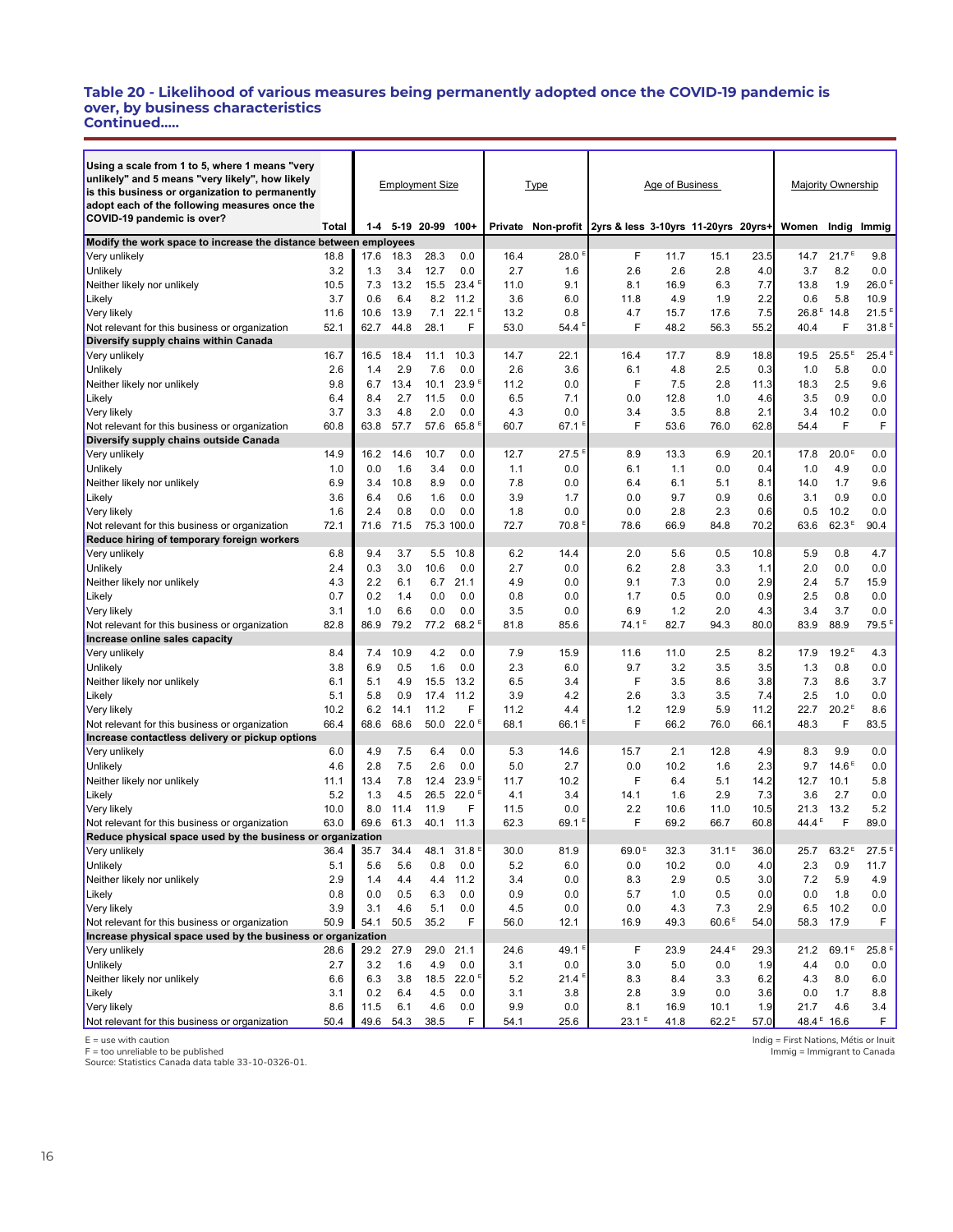# **Table 21 - Technologies adopted or incorporated, by business characteristics**

| Has this business or organization adopted or<br>incorporated any of the following |       |      |        | <b>Employment Size</b> |      |      | <u>Type</u>         |                                                                   | Age of Business |       |                  | Majority Ownership |                   |       |
|-----------------------------------------------------------------------------------|-------|------|--------|------------------------|------|------|---------------------|-------------------------------------------------------------------|-----------------|-------|------------------|--------------------|-------------------|-------|
| technologies?                                                                     | Total | 1-4  | $5-19$ | 20-99                  |      |      |                     | 100+ Private Non-profit 2yrs & less 3-10yrs 11-20yrs 20yrs+ Women |                 |       |                  |                    | Indig             | Immig |
|                                                                                   |       |      |        |                        |      |      | ------------------- | .% of businesses --------------------                             |                 |       |                  |                    |                   |       |
| Artificial intelligence                                                           | 0.1   | 0.0  | 0.0    | 0.9                    | 0.0  | 0.0  | 0.9                 | 0.0                                                               | 0.0             | 0.0   | 0.2              | 0.0                | 0.0               | 0.0   |
| Machine learning                                                                  | 0.3   | 0.0  | 0.0    | 2.6                    | 0.01 | 0.2  | 0.9                 | 0.0                                                               | 0.5             | 0.0   | 0.2              | 0.0                | 0.0               | 0.0   |
| Automation of certain tasks                                                       | 4.3   | 8.1  | 0.0    | 2.7                    | 0.01 | 0.7  |                     | 0.0                                                               | 1.4             | 0.0   | 8.8 <sub>1</sub> | 0.0                | 0.0               | 0.0   |
| <b>Cloud solutions</b>                                                            | 19.9  | 12.6 | 25.7   | 34.8                   | 13.2 | 19.4 | 15.3                |                                                                   | 23.4            | 19.9  | 16.5             | 18.8               | 18.6 <sup>E</sup> | 3.1   |
| Collaboration tools                                                               | 31.4  | 31.0 | 26.9   | 48.4                   | 79.0 | 26.0 | 71.0 <sup>E</sup>   | 7.9                                                               | 34.8            | 35.6E | 31.1             | 45.6E              | F                 | 8.6   |
| Security software tools                                                           | 21.9  | 21.0 | 19.2   | 39.1                   | 0.01 | 17.6 | 60.0 <sup>5</sup>   | F                                                                 | 18.9            | 25.7  | 22.0             | 29.2 <sup>E</sup>  | F                 | 7.4   |
| Software or databases for purposes other than                                     |       |      |        |                        |      |      |                     |                                                                   |                 |       |                  |                    |                   |       |
| <b>Itelework and online sales</b>                                                 | 10.2  | 13.1 | 5.6    | 14.4                   | 0.0  | 9.6  | 6.0                 | 3.0                                                               | 14.6            | 3.6   | 10.5             | 12.3               | 0.0               | 8.1   |
| Digital technology to move business operations or                                 |       |      |        |                        |      |      |                     |                                                                   |                 |       |                  |                    |                   |       |
| sales online (for purposes other than teleworking                                 |       |      |        |                        |      |      |                     |                                                                   |                 |       |                  |                    |                   |       |
| or remote working)                                                                | 9.7   | 14.0 | 2.6    | 17.6                   | 0.01 | 8.5  | 6.0                 |                                                                   | 11.9            | 5.4   | 7.4              | 23.3               | 1.9               | 0.0   |
| Technology adopted or incorporated, none                                          | 55.1  | 59.3 | 55.1   | 35.9                   | 21.0 | 59.7 | $26.5^{\text{E}}$   | F                                                                 | 56.4            | 55.3E | 55.1             | 48.7               | 41.8 $E$          | 79.0  |

E = use with caution

F = too unreliable to be published

Source: Statistics Canada data table 33-10-0327-01.

Indig = First Nations, Métis or Inuit

Immig = Immigrant to Canada

# **Table 22 - Climate change investments, by business characteristics**

| Over the next year, does this business or<br>organization plan to make any investments in<br>renewable energy or energy efficiency                                      |       |      |      | <b>Employment Size</b> |      |      | <b>Type</b>           |                                                             | Age of Business |      |      | Majority Ownership |      |      |
|-------------------------------------------------------------------------------------------------------------------------------------------------------------------------|-------|------|------|------------------------|------|------|-----------------------|-------------------------------------------------------------|-----------------|------|------|--------------------|------|------|
| measures?                                                                                                                                                               | Total | -4   |      | 5-19 20-99             |      |      |                       | 100+ Private Non-profit 2yrs & less 3-10yrs 11-20yrs 20yrs+ |                 |      |      | Women Indig Immig  |      |      |
|                                                                                                                                                                         |       |      |      |                        |      |      | --------------------- | % of businesses --------------------                        |                 |      |      |                    |      |      |
| Yes, business or organization has planned<br>investments in renewable energy or energy<br>efficiency measures and COVID-19 has delayed<br>these planned investments     | 2.3   | 1.6  | 1.1  | 9.7                    | 10.3 | 2.6  | 0.0                   | 3.0                                                         | 1.7             | 4.8  | 1.6  | 0.8                | 1.8  | 0.0  |
| Yes, business or organization has planned<br>investments in renewable energy or energy<br>efficiency measures and COVID-19 has not<br>delayed these planned investments | 9.5   | 6.8  | 12.9 | 10.4                   | 0.0  | 10.7 | 1.7                   | 6.3                                                         | 10.9            | 14.2 | 7.2  | 4.6                | 11.1 | 0.9  |
| No, business or organization does not have<br>planned investments in renewable energy or energy<br>efficiency measures                                                  | 88.2  | 91.6 | 86.0 | 79.9                   | 89.7 | 86.7 | 98.3                  | 90.7                                                        | 87.4            | 81.0 | 91.1 | 94.6               | 87.1 | 99.1 |

E = use with caution

F = too unreliable to be published

Source: Statistics Canada data table 33-10-0328-01.

Indig = First Nations, Métis or Inuit Immig = Immigrant to Canada

# **Table 23A - Teleworking or working remotely is not a possibility for any employees of the business or organization**

| Is teleworking or working remotely a possibility<br>for any employees of this business or |         |     | <b>Employment Size</b> |      |      | <u>Type</u> |                                                             | Age of Business |      |      | Majority Ownership |             |      |
|-------------------------------------------------------------------------------------------|---------|-----|------------------------|------|------|-------------|-------------------------------------------------------------|-----------------|------|------|--------------------|-------------|------|
| organization?                                                                             | Total I |     | 5-19 20-99             |      |      |             | 100+ Private Non-profit 2yrs & less 3-10yrs 11-20yrs 20yrs+ |                 |      |      | Women              | Indig Immig |      |
|                                                                                           |         |     |                        |      |      |             | - % of businesses --------------------                      |                 |      |      |                    |             |      |
| Teleworking or working remotely is not a                                                  |         |     |                        |      |      |             |                                                             |                 |      |      |                    |             |      |
| possibility for any employees of the business or                                          |         |     |                        |      |      |             |                                                             |                 |      |      |                    |             |      |
| organization                                                                              | 74.9    | 74. | 55.0                   | 78.5 | 76.3 | 73.9        | 91.7                                                        | 73.1            | 78.1 | 72.3 | 57.1               | 83.5        | 76.5 |

E = use with caution F = too unreliable to be published

Source: Statistics Canada data table 33-10-0329-01.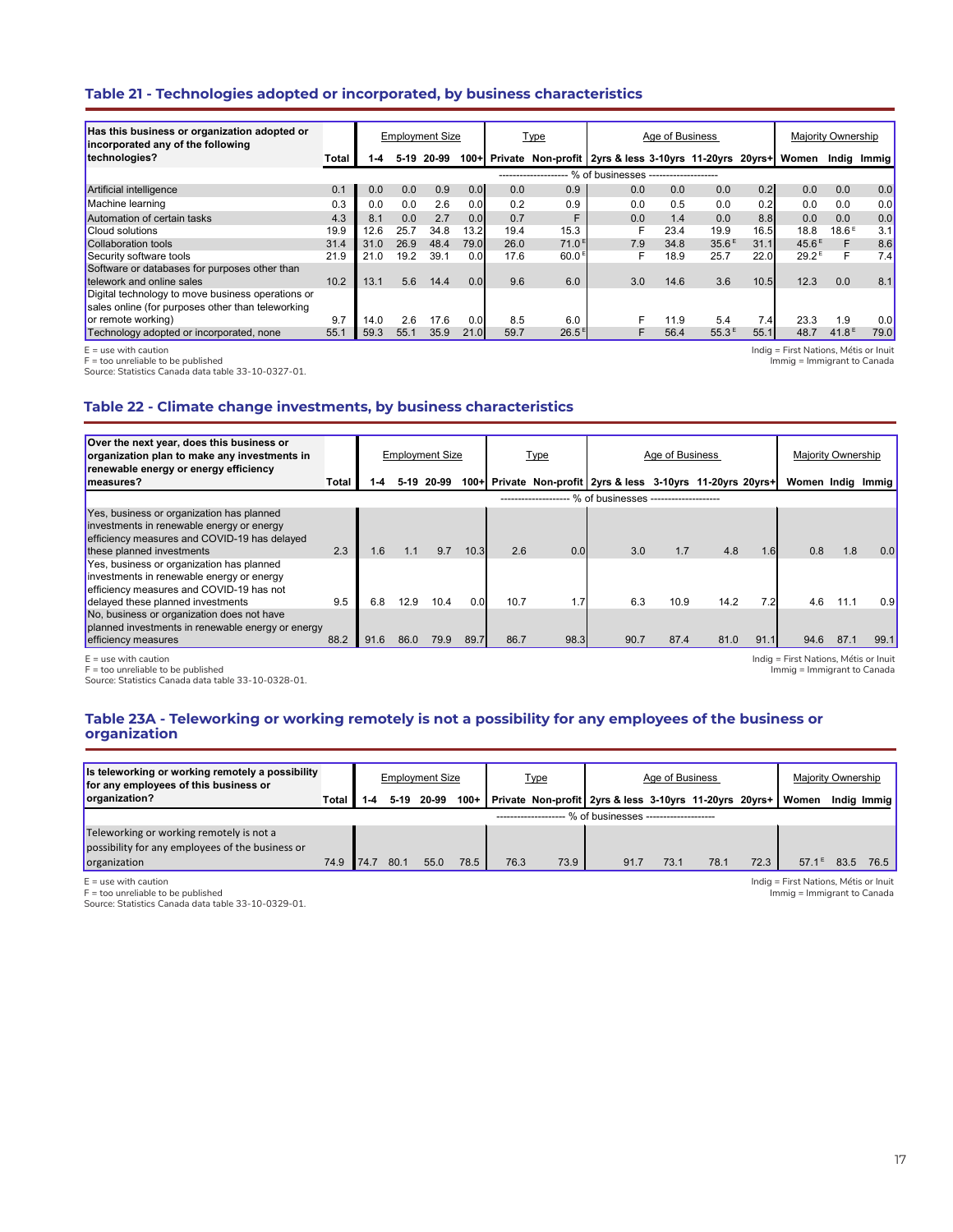#### **Table 23B - Percentage of workforce anticipated to continue primarily teleworking or working remotely over the next three months, by business characteristics1**

| Over the next three months, what percentage<br>of the workforce is anticipated to continue to |         | <b>Employment Size</b> |                                     |          | Type              |      | Age of Business     |                                                        |                   |                   |                   | Majority Ownership |      |                   |
|-----------------------------------------------------------------------------------------------|---------|------------------------|-------------------------------------|----------|-------------------|------|---------------------|--------------------------------------------------------|-------------------|-------------------|-------------------|--------------------|------|-------------------|
| primarily telework or work remotely? <sup>1</sup>                                             | Total I | $1 - 4$                | $5-19$                              | 20-99    | $100+$            |      |                     | Private Non-profit 2yrs & less 3-10yrs 11-20yrs 20yrs+ |                   |                   |                   | Women              |      | Indig Immig       |
| Percentage range                                                                              |         |                        |                                     |          |                   |      | ------------------- | - % of workforce -------------------                   |                   |                   |                   |                    |      |                   |
| Percentage range, 0% to less than 1%                                                          | 23.7    |                        | 19.7 <sup>E</sup> 20.2 <sup>E</sup> | F.       | 0.0               | 20.2 | F.                  | 0.0                                                    | F                 | F.                | 17.8              | F                  | 10.2 | 14.7 <sup>5</sup> |
| Percentage range, 1% to less than 10%                                                         | 5.7     | 5.9                    | 0.0                                 | 13.7     | 47.7 <sup>E</sup> | 5.2  | 13.8                | 0.0                                                    | 8.0               | 10.7              | 2.7               | 0.0                | 0.0  | 0.0               |
| Percentage range, 10% to less than 20%                                                        | 2.4     | 1.8                    | 0.0                                 | 8.3      | 0.0               | 2.9  | 0.0                 | 0.0                                                    | 0.0               | 6.6               | 3.0               | 0.0                | 11.6 | 0.0               |
| Percentage range, 20% to less than 30%                                                        | 7.5     | 1.5                    | 14.0                                | $12.1^E$ | 52.3 <sup>E</sup> | 4.5  | 10.1                | F                                                      | 4.7               | 0.0               | 10.7              | 0.0                | 5.8  | 0.0               |
| Percentage range, 30% to less than 40%                                                        | 2.7     | 0.0                    | 8.7                                 | 0.0      | 0.0               | 3.3  | 0.0                 | 0.0                                                    | 2.0               | $14.1^{\circ}$    | 0.0               | 0.0                | 0.0  | 7.0               |
| Percentage range, 40% to less than 50%                                                        | 2.2     | 0.0                    | 4.2                                 | 4.8      | 0.0               | 2.6  | 0.0                 | F                                                      | 3.7               | 0.0               | 0.0               | 0.0                | 0.0  | 0.0               |
| Percentage range, 50% to less than 60%                                                        | 3.3     | 6.5                    | 0.0                                 | 0.0      | 0.0               | 3.6  | 0.0                 | 0.0                                                    | 3.2               | 11.2              | 1.2               | 3.4                | 0.0  | 0.0               |
| Percentage range, 60% to less than 70%                                                        | 1.6     | 0.0                    | 5.1                                 | 0.0      | 0.0               | 0.0  | $16.2^E$            | 0.0                                                    | 0.0               | 0.0               | 3.3               | 0.0                | 0.0  | 0.0               |
| Percentage range, 70% to less than 80%                                                        | 0.3     | 0.0                    | 0.0                                 | 1.8      | 0.0               | 0.4  | 0.0                 | 0.0                                                    | 0.9               | 0.0               | 0.0               | 0.9                | 0.0  | 0.0               |
| Percentage range, 80% to less than 90%                                                        | 1.4     | 0.0                    | 0.0                                 | 8.2      | 0.0               | 1.4  | 3.3                 | F                                                      | 0.0               | 2.2               | 0.7               | 0.0                | 5.3  | 0.0               |
| Percentage range, 90% to less than 100%                                                       | 4.1     | 0.0                    | 13.1                                | 0.0      | 0.0               | 5.0  | 0.0                 | 0.0                                                    | 0.0               | 0.0               | 8.5               | 0.0                | 0.0  | 12.1              |
| Percentage range, 100%                                                                        | 23.3    | 43.3 <sup>E</sup>      | 3.4                                 | 2.0      | 0.0               | 27.7 | 4.8                 | 0.0                                                    | 19.9 <sup>E</sup> | 15.4              | 29.3 <sup>E</sup> | $27.4^{\text{E}}$  | 0.0  | F                 |
| Percentage range, unknown                                                                     | 21.8    | 21.3                   |                                     | 7.0      | 0.0               | 23.2 | 2.8                 | 0.0                                                    | 24.0 <sup>E</sup> | 16.6 <sup>E</sup> | 22.8 <sup>E</sup> | F                  | F    | 2.8               |

1 = This question was asked of those businesses who answered 'yes' to question of whether teleworking or working remotely

Indig = First Nations, Métis or Inuit Immig = Immigrant to Canada

was a possibility for their employees  $E =$  use with caution

F = too unreliable to be published

Source: Statistics Canada data table 33-10-0329-01.

#### **Table 24 - Length of time businesses or organizations expect to continue to operate at current level of revenue and expenditures, by business characteristics**

| How long can this business or organization<br>continue to operate at its current level of<br>revenue and expenditures before having to<br>consider the following options? |       | <b>Employment Size</b> |      |                 | <b>Type</b>       |      | Age of Business   |                                                           |      |                                | Majority Ownership |                |                   |                   |
|---------------------------------------------------------------------------------------------------------------------------------------------------------------------------|-------|------------------------|------|-----------------|-------------------|------|-------------------|-----------------------------------------------------------|------|--------------------------------|--------------------|----------------|-------------------|-------------------|
|                                                                                                                                                                           | Total | $1 - 4$                |      | 5-19 20-99 100+ |                   |      |                   | Private Non-profit 2yrs & less 3-10yrs 11-20yrs 20yrs+    |      |                                |                    | Women          |                   | Indig Immig       |
|                                                                                                                                                                           |       |                        |      |                 |                   |      |                   | -------------------- % of businesses -------------------- |      |                                |                    |                |                   |                   |
| Consider laying off staff                                                                                                                                                 |       |                        |      |                 |                   |      |                   |                                                           |      |                                |                    |                |                   |                   |
| Less than 1 month                                                                                                                                                         | 1.3   | 2.4                    | 0.0  | 0.8             | 0.0               | 1.5  | 0.0               | 0.0                                                       | 0.2  | 0.5                            | 2.6                | 0.4            | 0.9               | 2.1               |
| 1 month to less than 3 months                                                                                                                                             | 2.2   | 1.3                    | 2.0  | 7.4             | 0.0               | 2.5  | 0.0               | 0.0                                                       | 5.2  | 0.0                            | 1.0                | 2.2            | 0.0               | 1.1               |
| 3 months to less than 6 months                                                                                                                                            | 4.9   | 6.2                    | 1.9  | 10.6            | 0.0               | 5.5  | 0.9               | 16.5                                                      | 7.9  | 1.2                            | 2.1                | 16.0           | 5.7               | 1.8               |
| 6 months to less than 12 months                                                                                                                                           | 8.4   | 5.1                    | 11.4 | 14.0            | 0.0               | 6.9  | $25.2^E$          | 5.2                                                       | 8.5  | 16.4                           | 5.8                | 5.2            | 0.0               | $21.1^E$          |
| 12 months or more                                                                                                                                                         | 46.5  | 49.6                   | 43.0 | 42.7            | 77.6 <sup>E</sup> | 45.4 | $59.2^{\circ}$    | 15.7                                                      | 42.9 | 44.1 <sup><math>E</math></sup> | 55.3               | $33.5^E$       | F                 | 36.8F             |
| <b>Unknown</b>                                                                                                                                                            | 36.7  | 35.4                   | 41.7 | 24.5            | $22.4^{\circ}$    | 38.2 | 14.7              | 62.6 <sup>E</sup>                                         | 35.2 | 37.8                           | 33.2               | 42.7           | F                 | $37.1^{\text{E}}$ |
| Consider closure or bankruptcy                                                                                                                                            |       |                        |      |                 |                   |      |                   |                                                           |      |                                |                    |                |                   |                   |
| Less than 1 month                                                                                                                                                         | 1.3   | 0.0                    | 3.2  | 0.0             | 0.0               | 1.4  | 0.0               | F                                                         | 0.0  | 0.0                            | 0.0                | 0.0            | 14.0 <sup>E</sup> | 0.0               |
| 1 month to less than 3 months                                                                                                                                             | 0.0   | 0.0                    | 0.0  | 0.0             | 0.0               | 0.0  | 0.0               | 0.0                                                       | 0.0  | 0.0                            | 0.0                | 0.0            | 0.0               | 0.0               |
| 3 months to less than 6 months                                                                                                                                            | 1.7   | 1.8                    | 1.2  | 3.3             | 0.0               | 1.9  | 0.0               | 6.3                                                       | 1.6  | 0.0                            | 1.6                | 5.2            | 3.7               | 4.4               |
| 6 months to less than 12 months                                                                                                                                           | 4.6   | 5.0                    | 3.1  | 8.4             | 0.0               | 3.1  | 19.3 <sup>E</sup> | 9.6                                                       | 2.2  | 9.8                            | 3.6                | 4.2            | 3.1               | 0.8               |
| 12 months or more                                                                                                                                                         | 52.2  | 51.3                   | 52.1 | 55.3            | $77.6^{\circ}$    | 52.7 | 51.3 <sup>E</sup> | 18.5                                                      | 52.6 | 50.9 <sup>E</sup>              | 57.9               | 35.3E          | F                 | $55.5^{\,8}$      |
| <b>Unknown</b>                                                                                                                                                            | 40.3  | 41.9                   | 40.4 | 33.0            | $22.4^{\circ}$    | 40.7 | $29.4^{\circ}$    | F                                                         | 43.6 | 39.3                           | 36.9               | $55.3^{\circ}$ | $33.3^{\circ}$    | $39.4^{\text{E}}$ |

E = use with caution F = too unreliable to be published

Source: Statistics Canada data table 33-10-0330-01.

Indig = First Nations, Métis or Inuit

Immig = Immigrant to Canada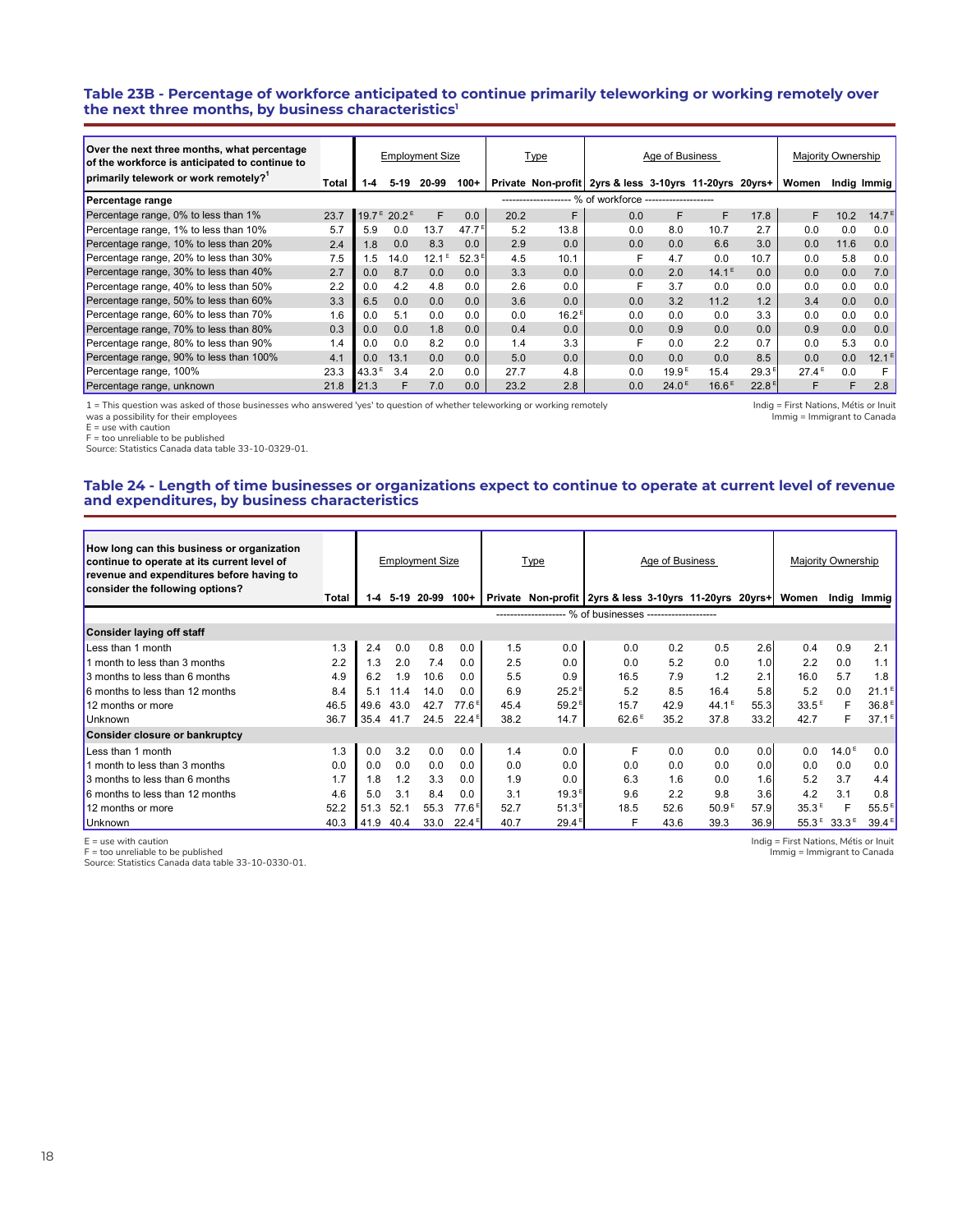# **SELECTED BUSINESS CHARACTERISTICS by NORTH AMERICAN INDUSTRY CLASSIFICATION (NAICS)**

The following NAICS subsectors and sectors are excluded from the industries total — 22: *Utilities*; 523990: *All other financial investment activities*; 55: *Management of companies and enterprises*; 611: *Education services*; 6214: *Out-patient care centres*; 6215: *Medical and diagnostic laboratories*; 6219: *Other ambulatory health care services*; 622: *Hospitals*; 814: *Private households*; and 91: *Public administration.*

#### **Table 25 (NAICS) - Business or organization selected expectations over the next three months, by Selected NAICS Sectors**

|                                                                            |            | Mining, quarrying, |                           |                             | Transportation                          | Information  | Accommodation       |
|----------------------------------------------------------------------------|------------|--------------------|---------------------------|-----------------------------|-----------------------------------------|--------------|---------------------|
|                                                                            | All        | and oil and gas    |                           | Retail                      | and                                     | and cultural | and                 |
| <b>Expected change over the next three months</b>                          | industries | extraction         | Construction              | trade                       | warehousing                             | industries   | food services       |
|                                                                            |            |                    |                           |                             | --- % of businesses ------------------- |              |                     |
| <b>Sales</b>                                                               |            |                    |                           |                             |                                         |              |                     |
|                                                                            | 10.0       |                    |                           |                             | 7.7                                     | 3.9          | 3.5                 |
| Increase                                                                   |            | 1.8                | 14.8<br>62.7 <sup>E</sup> | 18.2<br>$63.0$ <sup>E</sup> | 59.8 <sup>E</sup>                       |              |                     |
| Stay about the same                                                        | 56.2       | F                  |                           |                             |                                         | 81.5         | 74.4                |
| Decrease                                                                   | 18.0       | 0.0                | 15.4                      | 16.0 <sup>E</sup>           | 7.2                                     | 3.9          | 19.0                |
| Not applicable                                                             | 15.8       | F                  | 7.1                       | 2.8                         | 25.3E                                   | 10.8         | 3.2                 |
| Number of employees                                                        |            |                    |                           |                             |                                         |              |                     |
| Increase                                                                   | 12.9       | 12.1               | 13.1                      | 12.9                        | 0.0                                     | 0.0          | 12.7                |
| Stay about the same                                                        | 70.4       | F                  | 68.0 <sup>E</sup>         | 82.8                        | 81.6                                    | 96.1         | 62.7 <sup>E</sup>   |
| Decrease                                                                   | 7.5        | F                  | 8.1                       | 0.4                         | 18.4                                    | 3.9          | 2.5                 |
| Not applicable                                                             | 9.3        | F                  | 10.8                      | 4.0                         | 0.0                                     | 0.0          | $22.0$ <sup>E</sup> |
| Job vacancies                                                              |            |                    |                           |                             |                                         |              |                     |
| Increase                                                                   | 4.6        | 10.0               | 0.0                       | 0.0                         | 0.0                                     | 9.3          | 6.2                 |
| Stay about the same                                                        | 63.1       | F                  | 73.9                      | 86.4                        | 66.6 <sup>E</sup>                       |              | 33.4                |
| Decrease                                                                   | 6.4        | F                  | 4.9                       | 0.4                         | 7.2                                     | 0.0          | 9.4                 |
| Not applicable                                                             | 25.9       | F                  | 21.3                      | 13.3                        | $26.2$ <sup>E</sup>                     | F            | $51.1$ <sup>E</sup> |
| Sale prices of goods and services offered by this business or organization |            |                    |                           |                             |                                         |              |                     |
| Increase                                                                   | 13.2       | F                  | 6.6                       | 27.3                        | 15.9                                    | 3.9          | 23.4                |
| Stay about the same                                                        | 66.7       | F                  | 82.4                      | $66.2$ <sup>E</sup>         | 65.0 <sup>E</sup>                       |              | $64.6$ <sup>E</sup> |
| Decrease                                                                   | 2.3        | 6.3                | 0.0                       | 3.7                         | 0.0                                     | 0.0          | 4.5                 |
| Not applicable                                                             | 17.7       | F                  | 11.0                      | 2.8                         | 19.2                                    | F            | 7.5                 |
| Demand for products services offered by this business or organization      |            |                    |                           |                             |                                         |              |                     |
| Increase                                                                   | 17.8       | 3.7                | 13.4                      | 20.2                        | 11.8                                    | 0.0          | 3.5                 |
| Stay about the same                                                        | 58.5       | F                  | 74.0                      | 76.6                        | 69.1 <sup>E</sup>                       | 96.1         | 52.8 E              |
| Decrease                                                                   | 7.6        | 0.0                | 4.9                       | 0.4                         | 7.2                                     | 3.9          | 11.2                |
| Not applicable                                                             | 16.1       | F                  | 7.8                       | 2.8                         | 12.0                                    | 0.0          | $32.6$ <sup>E</sup> |
| Profitability                                                              |            |                    |                           |                             |                                         |              |                     |
| Increase                                                                   | 5.1        | F                  | 6.5                       | 7.5                         | 7.7                                     | 3.9          | 3.5                 |
| Stay about the same                                                        | 60.7       | F                  | 70.1                      | 71.7                        | 54.6 $E$                                | 88.1         | $44.5$ <sup>E</sup> |
| Decrease                                                                   | 24.5       | 0.0                | 20.0                      | 16.4                        | 18.4                                    | 3.9          | $52.1$ <sup>E</sup> |
| Not applicable                                                             | 9.7        | F                  | 3.5                       | 4.5                         | 19.3                                    | 4.1          | 0.0                 |

 $E =$  use with caution

F = too unreliable to be published

Source: Statistics Canada data table 33-10-0307-01.

#### **Table 26 (NAICS) - Business or organization revenue from 2020 compared with 2019, by Selected NAICS Sector**

|                                        |            | Mining, quarrying, |                   |                   | Transportation    | Information       | Accommodation     |
|----------------------------------------|------------|--------------------|-------------------|-------------------|-------------------|-------------------|-------------------|
| Revenue change                         | All        | and oil and gas    |                   | Retail            | and               | and cultural      | and               |
|                                        | industries | extraction         | Construction      | trade             | warehousing       | industries        | food services     |
|                                        |            |                    |                   | % of businesses   |                   |                   |                   |
| Revenue increased 1% to less than 10%  | 7.8        | 0.0                | 9.6               | 8.3               | 16.0              | 0.0               | 7.5               |
| Revenue increased 10% to less than 20% | 11.6       |                    | 11.6              | 12.7              | 0.0               | 0.0               | 1.9               |
| Revenue increased 20% to less than 30% | 4.6        | 10.5               | 0.0               | 13.1              | 0.0               | 3.5               | 1.7               |
| Revenue increased 30% to less than 40% | 2.4        | 0.0                | $15.5^E$          | 0.0               | 0.0               | 0.0               | 0.0               |
| Revenue increased 40% to less than 50% | 3.1        | 8.3                | 1.7               | 1.3               | 0.0               | 6.7               | 0.0               |
| Revenue increased 50% or more          | 0.5        | 0.0                | 0.0               | 2.1               | 0.0               | 0.0               | 0.0               |
| Revenues have stayed the same          | 24.4       | 8.1                | 12.9              | 11.5              | 13.3E             | 75.6 <sup>E</sup> | 23.9 <sup>E</sup> |
| Revenue decreased 1% to less than 10%  | 4.8        |                    | 3.5               | 9.9               | 4.1               | 0.0               | 0.9               |
| Revenue decreased 10% to less than 20% | 1.7        | 1.9                | 0.0               | 0.7               | 0.0               | 4.1               | 1.7               |
| Revenue decreased 20% to less than 30% | 12.0       |                    | 13.9              | $18.4^E$          | 15.0              | 0.0               | 8.6               |
| Revenue decreased 30% to less than 40% | 11.1       | 0.0                | 12.7              | 18.8 <sup>E</sup> | 11.2              | 3.9               | 1.7               |
| Revenue decreased 40% to less than 50% | 6.2        | 0.0                | 15.0 <sup>E</sup> | 0.0               | 12.5              | 6.2               | 9.4               |
| Revenue decreased 50% or more          | 9.4        | 6.3                | 3.6               | 3.2               | 27.8 <sup>E</sup> | 0.0               | 42.6 $E$          |
| Revenue change, not applicable         | 0.4        | 0.0                | 0.0               | 0.0               | 0.0               | 0.0               | 0.0               |

E = use with caution

F = too unreliable to be published

Source: Statistics Canada data table 33-10-0317-01.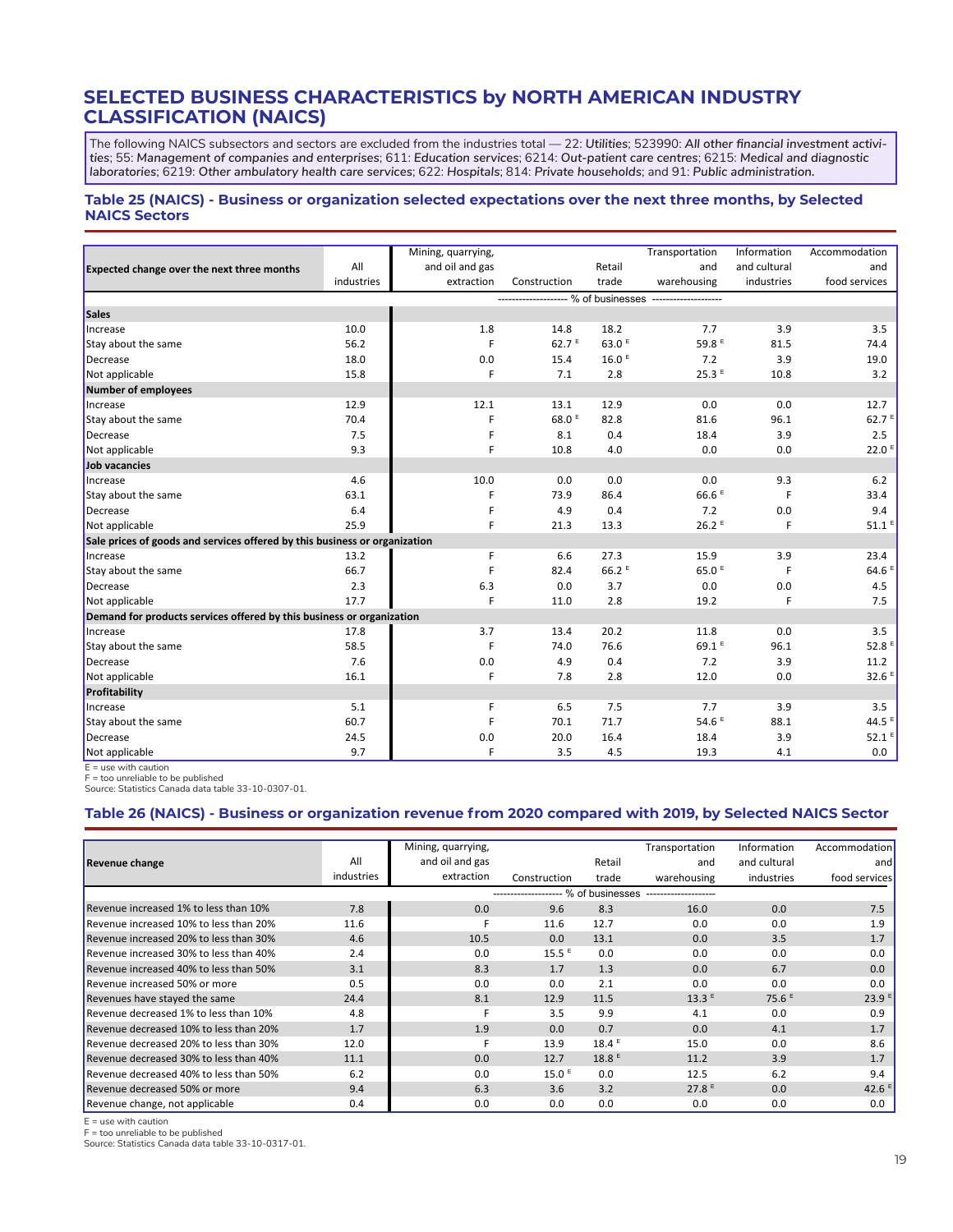# **Table 27 (NAICS) - Business or organization revenue from 2020 compared with 2019, by Selected NAICS Sectors**

|                                                                                           |            | Mining, quarrying,  |                                     |                     | Transportation       | Information  | Accommodation     |  |  |  |  |  |
|-------------------------------------------------------------------------------------------|------------|---------------------|-------------------------------------|---------------------|----------------------|--------------|-------------------|--|--|--|--|--|
| Length of time businesses expect to continue to                                           | All        | and oil and gas     |                                     | Retail              | and                  | and cultural | and               |  |  |  |  |  |
| operate                                                                                   | industries | extraction          | Construction                        | trade               | warehousing          | industries   | food services     |  |  |  |  |  |
|                                                                                           |            |                     | ------------------- % of businesses |                     | -------------------- |              |                   |  |  |  |  |  |
| Business or organization can continue to operate before considering laying off staff      |            |                     |                                     |                     |                      |              |                   |  |  |  |  |  |
| Length of time, less than 1 month                                                         | 1.3        | 0.0                 | 0.0                                 | 0.4                 | 0.0                  | 0.0          | 12.3              |  |  |  |  |  |
| Length of time, 1 month to less than 3 months                                             | 2.2        | 0.0                 | 5.0                                 | 0.0                 | 0.0                  | 0.0          | 6.9               |  |  |  |  |  |
| Length of time, 3 months to less than 6 months                                            | 4.9        | 0.0                 | 1.6                                 | 0.0                 | 19.4                 | 0.0          | 9.9               |  |  |  |  |  |
| Length of time, 6 months to less than 12 months                                           | 8.4        | 2.2                 | 1.7                                 | 1.4                 | 0.0                  | 0.0          | 8.9               |  |  |  |  |  |
| Length of time, 12 months or more                                                         | 46.5       | $71.3$ <sup>E</sup> | 41.5 $E$                            | $60.2$ <sup>E</sup> | 24.2 <sup>E</sup>    |              | $27.4^E$          |  |  |  |  |  |
| Length of time, unknown                                                                   | 36.7       | 26.5 <sup>E</sup>   | $50.2$ <sup>E</sup>                 | $38.1$ <sup>E</sup> | 56.4 $E$             |              | 34.7 $E$          |  |  |  |  |  |
| Business or organization can continue to operate before considering closure or bankruptcy |            |                     |                                     |                     |                      |              |                   |  |  |  |  |  |
| Length of time, less than 1 month                                                         | 1.3        | 0.0                 | 9.6                                 | 0.0                 | 0.0                  | 0.0          | 0.0               |  |  |  |  |  |
| Length of time, 1 month to less than 3 months                                             | 0.0        | 0.0                 | 0.0                                 | 0.0                 | 0.0                  | 0.0          | 0.0               |  |  |  |  |  |
| Length of time, 3 months to less than 6 months                                            | 1.7        | 0.0                 | 0.0                                 | 0.0                 | 7.2                  | 0.0          | 2.5               |  |  |  |  |  |
| Length of time, 6 months to less than 12 months                                           | 4.6        | 0.0                 | 1.6                                 | 0.4                 | 0.0                  | 0.0          | 19.9              |  |  |  |  |  |
| Length of time, 12 months or more                                                         | 52.2       | 81.7 <sup>E</sup>   | 52.0 <sup><math>E</math></sup>      | 59.5 <sup>E</sup>   | 43.6 $E$             |              | 35.7 $E$          |  |  |  |  |  |
| Length of time, unknown                                                                   | 40.3       | 18.3E               | 36.9 <sup>E</sup>                   | $40.1$ <sup>E</sup> | 49.2 $E$             |              | 41.9 <sup>E</sup> |  |  |  |  |  |

E = use with caution

F = too unreliable to be published Source: Statistics Canada data table 33-10-0330-01.

#### **Table 28 (NAICS) - Plans to expand or restructure business or acquire other businesses in the next year, by Selected NAICS Sectors**

|                                                 |            | Mining, quarrying, |                   |                     | Transportation                 | Information       | Accommodation       |
|-------------------------------------------------|------------|--------------------|-------------------|---------------------|--------------------------------|-------------------|---------------------|
|                                                 |            |                    |                   |                     |                                |                   |                     |
| Business plans in the next year                 | All        | and oil and gas    |                   | Retail              | and                            | and cultural      | and                 |
|                                                 | industries | extraction         | Construction      | trade               | warehousing                    | industries        | food services       |
|                                                 |            |                    |                   | % of businesses     |                                |                   |                     |
| Expand current location of the business or      |            |                    |                   |                     |                                |                   |                     |
| organization                                    | 9.6        | 6.3                | 19.8 <sup>E</sup> | 2.2                 | 19.4                           | 16.9 <sup>E</sup> | 1.8                 |
| <b>Expand business or organization to other</b> |            |                    |                   |                     |                                |                   |                     |
| locations                                       | 2.3        | 0.0                | 4.0               | 5.4                 | 0.0                            | 0.0               | 1.7                 |
| Restructure                                     | 12.0       | 0.0                | 18.8 <sup>E</sup> | 12.2                | 8.2                            | 0.0               | 15.1                |
| Acquire other businesses or franchises          | 3.9        | 0.0                | 0.0               | 0.0                 | 0.0                            | 6.1               | 1.7                 |
| Invest in other businesses                      | 4.9        | F                  | 0.0               | 0.0                 | 0.0                            | 0.0               | 4.3                 |
| No plans                                        | 60.5       |                    | 53.6 $E$          | $61.6$ <sup>E</sup> | 45.9 <sup><math>E</math></sup> | 76.4 <sup>E</sup> | $61.5$ <sup>E</sup> |
| Unknown plans                                   | 15.2       | 8.3                | 3.9               | 18.6E               | 34.7 $E$                       | 6.7               | $23.4$ <sup>E</sup> |

E = use with caution

F = too unreliable to be published

Source: Statistics Canada data table 33-10-0310-01.

# **Table 29 (NAICS) - Plans to transfer, sell, or close business in the next year, by Selected NAICS Sectors**

| Plans to transfer, sell or close the business in the |            | Mining, quarrying, |                       |                 | Transportation | Information         | Accommodation                  |
|------------------------------------------------------|------------|--------------------|-----------------------|-----------------|----------------|---------------------|--------------------------------|
|                                                      | All        | and oil and gas    |                       | Retail          | and            | and cultural        | and                            |
| next year                                            | industries | extraction         | Construction          | trade           | warehousing    | industries          | food services                  |
|                                                      |            |                    | --------------------- | % of businesses |                |                     |                                |
| Transfer to family members without money changi      | 0.0        | 0.0                | 0.0                   | 0.0             | 0.0            | 0.0                 | 0.0                            |
| Sell to family members                               | 0.0        | 0.0                | 0.0                   | 0.0             | 0.0            | 0.0                 | 0.0                            |
| Sell to employees                                    | 0.7        | 0.0                | 3.3                   | 0.0             | 0.0            | 0.0                 | 0.0                            |
| Sell to external parties                             | 4.6        | 6.3                | 0.0                   | 12.7            | 8.2            | 0.0                 | 12.3                           |
| Close the businsess                                  | 1.4        | 0.0                | 4.0                   | 0.0             | 0.0            | 6.7                 | 0.0                            |
| Sell or close, unknown                               | 2.7        | 0.0                | 0.0                   | 0.0             | 0.0            | 0.0                 | 0.0                            |
| No plans to transfer, sell or close                  | 74.2       | 87.3               | $63.5$ <sup>E</sup>   | 80.3            | 87.7           | 81.7 <sup>E</sup>   | 54.9 <sup><math>E</math></sup> |
| Unknown plans to transfer, sell or close             | 16.5       | 6.3                | 29.3 <sup>E</sup>     | 7.0             | 4.1            | $11.6$ <sup>E</sup> | 32.8 <sup>E</sup>              |

E = use with caution

F = too unreliable to be published Source: Statistics Canada data table 33-10-0311-01.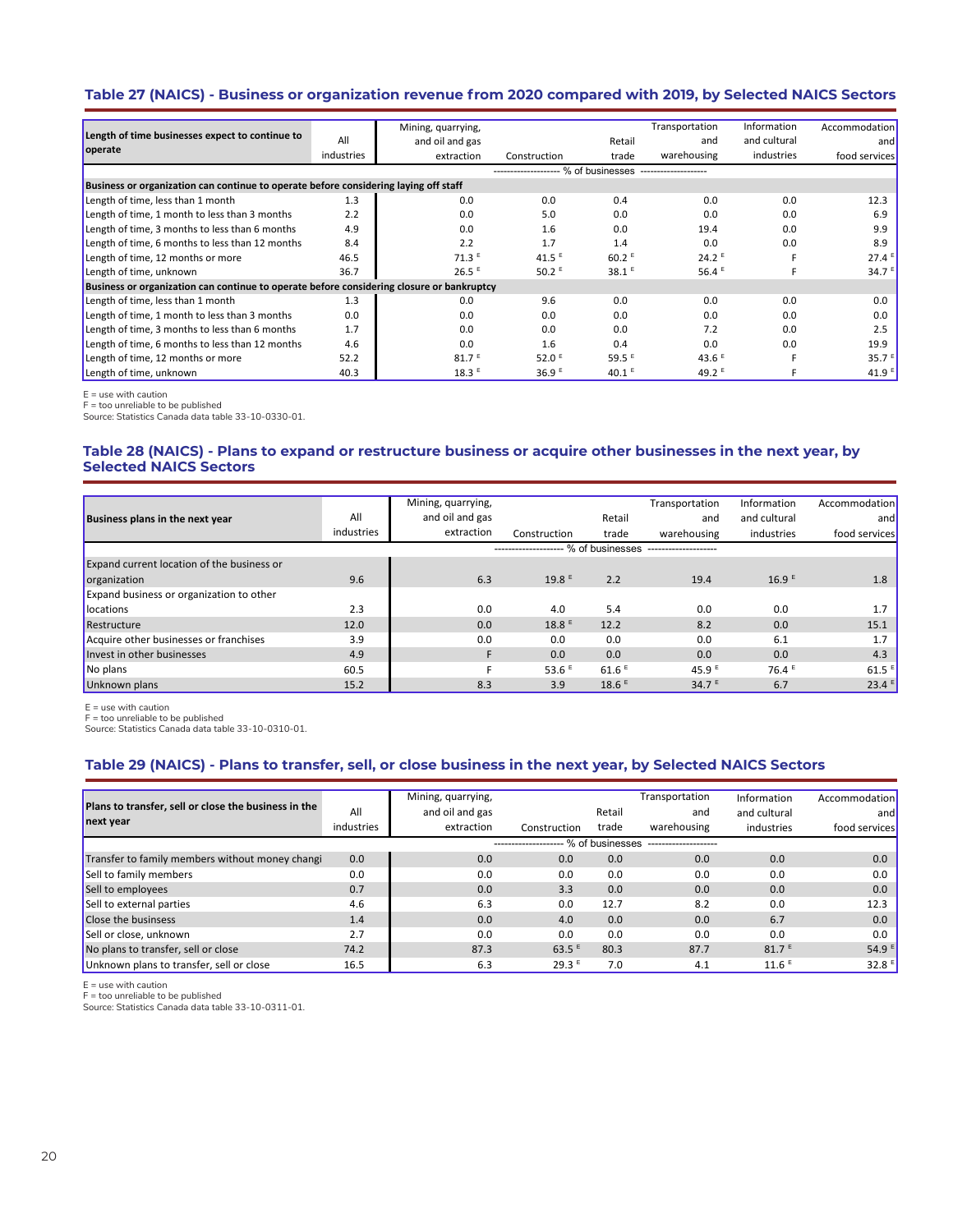# **Table 30 (NAICS) - Business or organization obstacles over the next three months, by Selected NAICS Sectors**

|                                                    |            | Mining, quarrying,  |                                     |                   | Transportation        | Information       | Accommodation       |
|----------------------------------------------------|------------|---------------------|-------------------------------------|-------------------|-----------------------|-------------------|---------------------|
| Obstacles over the next three months               | All        | and oil and gas     |                                     | Retail            | and                   | and cultural      | and                 |
|                                                    | industries | extraction          | Construction                        | trade             | warehousing           | industries        | food services       |
|                                                    |            |                     | ------------------- % of businesses |                   | --------------------- |                   |                     |
| Shortage of labour force                           | 16.6       | 10.3                | 18.0                                | 21.3              | 0.0                   | 9.3               | 24.7                |
| Recruiting and retaining skilled employees         | 31.2       | 12.2                | 30.2 <sup>E</sup>                   | 32.4 <sup>E</sup> | 16.0                  | 19.0 <sup>E</sup> | 34.8 <sup>E</sup>   |
| Shortage of space or equipment                     | 11.0       | 0.0                 | 23.8 <sup>E</sup>                   | 8.9               | 0.0                   | 10.4              | 1.8                 |
| Supply chain challenges                            | 24.5       | 8.3                 | 36.2 <sup>E</sup>                   | 45.7 $E$          | 0.0                   | F                 | 20.6                |
| Maintaining inventory levels                       | 15.4       | 1.8                 | 22.6 <sup>E</sup>                   | 38.0 <sup>E</sup> | 0.0                   | 0.0               | 7.0                 |
| Insufficient demand for goods or services offered  | 20.3       | F                   | 10.8                                | 6.2               | $66.5$ <sup>E</sup>   | F                 | 33.9                |
| Fluctuations in consumer demand                    | 24.4       | F                   | 40.9 $E$                            | 11.3              | 28.3 <sup>E</sup>     | 0.0               | 29.6                |
| Cost of insurance                                  | 18.0       | $18.6$ <sup>E</sup> | 26.9 <sup>E</sup>                   | 6.4               | 47.4 $E$              | 10.1              | 20.4                |
| Obtaining financing                                | 9.8        | 0.0                 | 20.4 <sup>E</sup>                   | 8.8               | 0.0                   | 9.3               | 3.0                 |
| Government regulations                             | 15.2       | 10.5                | 18.9 <sup>E</sup>                   | 12.9              | 7.3                   | 7.7               | $37.5$ <sup>E</sup> |
| Travel restrictions                                | 27.0       | 26.7 <sup>E</sup>   | 32.3E                               | 15.3              | 62.9 <sup>E</sup>     | F                 | 60.0 $E$            |
| <b>Rising cost of inputs</b>                       | 12.5       | 6.3                 | 33.8 $E$                            | 4.3               | 28.0 <sup>E</sup>     | 3.9               | 22.9                |
| Increasing competition                             | 15.1       | 0.0                 | 38.8 <sup>E</sup>                   | 2.7               | 12.5                  | 3.9               | 8.9                 |
| Challenges related to exporting goods and services | 0.4        | 0.0                 | 0.0                                 | 0.0               | 0.0                   | 0.0               | 2.5                 |
| Maintaining sufficient cash flow or managing debt  | 13.5       | 1.9                 | 31.4 <sup>E</sup>                   | 2.0               | 15.4                  | 9.3               | 14.1                |
| High speed internet                                | 21.2       | 8.5                 | 20.3 <sup>E</sup>                   | 18.3              | 19.4                  | 10.4              | 7.4                 |
| Intellectual property protection                   | 0.8        | 0.0                 | 0.0                                 | 0.0               | 0.0                   | 6.2               | 0.0                 |
| Obstacles for the business or organization, other  | 5.3        | 1.9                 | 4.0                                 | 2.3               | 15.9                  | 0.0               | 7.5                 |
| Obstacles for the business or organization, none   | 24.1       | F                   | 21.6                                | 20.6              | 13.3E                 | F                 | $20.0$ <sup>E</sup> |

E = use with caution

F = too unreliable to be published Source: Statistics Canada data table 33-10-0308-01.

#### **Table 31 (NAICS) - Current or planned actions or measures in place due to the COVID-19 pandemic, by Selected NAICS Sectors**

|                                                   |            | Mining, quarrying, |                                                    |                   | Transportation    | Information       | Accommodation       |
|---------------------------------------------------|------------|--------------------|----------------------------------------------------|-------------------|-------------------|-------------------|---------------------|
| Current or planned measures                       | All        | and oil and gas    |                                                    | Retail            | and               | and cultural      | and                 |
|                                                   | industries | extraction         | Construction                                       | trade             | warehousing       | industries        | food services       |
|                                                   |            |                    | ------------------- % of businesses -------------- |                   |                   |                   |                     |
| Restriction on the number of people allowed into  |            |                    |                                                    |                   |                   |                   |                     |
| the businesses space at one time                  | 61.0       | F                  | $37.1^E$                                           | 78.6 <sup>E</sup> | 77.3              | F                 | $58.1$ <sup>8</sup> |
| Online classes                                    | 9.7        | 8.3                | 8.4                                                | 6.7               | 0.0               | 0.0               | 0.0                 |
| Virtual meetings with clients or customers        | 29.5       | 18.6               | 17.3                                               | 11.9              | 15.9              | F                 | 5.7                 |
| An online sales platform                          | 14.8       | 1.9                | 0.0                                                | 29.7 <sup>E</sup> | 0.0               | 14.2              | 10.9                |
| Rental or acquisition of more physical space for  |            |                    |                                                    |                   |                   |                   |                     |
| the business or organization                      | 7.3        | 0.0                | 5.1                                                | 2.3               | 8.2               | 0.0               | 4.1                 |
| Addition of signage or floor markers to promote   |            |                    |                                                    |                   |                   |                   |                     |
| physical distancing                               | 40.9       | F                  | 19.8 <sup>E</sup>                                  | 65.5 <sup>E</sup> | 32.6 <sup>E</sup> | F                 | 35.3 <sup>E</sup>   |
| Modification of the office space                  | 28.7       | 18.8               | 16.1                                               | 30.7              | 8.2               | F                 | 21.3                |
| Adding plexiglass or sneeze guards                | 26.6       | 6.3                | 0.0                                                | 38.0              | 20.1 <sup>E</sup> | F                 | 38.4 <sup>8</sup>   |
| <b>Reduction of business hours</b>                | 11.8       | 4.4                | 0.0                                                | 12.4              | 12.5              | 0.0               | 27.7                |
| Screen employees upon entry into the workplace    |            |                    |                                                    |                   |                   |                   |                     |
| for a fever, cough, or other signs of illness     | 18.9       | 31.3 <sup>E</sup>  | 16.5                                               | 14.9              | 28.3E             | 0.0               | 31.7 <sup>E</sup>   |
| Screen customers upon entry into the workplace    |            |                    |                                                    |                   |                   |                   |                     |
| for a fever, cough, or other signs of illness     | 18.9       | 10.5               | 17.2                                               | 7.1               | 56.1E             | 24.9 <sup>E</sup> | 18.3                |
| Insist that employees displaying any signs of     |            |                    |                                                    |                   |                   |                   |                     |
| illness stay home                                 | 54.4       | F                  | 44.5 $E$                                           | $57.2^E$          | 65.3E             | F                 | 58.8 <sup>E</sup>   |
| Request that customers displaying any signs of    |            |                    |                                                    |                   |                   |                   |                     |
| illness do not enter                              | 50.1       | F                  | 24.2                                               | 55.7              | 77.3              | F                 | 62.4 <sup>E</sup>   |
| Provide hand sanitizer to employees and           |            |                    |                                                    |                   |                   |                   |                     |
| customers                                         | 70.1       | F                  | $62.4^E$                                           | 73.3              | 80.2 <sup>E</sup> | F                 | 70.4 <sup>8</sup>   |
| Provide facemasks, gloves, or other personal      |            |                    |                                                    |                   |                   |                   |                     |
| protective equipment to employees                 | 70.9       | F                  | $74.2$ <sup>E</sup>                                | 75.4              | 85.5              | F                 | 61.5                |
| Provide facemasks, gloves, or other personal      |            |                    |                                                    |                   |                   |                   |                     |
| protective equipment to customers                 | 46.3       | F                  | 11.8                                               | 48.2 <sup>E</sup> | 57.0 $E$          | F                 | 33.3 <sup>5</sup>   |
| More janitorial staff                             | 13.2       | 4.1                | 1.6                                                | 13.6              | 13.3E             | 4.1               | 1.9                 |
| Frequent cleaning of high-touch areas or surfaces | 56.7       | F                  | $28.3$ <sup>E</sup>                                | 80.1              | 81.3              | F                 | 64.4 <sup>E</sup>   |
| Current or planned measures, other                | 1.6        | 6.3                | 0.0                                                | 0.0               | 0.0               | 0.0               | 5.0                 |
| No measures implemented                           | 13.4       | 2.0                | 11.5                                               | 11.7              | 7.3               | 0.0               | 29.6 <sup>E</sup>   |

E = use with caution F = too unreliable to be published

Source: Statistics Canada data table 33-10-0315-01.